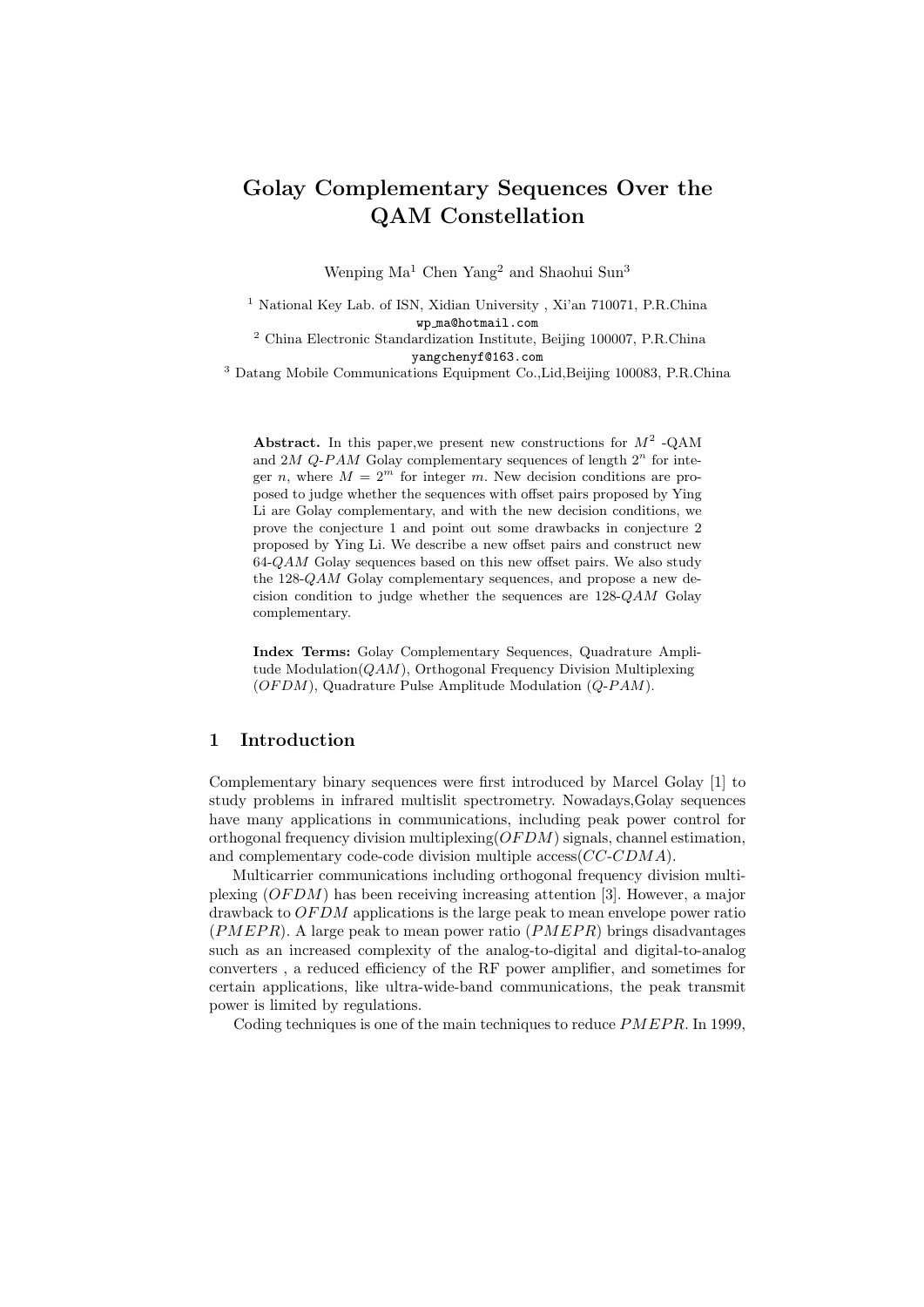J.A.Davis and J.Jedwab[2] discovered an important relation between Golay sequences and Reed-Muller codes, their method of generating binary and nonbinary Golay sequences is known as the GDJ construction. Davis and Jedwab made major progress in attacking the  $PMEPR$  problem by coding techniques; they proposed the coding scheme for  $OFDM$  transmission for  $2<sup>h</sup>$ -ary  $PSK$  modulation to reduce the  $PMEPR$ . In 2000, V. Tarokh and H. Jafarkhanis [6] introduced a geometric approach to the offset selection problem for  $PSK$  modulation. In 2000, K.G.Paterson and V.Tarokh[5] found the lower bound on the achievable rate of a code of a given length, the minimum Euclidean distance and the maximum peak-to-average power ratio  $(PAPR)$ . 1n 2001, Cornelai Robing and V.Tarokh[7] made significant progress on the construction of complementary sequences for both amplitude and phase modulation. 1n 2003, Chan Vee Chong,R. Venkataramani, and V.Tarokh[8] explicitly constructed 16-QAM complementary sequences using cosets of second order Reed-Muller codes by setting up the two coordinates. 1n 2003,B. Tarokh and H.R.Sadjadpour[9] derived the upper bound for the  $PEP$  for square  $M-QAM$  Golay sequences under the assumption that all the symbols are equiprobable. 1n 2006, Heekwan Lee and Solomon W. Golomb extended the constructions of 16-QAM Golay sequences to 64-QAM constellation using the offsets discovered in [10]. 1n 2008, M. Anand and P. Vijay Kumar<sup>[11]</sup> studied the low correlation sequences over the  $QAM$  constellation. In 2008, Ying Li [15, 16] gave some corrections for the sequence pairing descriptions of 16-QAM and 64-QAM, he proposed two conjectures to describe the new offset pairs and enumerate all known first order offset pairs.

In this paper, we extend the constructions of 16-QAM Golay sequences and 64-QAM Golay sequences to  $M^2$ -QAM constellations and 2M Q-PAM constellations using the offsets discovered in [7, 10]. We study the  $64\text{-}QAM$  Golay sequences using the offsets discovered in [16], propose two sufficient conditions to judge whether the sequences are Golay complementary sequences,and as a result, we prove the conjectures in [16]. A new Golay complementary sequence constructed by new offset pairs is described in this paper. We also give a sufficient condition to judge whether a sequence over  $128$ - $QAM$  using the offsets in [16] is Golay complementary.

#### 2 The Golay Complementary Sequences over  $M^2$ -QAM constellation

The  $M^2$ -QAM constellation is the set

$$
\{a+bj | -M+1 \le a, b \le M-1, a, b \text{ odd}\}.
$$

Where  $M = 2<sup>m</sup>$ , this constellation can alternately be described as

$$
\{\sqrt{2j}(\sum_{k=0}^{m-1}2^kj^{a_k})|a_k\in Z_4\}.
$$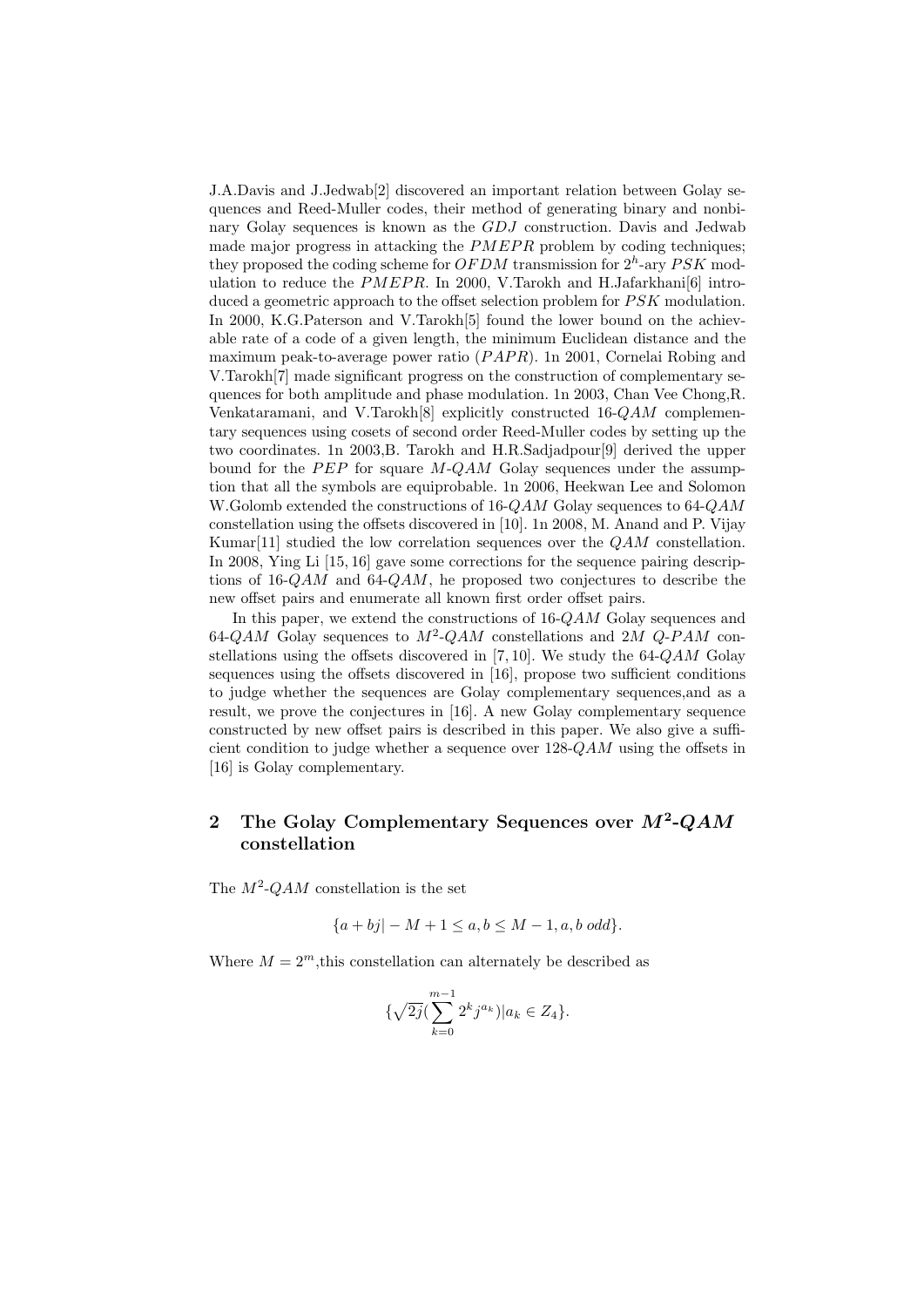Where by  $\sqrt{2j}$  we mean the element  $1+j$ . We now present new constructions of  $M^2$ -QAM Golay sequences that is similar to that of 16-QAM Golay sequences and 64-QAM Golay sequences as derived in [7, 10].

**Theorem 1.** Let  $A(x) = 2\sum_{k=1}^{n-1} x_{\pi(k)} x_{\pi(k+1)} + \sum_{k=1}^{n} c_k x_k + c$ ,

$$
a^{(k)}(x) = A(x) + s^{(k)}(x),
$$
  

$$
b^{(k)}(x) = A(x) + s^{(k)}(x) + \mu(x).
$$

Where  $c_k \in Z_4$ ,  $k = 0, 1, \dots, m-1$ ,  $c \in Z_4$ ,  $\pi$  is a permutation from  $\{1, 2, \dots, n\}$ to  $\{1, 2, \dots, n\}$ ,  $s^{(k)}(x)$  and  $\mu(x)$  satify the following cases.

**Case 1:**  $s^{(k)} = d_0^{(k)} + d_1^{(k)} x_{\pi(1)},$ 

 $\mu(x) = 2x_{\pi(n)}$ .

**Case 2:**  $s^{(k)}(x) = d_0^{(k)} + d_1^{(k)} x_{\pi(n)},$ 

$$
\mu(x) = 2x_{\pi(1)}.
$$

 $\textit{Case 3: } s^{(k)} = d_0^{(k)} + d_1^{(k)} x_{\pi(\omega)} + d_2^{(k)} x_{\pi(\omega+1)}, 1 \leq \omega \leq n-1,$ 

$$
2d_0^{(k)} + d_1^{(k)} + d_2^{(k)} = 0,
$$

$$
\mu(x) = 2x_{\pi(1)} \text{ or } 2x_{\pi(n)}.
$$

Where  $d_0^{(k)}, d_1^{(k)}, d_2^{(k)} \in Z_4$ ,  $k = 0, 1, \cdots, m - 1$ .

Then the  $M^2$ -QAM sequences

$$
c(x) = \sqrt{2j} \left( \sum_{k=0}^{m-1} 2^k j^{a^{(k)}(x)} \right) , d(x) = \sqrt{2j} \left( \sum_{k=0}^{m-1} 2^k j^{b^{(k)}(x)} \right) , M = 2^m
$$

are Golay complementary sequences.

#### Proof:

**Case 1:** The aperiodic autocorrelation function of sequences  $c(x)$ , where  $x =$  $0, 1, \cdots, 2^n - 1,$ at delay shift  $\tau$  is

$$
C_c(\tau) = \sum_{i=0}^{2^n - 1 - \tau} c_i c_{i+\tau}^*
$$
  
=  $2 \sum_{i=0}^{2^n - 1 - \tau} [\sum_{k=0}^{m-1} 2^k (j)^{a^{(k)}(i)}] [\sum_{k=0}^{m-1} 2^k (j)^{-a^{(k)}(i+\tau)}]$   
=  $2 \{ \sum_{k=0}^{m-1} 2^{2k} C_{a^{(k)}}(\tau) + \sum_{k,f,k \neq f} 2^{k+f} C_{a^{(k)},a^{(f)}}(\tau) \}$ 

Similarly,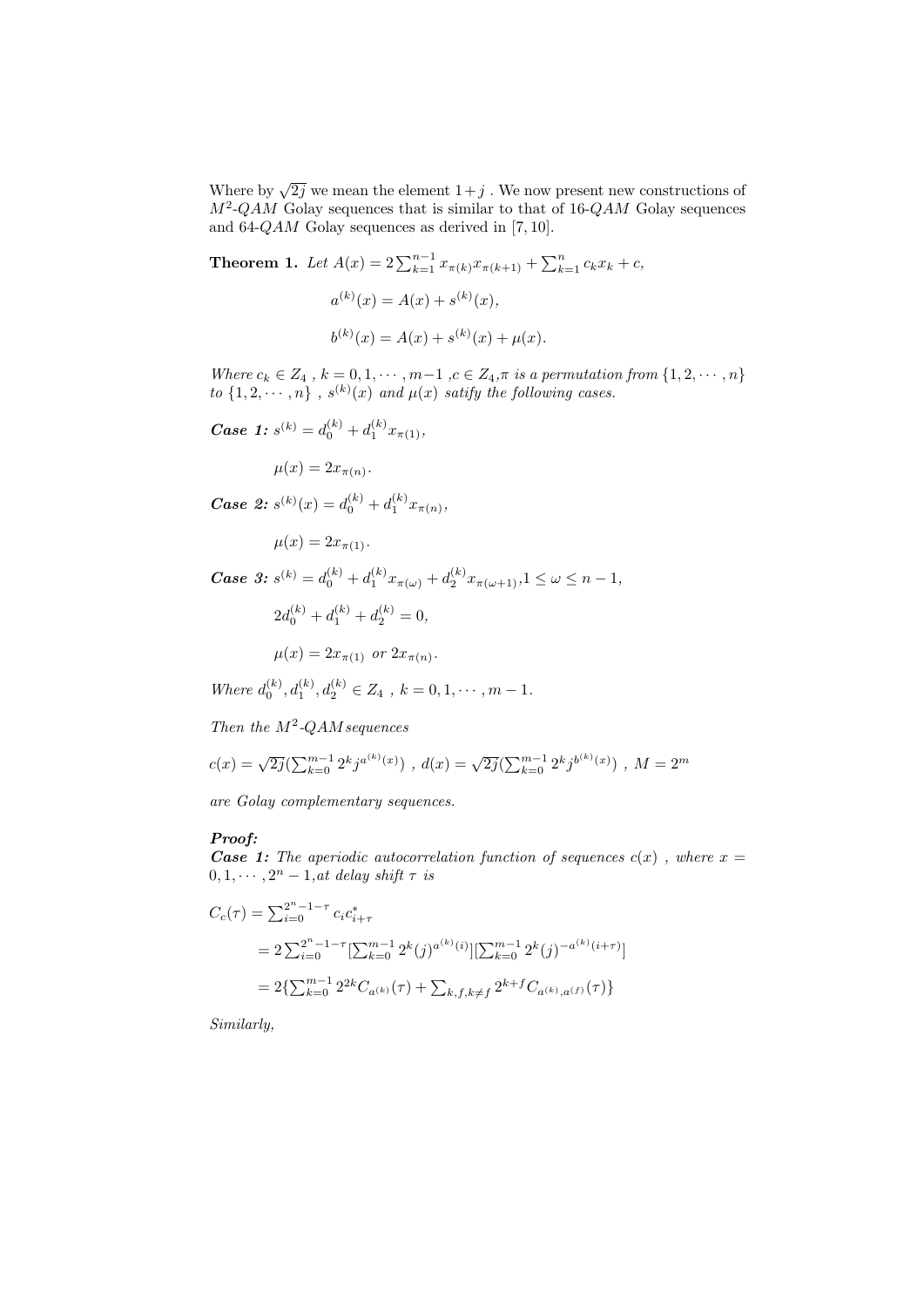$$
C_d(\tau) = \sum_{i=0}^{2^n - 1 - \tau} d_i d_{i+\tau}^*
$$
  
\n
$$
= 2\left\{\sum_{k=0}^{m-1} 2^{2k} C_{b^{(k)}}(\tau) + \sum_{k,f,k \neq f} 2^{k+f} C_{b^{(k)},b^{(f)}}(\tau)\right\}
$$
  
\nFor  $\tau > 0$ ,  
\n
$$
C_c(\tau) + C_d(\tau) = 2\left\{\sum_{k=0}^{m-1} 2^{2k} [C_{a^{(k)}}(\tau) + C_{b^{(k)}}(\tau)]\right\}
$$
  
\n
$$
+ \sum_{k,f,k \neq f} 2^{k+f} [C_{a^{(k)},a^{(f)}}(\tau) + C_{b^{(k)},b^{(f)}}(\tau)]\}
$$
  
\n
$$
= 2 \sum_{k,f,k \neq f} 2^{k+f} [C_{a^{(k)},a^{(f)}}(\tau) + C_{b^{(k)},b^{(f)}}(\tau)]
$$

$$
C_{a^{(k)},a^{(f)}}(\tau) + C_{a^{(f)},a^{(k)}}(\tau) + C_{b^{(k)},b^{(f)}}(\tau) + C_{b^{(f)},b^{(k)}}(\tau)
$$
  
\n
$$
= \sum_{i=0}^{2^{n}-1-\tau} (j)^{A(i)+d_{0}^{(k)}+d_{1}^{(k)}(i)_{\pi(1)}-A(i+\tau)-d_{0}^{(f)}-d_{1}^{(f)}(i+\tau)_{\pi(1)}}\n+ \sum_{i=0}^{2^{n}-1-\tau} (j)^{A(i)+d_{0}^{(f)}+d_{1}^{(f)}(i)_{\pi(1)}-A(i+\tau)-d_{0}^{(k)}-d_{1}^{(k)}(i+\tau)_{\pi(1)}}\n+ \sum_{i=0}^{2^{n}-1-\tau} (j)^{A(i)+d_{0}^{(k)}+d_{1}^{(k)}(i)_{\pi(1)}+2(i)_{\pi(n)}-A(i+\tau)-d_{0}^{(f)}-d_{1}^{(f)}(i+\tau)_{\pi(1)}-2(i+\tau)_{\pi(n)}}\n+ \sum_{i=0}^{2^{n}-1-\tau} (j)^{A(i)+d_{0}^{(f)}+d_{1}^{(f)}(i)_{\pi(1)}+2(i)_{\pi(n)}-A(i+\tau)-d_{0}^{(k)}-d_{1}^{(k)}(i+\tau)_{\pi(1)}-2(i+\tau)_{\pi(n)}}\n= \sum_{i=0}^{2^{n}-1-\tau} (j)^{A(i)-A(i+\tau)} [(j)^{d_{0}^{(k)}+d_{1}^{(k)}(i)_{\pi(1)}-d_{0}^{(f)}-d_{1}^{(f)}(i+\tau)_{\pi(1)}}\n+ (j)^{2^{n}-1-\tau} (j)^{A(i)}-d_{1}^{(f)}(i+\tau)_{\pi(1)}-d_{0}^{(f)}-d_{1}^{(f)}(i+\tau)_{\pi(1)}}\n+ (j)^{2^{n}-1-\tau} (j)^{A(i)}-d_{1}^{(f)}(i+\tau)_{\pi(1)}-d_{0}^{(f)}-d_{1}^{(f)}(i+\tau)_{\pi(1)}}\n+ (j)^{2^{n}-1-\tau} (j)^{A(i)}-d_{1}^{(f)}(i+\tau)_{\pi(1)}-d_{0}^{(f)}-d_{1}^{(f)}(i+\tau)_{\pi(1)}}
$$

$$
+(j)^{d_0^{(f)}+d_1^{(f)}(i)_{\pi(1)}-d_0^{(k)}-d_1^{(k)}(i+\tau)_{\pi(1)}}] \times [1+(-1)^{(i)_{\pi(n)}+(i+\tau)_{\pi(n)}}]
$$

$$
If (i)_{\pi(n)} \neq (i+\tau)_{\pi(n)}, then 1+(-1)^{(i)_{\pi(n)}+(i+\tau)_{\pi(n)}} = 0.
$$

 $If (i)_{\pi(n)} = (i+\tau)_{\pi(n)}$ , Let v denote the largest index for which  $(i)_{\pi(\nu)} \neq (i+\tau)_{\pi(n)}$  $(\tau)_{\pi(\nu)},$  then  $(i)_{\pi(k)} = (i+\tau)_{\pi(k)}, \nu < k \leq n$ . Let i' and j' denote indexes whose binary representations differ from those of i and j only at position  $\pi(\nu + 1)$ . Similar to the Proof in [1], we obtain  $j^{A(i)-A(i+\tau)} = -j^{A(i')-A(i'+\tau)}$ .

 $Obviously, \nu + 1 \neq 1$ , then

$$
(j)^{d_0^{(k)} + d_1^{(k)}(i)_{\pi(1)} - d_0^{(f)} - d_1^{(f)}(i+\tau)_{\pi(1)}} + (j)^{d_0^{(f)} + d_1^{(f)}(i)_{\pi(1)} - d_0^{(k)} - d_1^{(k)}(i+\tau)_{\pi(1)}}
$$
\n
$$
= (j)^{d_0^{(k)} + d_1^{(k)}(i')_{\pi(1)} - d_0^{(f)} - d_1^{(f)}(i'+\tau)_{\pi(1)}} + (j)^{d_0^{(f)} + d_1^{(f)}(i')_{\pi(1)} - d_0^{(k)} - d_1^{(k)}(i'+\tau)_{\pi(1)}}
$$
\nThus,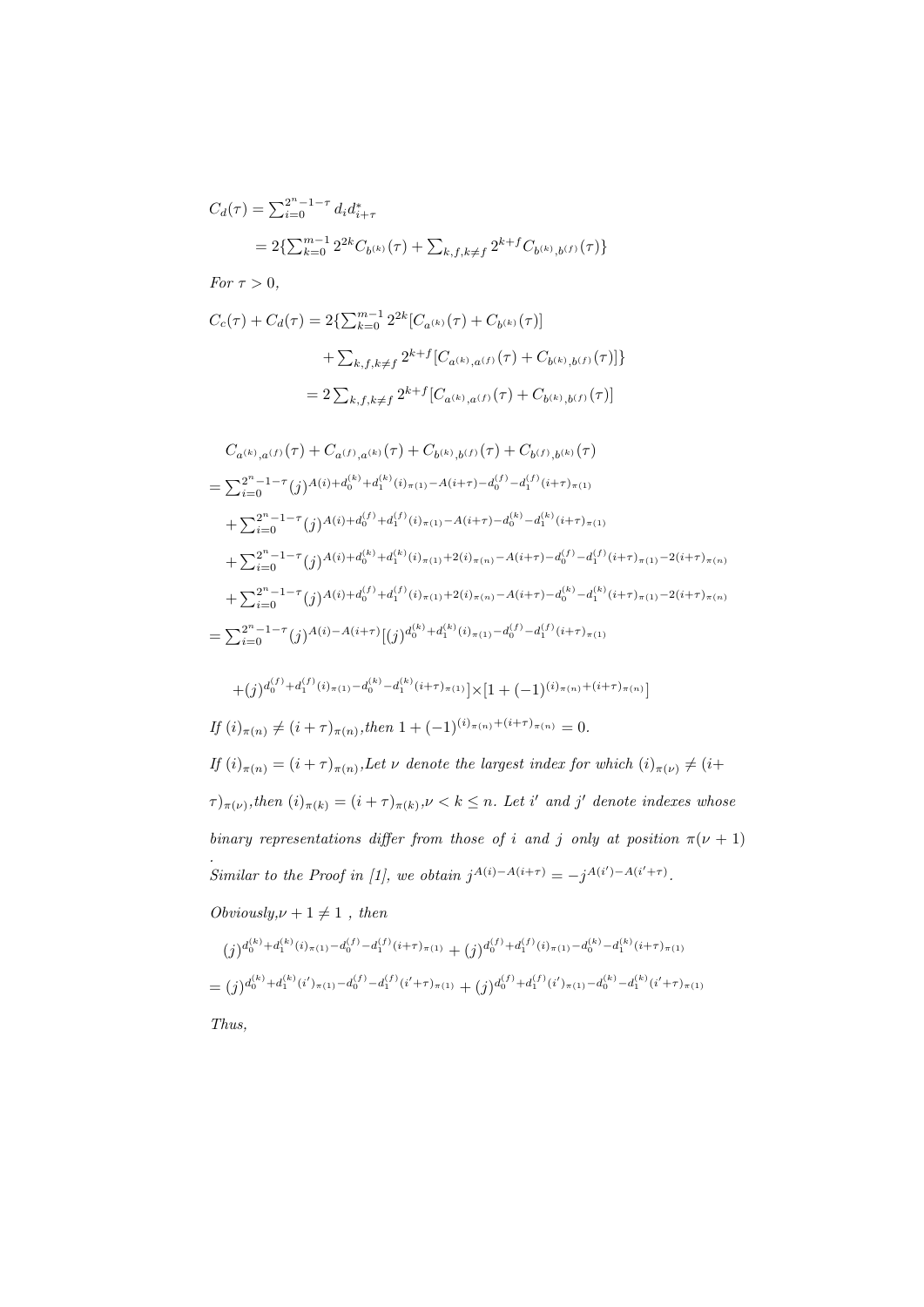$$
\sum_{i=0}^{2^n - 1 - \tau} (j)^{A(i) - A(i + \tau)} [(j)^{d_0^{(k)} + d_1^{(k)}(i)_{\pi(1)} - d_0^{(f)} - d_1^{(f)}(i + \tau)_{\pi(1)}}+ (j)^{d_0^{(f)} + d_1^{(f)}(i)_{\pi(1)} - d_0^{(k)} - d_1^{(k)}(i + \tau)_{\pi(1)}}] \times [1 + (-1)^{(i)_{\pi(n)} + (i + \tau)_{\pi(n)}}]= 0.
$$

We obtain,

$$
C_c(\tau) + C_d(\tau) = 0
$$

Case 2:The proof is similar to the proof in the case 1.

Case 3: In the Case 3, we have 
$$
\pi(i)_{\nu} + \pi(i + \tau)_{\pi(\nu+1)} = 1
$$
,  
\n $(i)_{\pi(\nu+1)} = (i + \tau)_{\pi(\nu+1)} = 1 - (i')_{\pi(\nu+1)} = 1 - (i' + \tau)_{\pi(\nu+1)}$ 

$$
(j)^{d_0^{(k)} + d_1^{(k)}(i)_{\pi(\nu)} + d_2^{(k)}(i)_{\pi(\nu+1)} - d_0^{(f)} - d_1^{(f)}(i+\tau)_{\pi(\nu)} - d_2^{(f)}(i+\tau)_{\pi(\nu+1)}} + (j)^{d_0^{(f)} + d_1^{(f)}(i)_{\pi(\nu)} + d_2^{(f)}(i)_{\pi(\nu+1)} - d_0^{(k)} - d_1^{(k)}(i+\tau)_{\pi(\nu)} - d_2^{(k)}(i+\tau)_{\pi(\nu+1)}} = (j)^{d_0^{(f)} + d_1^{(f)}(i')_{\pi(\nu)} + d_2^{(f)}(i')_{\pi(\nu+1)} - d_0^{(k)} - d_1^{(k)}(i'+\tau)_{\pi(\nu)} - d_2^{(k)}(i'+\tau)_{\pi(\nu+1)}} + (j)^{d_0^{(k)} + d_1^{(k)}(i')_{\pi(\nu)} + d_2^{(k)}(i')_{\pi(\nu+1)} - d_0^{(f)} - d_1^{(f)}(i'+\tau)_{\pi(\nu)} - d_2^{(f)}(i'+\tau)_{\pi(\nu+1)}}
$$

Then,

$$
\sum_{i=0}^{2^{n}-1-\tau}(j)^{A(i)-A(i+\tau)}[1+(-1)^{(i)_{\pi(n)}+(i+\tau)_{\pi(n)}}]
$$
\n
$$
\times [(j)^{d_0^{(k)}+d_1^{(k)}(i)_{\pi(\nu)}+d_2^{(k)}(i)_{\pi(\nu+1)}-d_0^{(f)}-d_1^{(f)}(i+\tau)_{\pi(\nu)}-d_2^{(f)}(i+\tau)_{\pi(\nu+1)}}+
$$
\n
$$
+(j)^{d_0^{(f)}+d_1^{(f)}(i)_{\pi(\nu)}+d_2^{(f)}(i)_{\pi(\nu+1)}-d_0^{(k)}-d_1^{(k)}(i+\tau)_{\pi(\nu)}-d_2^{(k)}(i+\tau)_{\pi(\nu+1)}}]
$$

 $= 0$ 

thus, they are also complementary sequences.

#### 3 The Golay Complementary Sequences over Q-PAM constellation

The class of  $Q\text{-}PAM$  constellation considered in this paper is the subset of the  $M^2$ -QAM constellation of size  $2M = 2^{m+1}$  having representation

$$
\{\sqrt{2j}(j^{a_0} + \sum_{k=1}^{m-1} 2^k(j)^{a_0+2a_k}) | a_0 \in Z_4, a_k \in Z_2, k \ge 1 \}
$$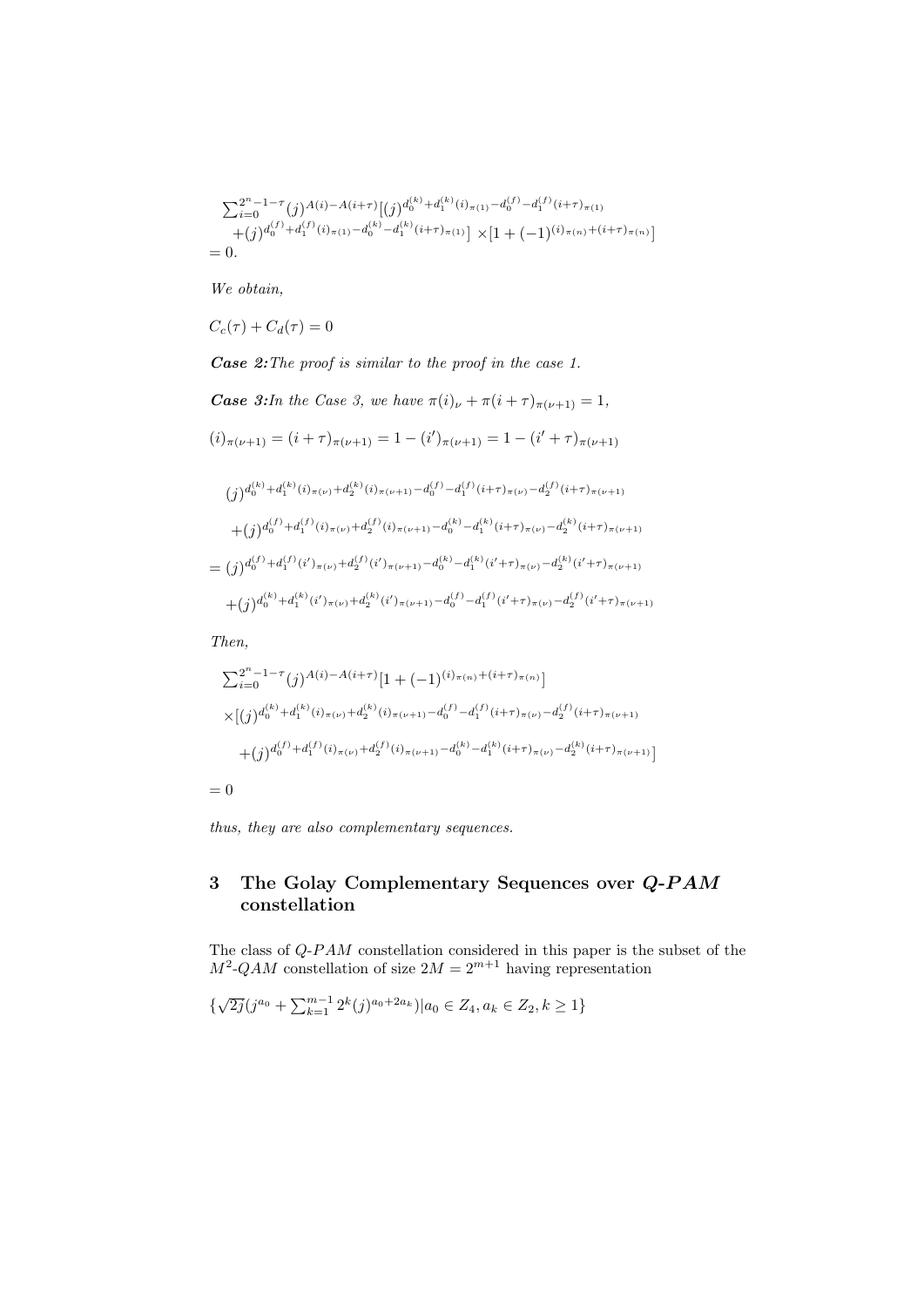These representations suggest that quaternary sequences be used in the construction of Golay complementary sequences over these constellations.

**Theorem 2.** Let  $A(x) = 2\sum_{k=1}^{n-1} x_{\pi(k)} x_{\pi(k+1)} + \sum_{k=1}^{n} c_k x_k + c$ ,  $a^{(0)}(x) = A(x) + s^{(0)}(x),$  $b^{(0)}(x) = A(x) + s^{(0)}(x) + \mu(x),$ 

Where  $c_k \in Z_4$ ,  $k = 0, 1, \cdots, m-1$ ,  $c \in Z_4$ ,  $\pi$  is a permutation from  $\{1, 2, \cdots, n\}$ to  $\{1, 2, \dots, n\}$ ,  $s^{(k)}(x)$  and  $\mu(x)$  satify the following cases.

**Case 1:**  $s^{(k)} = d_0^{(k)} + d_1^{(k)} x_{\pi(1)},$ 

$$
\mu(x) = 2x_{\pi(n)}.
$$

**Case 2:**  $s^{(k)}(x) = d_0^{(k)} + d_1^{(k)} x_{\pi(n)},$ 

 $\mu(x) = 2x_{\pi(1)}$ .

 $\textit{Case 3: } s^{(k)} = d_0^{(k)} + d_1^{(k)} x_{\pi(\omega)} + d_2^{(k)} x_{\pi(\omega+1)}, 1 \leq \omega \leq n-1,$  $2d_0^{(0)} + d_1^{(0)} + d_2^{(0)} = 0, d_1^{(k)} = d_2^{(k)},$  $\mu(x) = 2x_{\pi(1)}$  or  $2x_{\pi(n)}$ .

Where  $d_0^{(0)}, d_1^{(0)}, d_2^{(0)} \in Z_4$ ,  $d_0^{(k)}, d_1^{(k)}, d_2^{(k)} \in Z_2$ ,  $k = 1, \dots, m - 1$ .

Then the 2M-QPAM sequences

$$
c(x) = \sqrt{2j}(j^{a^0(x)} + \sum_{k=1}^{m-1} 2^k(j)^{a^0(x) + 2s^{(k)}(x)}) ,
$$
  

$$
d(x) = \sqrt{2j}(j^{b^0(x)} + \sum_{k=1}^{m-1} 2^k(j)^{b^0(x) + 2s^{(k)}(x)})
$$

are Golay complementary sequences.

The proof is similar to the proof in the theorem 1, we omit it.

Example 1: The 8-ary  $Q$ -PAM constellation is a subset of the 16-QAM constellation given by

$$
\{\sqrt{2j}(j^{a_0} + 2j^{a_0+2a_1}) | a_0 \in Z_4, a_1 \in Z_2\}
$$

Then as discussed above, let  $a_0 = f(x_1, x_2, x_3) = x_1x_2 + x_2x_3$ ,  $a_1 = 1 + x_3$ , then the following sequences are Golay complementary sequences of length 8 over the 8-ary  $Q$ - $PAM$  constellation.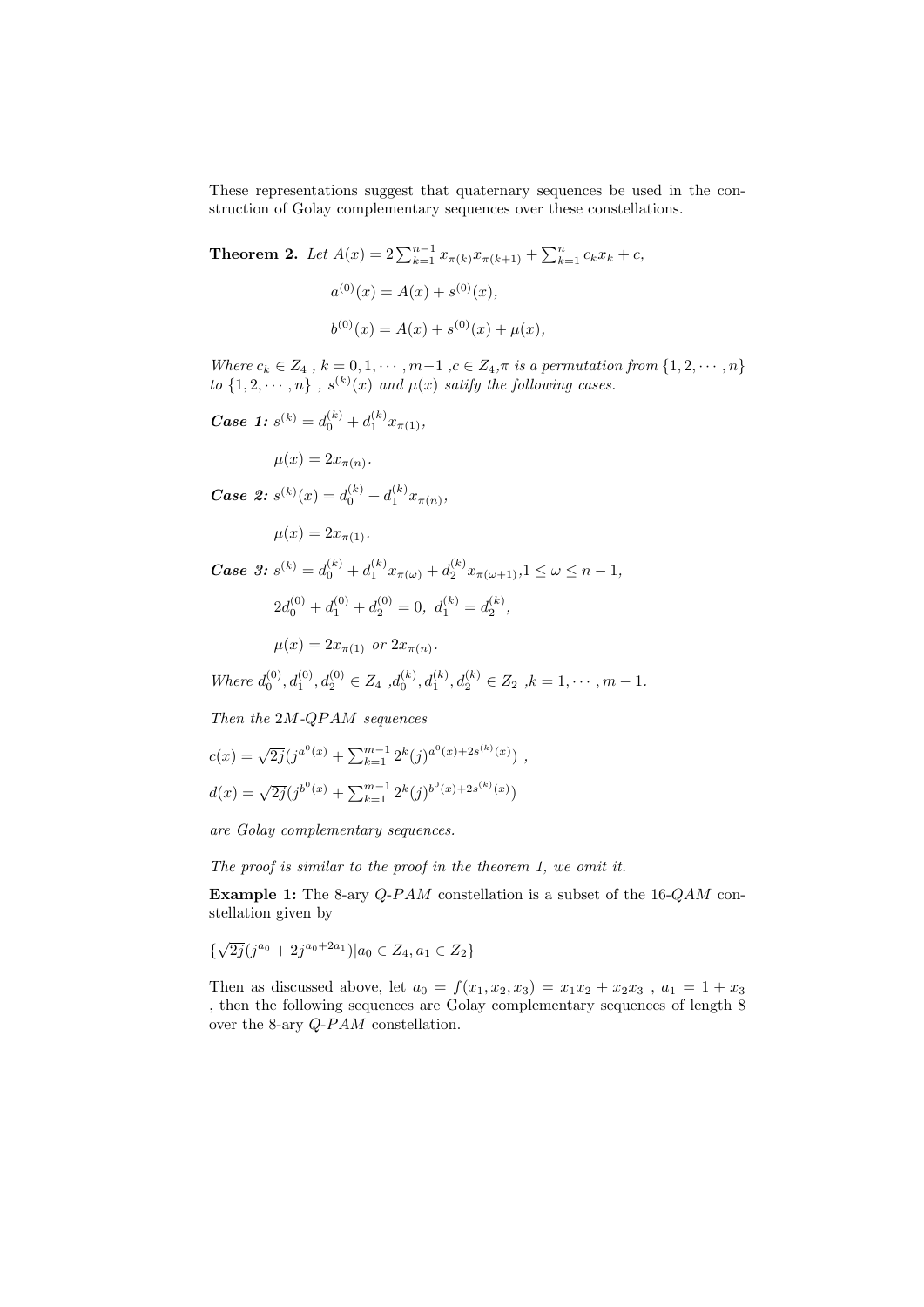$$
-\sqrt{2j}, -\sqrt{2j}, -\sqrt{2j}, \sqrt{2j}, 3\sqrt{2j}, 3\sqrt{2j}, -3\sqrt{2j}, 3\sqrt{2j}, -\sqrt{2j}, \sqrt{2j}, -\sqrt{2j}, -\sqrt{2j}, 3\sqrt{2j}, -3\sqrt{2j}, -3\sqrt{2j}, -3\sqrt{2j}.
$$

#### 4 Golay Complementary Sequences over 64-QAM Using Offset Pairs Proposed By Ying Li

Based on offset pairs proposed by Ying Li[16], he proposed two constructions called modified case 4 and modified case 5 respectively, based on the constructions, he also proposed two conjectures. Now we study the constructions and prove the conjectures. We rewrite original modified case 4 and modified case 5 in[16] as case 4 and case 5 in this paper.

Case 4:Let 
$$
A(x) = 2 \sum_{k=1}^{n-1} x_{\pi(k)} x_{\pi(k+1)} + \sum_{k=1}^{n} c_k x_k + c
$$
,  
\n $a_1(x) = A(x) + s^{(1)}(x)$ ,  
\n $a_2(x) = A(x) + s^{(2)}(x)$ ,  
\n $B(x) = A(x) + \mu(x)$ ,  
\n $b_1(x) = a_1(x) + \mu(x)$ ,  
\n $b_2(x) = a_2(x) + \mu(x)$ ,  
\n $(s^{(1)}(x), s^{(2)}(x)) = (d_0 + d_1 x_{\pi(\omega)}, d'_0 + d'_1 x_{\pi(\omega)})$ , with  $2 \le \omega \le n - 1$ .  
\n $\mu(x) = 2x_{\pi(1)}$  or  $2x_{\pi(n)}$ ,  
\n $c(x) = 4j^{A(x)} + 2j^{a_1(x)} + j^{a_2(x)}$ ,  $d(x) = 4j^{B(x)} + 2j^{b_1(x)} + j^{b_2(x)}$ ,  
\nThen,  
\n $C_c(\tau) = \sum_{i=0}^{2^n - 1 - \tau} c_i c_{i+\tau}^*$ 

$$
C_c(\tau) = \sum_{i=0}^{2^n - 1 - \tau} c_i c_{i+\tau}^*
$$
  
=  $\sum_{i=0}^{2^n - 1 - \tau} (8j^{A(i) - A(i+\tau)} + 4j^{a_1(i) - a_1(i) - a_1(i+\tau)} + j^{a_2(i) - a_2(i+\tau)})$   
+  $\sum_{i=0}^{2^n - 1 - \tau} 2[4(j^{A(i) - a_1(i+\tau)} + j^{a_1(i) - A(i+\tau)})$   
+  $2(j^{A(i) - a_2(i+\tau)} + j^{a_2(i) - A(i+\tau)}) + (j^{a_1(i) - a_2(i+\tau)} + j^{a_2(i) - a_1(i+\tau)})]$ 

 $C_d(\tau) = \sum_{i=0}^{2^n - 1 - \tau} d_i d_{i+\tau}^*$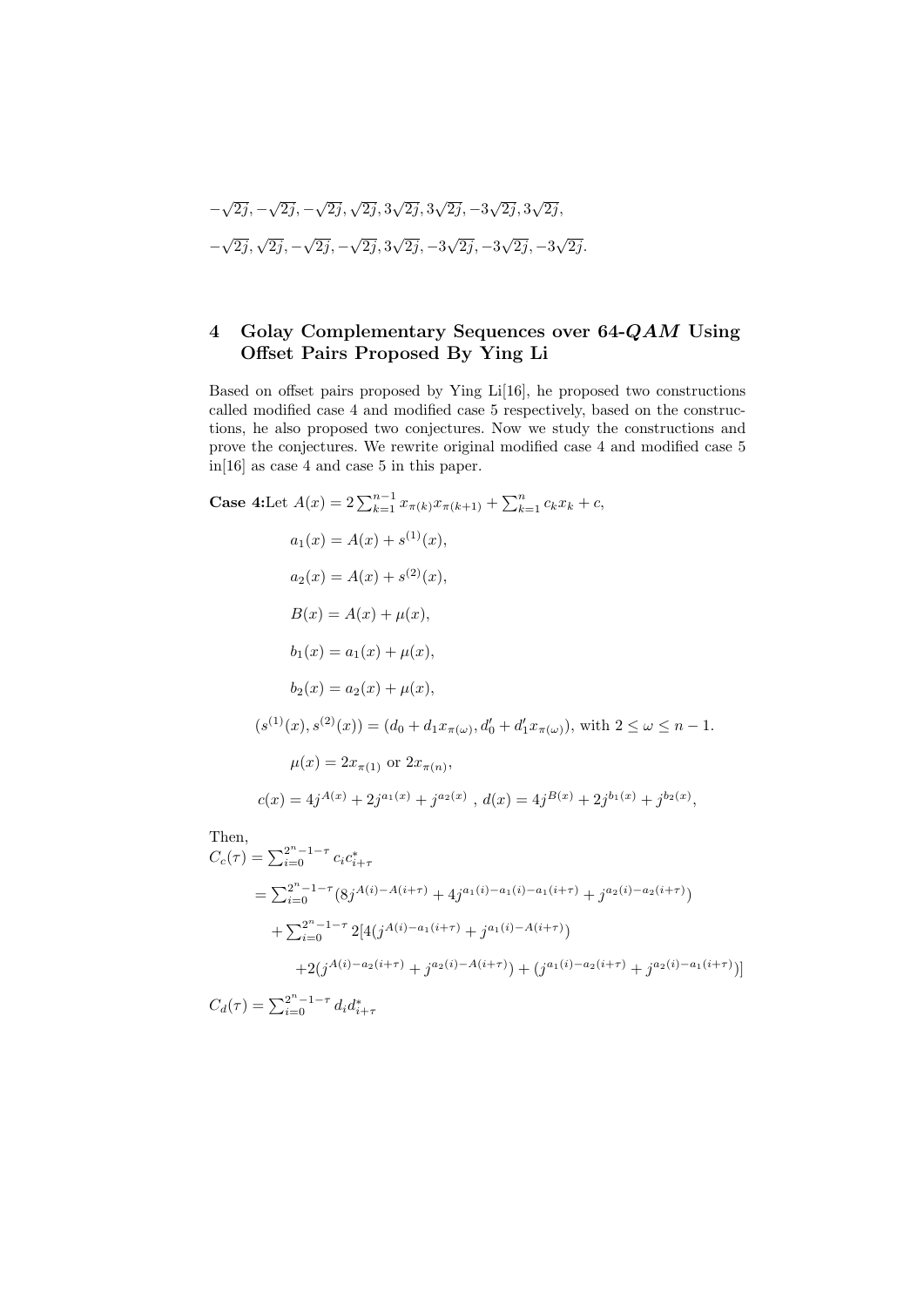$$
= \sum_{i=0}^{2^{n}-1-\tau} (8j^{B(i)-B(i+\tau)} + 4j^{b_{1}(i)-b_{1}(i+\tau)} + j^{b_{2}(i)-b_{2}(i+\tau)})
$$
  
+ 
$$
\sum_{i=0}^{2^{n}-1-\tau} 2[4(j^{B(i)-b_{1}(i+\tau)} + j^{b_{1}(i)-B(i+\tau)}) + 2(j^{B(i)-b_{2}(i+\tau)} + j^{b_{2}(i)-B(i+\tau)}) +
$$
  

$$
(j^{b_{2}(i)-b_{1}(i+\tau)} + j^{b_{1}(i)-b_{2}(i+\tau)})]
$$

The following three equations can be verified easily.

$$
\sum_{i=0}^{2^{n}-1-\tau} (j^{A(i)-a_{1}(i+\tau)} + j^{a_{1}(i)-A(i+\tau)} + j^{B(i)-b_{1}(i+\tau)} + j^{b_{1}(i)-B(i+\tau)}) \quad (1)
$$
\n
$$
= \sum_{i=0}^{2^{n}-1-\tau} [j^{A(i)-A(i+\tau)-d_{0}-d_{1}(i+\tau)}\pi\omega + j^{A(i)-A(i+\tau)-d_{0}-d_{1}(i+\tau)}\pi\omega + 2^{i\pi}j\pi\omega + 2^{i\pi}j\pi\omega + 2^{i\pi}j\pi\omega + 2^{i\pi}j\pi\omega + 2^{i\pi}j\pi\omega + 2^{i\pi}j\pi\omega + 2^{i\pi}j\pi\omega + 2^{i\pi}j\pi\omega + 2^{i\pi}j\pi\omega + 2^{i\pi}j\pi\omega + 2^{i\pi}j\pi\omega + 2^{i\pi}j\pi\omega + 2^{i\pi}j\pi\omega + 2^{i\pi}j\pi\omega + 2^{i\pi}j\pi\omega + 2^{i\pi}j\pi\omega + 2^{i\pi}j\pi\omega + 2^{i\pi}j\pi\omega + 2^{i\pi}j\pi\omega + 2^{i\pi}j\pi\omega + 2^{i\pi}j\pi\omega + 2^{i\pi}j\pi\omega + 2^{i\pi}j\pi\omega + 2^{i\pi}j\pi\omega + 2^{i\pi}j\pi\omega + 2^{i\pi}j\pi\omega + 2^{i\pi}j\pi\omega + 2^{i\pi}j\pi\omega + 2^{i\pi}j\pi\omega + 2^{i\pi}j\pi\omega + 2^{i\pi}j\pi\omega + 2^{i\pi}j\pi\omega + 2^{i\pi}j\pi\omega + 2^{i\pi}j\pi\omega + 2^{i\pi}j\pi\omega + 2^{i\pi}j\pi\omega + 2^{i\pi}j\pi\omega + 2^{i\pi}j\pi\omega + 2^{i\pi}j\pi\omega + 2^{i\pi}j\pi\omega + 2^{i\pi}j\pi\omega + 2^{i\pi}j\pi\omega + 2^{i\pi}j\pi\omega + 2^{i\pi}j\pi\omega + 2^{i\pi}j\pi\omega + 2^{i\pi}j\pi\omega + 2^{i
$$

Thus we obtain the following equation

$$
4 \times (1) + 2 \times (2) + (3)
$$
  
=  $\sum_{i=0}^{2^n - 1 - \tau} [4(j^{A(i) - a_1(i+\tau)} + j^{a_1(i) - A(i+\tau)} + j^{B(i) - b_1(i+\tau)} + j^{b_1(i) - B(i+\tau)})$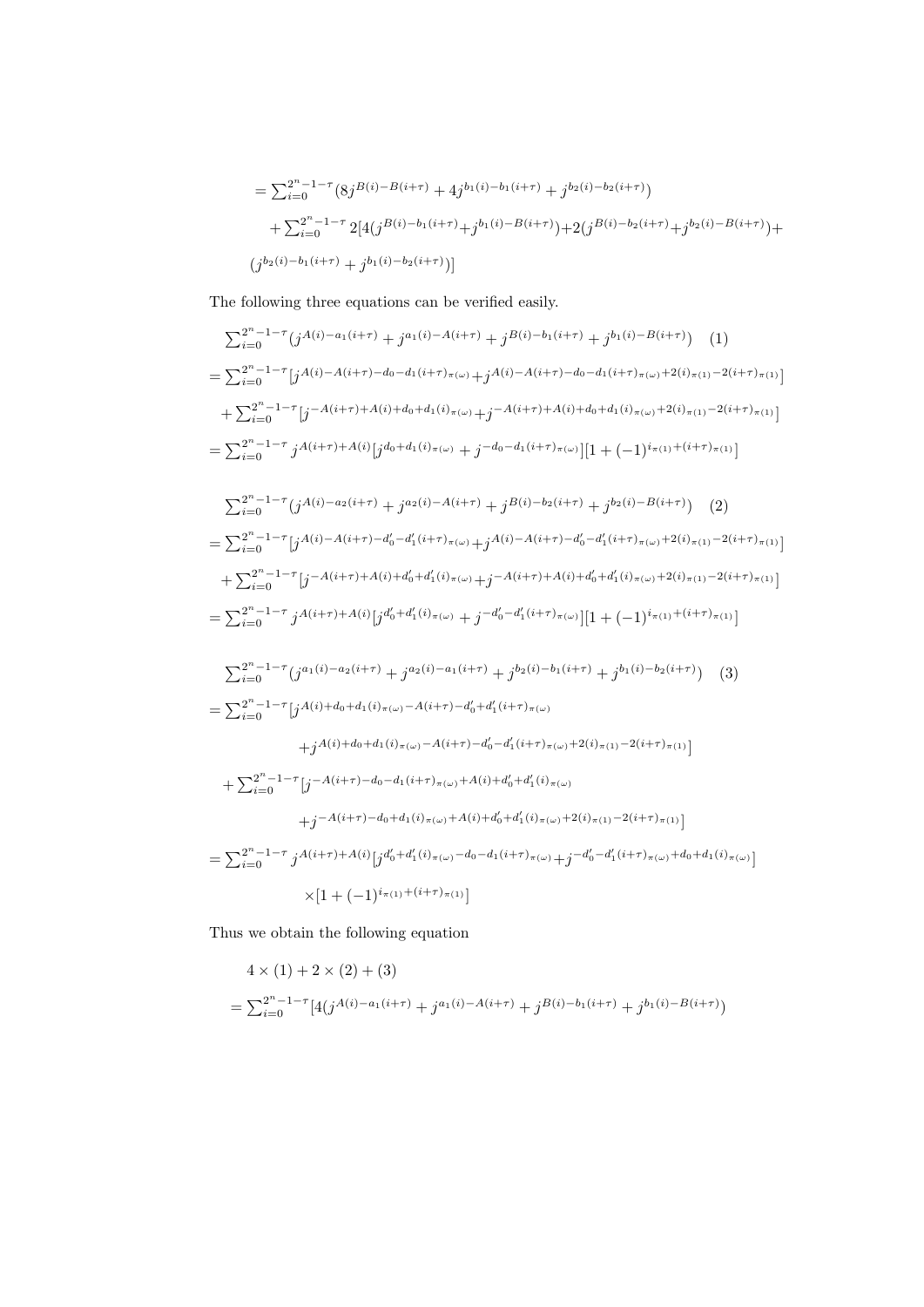$$
+2(j^{A(i)-a_{2}(i+\tau)}+j^{a_{2}(i)-A(i+\tau)}+j^{B(i)-b_{2}(i+\tau)}+j^{b_{2}(i)-B(i+\tau)})
$$

$$
+(j^{a_{1}(i)-a_{2}(i+\tau)}+j^{a_{2}(i)-a_{1}(i+\tau)}+j^{b_{2}(i)-b_{1}(i+\tau)}+j^{b_{1}(i)-b_{2}(i+\tau)})]
$$

$$
=\sum_{i=0}^{2^{n}-1-\tau}j^{A(i+\tau)+A(i)}Q(i)[1+(-1)^{i_{\pi(1)}+(i+\tau)_{\pi(1)}}]
$$
Where  $Q(i) = 4(j^{d_{0}+d_{1}(i)_{\pi(\omega)}+j^{-d_{0}-d_{1}(i+\pi)_{\pi(\omega)}})+2(j^{d'_{0}+d'_{1}(i)_{\pi(\omega)}+j^{-d'_{0}-d'_{1}(i+\pi)_{\pi(\omega)}})$ 

$$
+\big(j^{d'_0+d'_1(i)_\pi} \text{A}^{(i)} \text{A}^{(j)} \text{A}^{(j)}-d_0-d_1(i+\tau)_\pi(\omega)\\+\bigj^{-d'_0-d'_1(i+\tau)_\pi(\omega)}+d_0+d_1(i)_\pi(\omega) \big)
$$

Similar to the proof of theorem 1, we set  $(i)_{\pi(\omega)} = (i + \tau)_{\pi(\omega)} = 0$ , then the above equation is

$$
4(j^{d_0} + j^{-d_0}) + 2(j^{d'_0} + j^{-d'_0}) + (j^{d'_0 - d_0} + j^{-d'_0 + d_0}),
$$

and set  $(i)_{\pi(\omega)} = (i + \tau)_{\pi(\omega)} = 1$ , then the above equation is

$$
4(j^{d_0+d_1}+j^{-d_0-d_1})+2(j^{d'_0+d'_1}+j^{-d'_0-d'_1})+(j^{d'_0+d'_1-d_0-d_1}+j^{-d'_0-d'_1+d_0+d_1}),
$$

then  $c(x)$  and  $d(x)$  are Golay complementary pair if

$$
4(j^{d_0} + j^{-d_0}) + 2(j^{d'_0} + j^{-d'_0}) + (j^{d'_0 - d_0} + j^{-d'_0 + d_0}),
$$
  
= 
$$
4(j^{d_0 + d_1} + j^{-d_0 - d_1}) + 2(j^{d'_0 + d'_1} + j^{-d'_0 - d'_1}) + (j^{d'_0 + d'_1 - d_0 - d_1} + j^{-d'_0 - d'_1 + d_0 + d_1}),
$$

$$
(4)
$$

By exhaust search, there are 32 sets of  $(d_0, d_1, d'_0, d'_1)$  satisfying the above equation(4), and the four sets  $\{(0123), (0321), (1311), (3133)\}\$  proposed by Ying Li in [16] also satisfy the equation.

Case 5: Let 
$$
A(x) = 2 \sum_{k=1}^{n-1} x_{\pi(k)} x_{\pi(k+1)} + \sum_{k=1}^{n} c_k x_k + c
$$
,  
\n $a_1(x) = A(x) + s^{(1)}(x)$ ,  
\n $a_2(x) = A(x) + s^{(2)}(x)$ ,  
\n $B(x) = A(x) + \mu(x)$ ,  
\n $b_1(x) = a_1(x) + \mu(x)$ ,  
\n $b_2(x) = a_2(x) + \mu(x)$ ,  
\n $(s^{(1)}(x), s^{(2)}(x)) = (d_0 + d_1 x_{\pi(\omega)} + d_2 x_{\pi(k)}, d'_0 + d'_1 x_{\pi(\omega)} + d'_2 x_{\pi(k)})$ ,  
\nwith  $2 \le \omega \le n - 2$ ,  $\omega + 2 \le k \le n$ .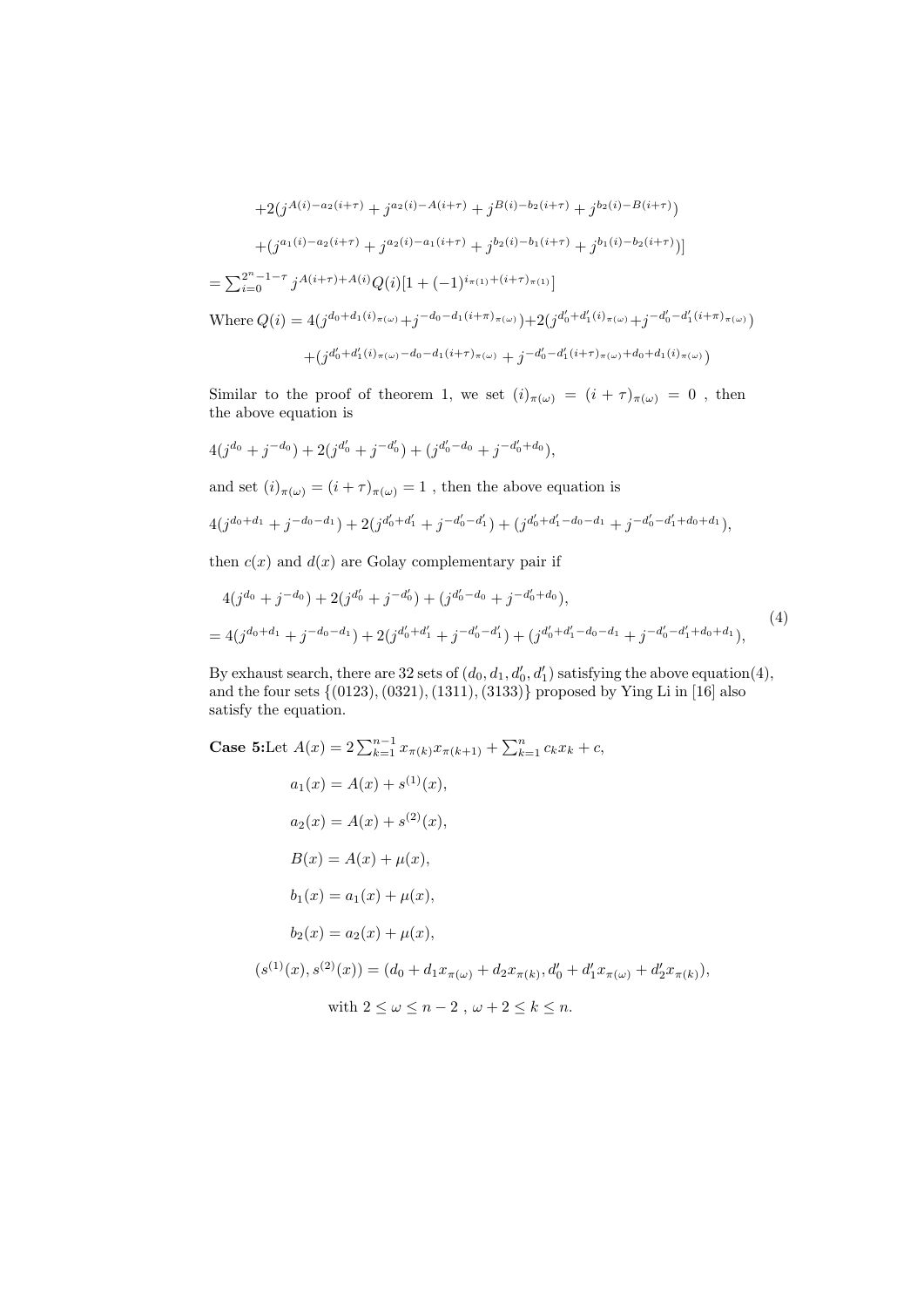$$
\mu(x) = 2x_{\pi(1)} \text{ or } 2x_{\pi(n)},
$$
  

$$
c(x) = 4j^{A(x)} + 2j^{a_1(x)} + j^{a_2(x)}, d(x) = 4j^{B(x)} + 2j^{b_1(x)} + j^{b_2(x)}.
$$

It is easy to check the following three equations hold.

$$
\sum_{i=0}^{2^{n}-1-\tau} (j^{A(i)-a_{1}(i+\tau)}+j^{a_{1}(i)-A(i+\tau)}+j^{B(i)-b_{1}(i+\tau)}+j^{b_{1}(i)-B(i+\tau)})
$$
\n
$$
=\sum_{i=0}^{2^{n}-1-\tau} j^{A(i)-A(i+\tau)}[1+(-1)^{i_{\pi(1)}-(i+\tau)_{\pi(1)}}]\times[j^{d_{0}+d_{1}(i)_{\pi(\omega)}+d_{2}(i)_{\pi(k)}+j^{-d_{0}-d_{1}(i+\tau)_{\pi(\omega)}-d_{2}(i+\tau)_{\pi(k)}}]
$$

$$
\sum_{i=0}^{2^n - 1 - \tau} (j^{A(i) - a_2(i+\tau)} + j^{a_2(i) - A(i+\tau)} + j^{B(i) - b_2(i+\tau)} + j^{b_2(i) - B(i+\tau)})
$$
\n
$$
= \sum_{i=0}^{2^n - 1 - \tau} j^{A(i) - A(i+\tau)} [1 + (-1)^{i_{\pi(1)} - (i+\tau)_{\pi(1)}}]
$$
\n
$$
\times [j^{d'_0 + d'_1(i)_{\pi(\omega)} + d'_2(i)_{\pi(k)}} + j^{-d'_0 - d'_1(i+\tau)_{\pi(\omega)} - d'_2(i+\tau)_{\pi(k)}}]
$$

$$
\sum_{i=0}^{2^n - 1 - \tau} (j^{a_1(i) - a_2(i+\tau)} + j^{a_2(i) - a_1(i+\tau)} + j^{b_2(i) - b_1(i+\tau)} + j^{b_1(i) - b_2(i+\tau)})
$$
\n
$$
= \sum_{i=0}^{2^n - 1 - \tau} j^{A(i) - A(i+\tau)} [1 + (-1)^{i_{\pi(1)} - (i+\tau)_{\pi(1)}}] \times
$$
\n
$$
[j^{d'_0 + d'_1(i)_{\pi(\omega)} + d'_2(i)_{\pi(k)} - d_0 - d_1(i+\tau)_{\pi(\omega)} - d_2(i+\tau)_{\pi(k)}} + j^{d_0 + d_1(i)_{\pi(\omega)} + d_2(i)_{\pi(k)} - d'_0 - d'_1(i+\tau)_{\pi(\omega)} - d'_2(i+\tau)_{\pi(k)}}]
$$

then as in case 4, we obtain  $c(x)$  and  $d(x)$  are Golay complementary pair if the following conditions hold.

$$
4(j^{d_0+d_1+d_2y} + j^{-d_0-d_1-d_2z}) + 2(j^{d'_0+d'_1+d'_2y} + j^{-d'_0-d'_1-d'_2z})
$$
  
+
$$
(j^{d'_0+d'_1+d'_2y-d_0-d_1-d_2z} + j^{d_0+d_1+d_2y-d'_0-d'_1-d'_2z})
$$
  
= 
$$
4(j^{d_0+d_2y} + j^{-d_0-d_2z}) + 2(j^{d'_0+d'_2y} + j^{-d'_0-d'_2z}) + (j^{d'_0+d'_2y-d_0-d_2z} + j^{d_0+d_2y-d'_0-d'_2z})
$$
 (5)  

$$
4(j^{d_0+d_1y} + j^{-d_0-d_1z}) + 2(j^{d'_0+d'_1y} + j^{-d'_0-d'_1z})
$$

$$
+ (j^{d'_0 + d'_1 y - d_0 - d_1 z} + j^{d_0 + d_1 y - d'_0 - d'_1 z})
$$
  
=  $4(j^{d_0 + d_1 y + d_2} + j^{-d_0 - d_1 z - d_2}) + 2(j^{d'_0 + d'_1 y + d'_2} + j^{-d'_0 - d'_1 z - d'_2})$   
+  $(j^{d'_0 + d'_1 y + d'_2 - d_0 - d_1 z - d_2} + j^{d_0 + d_1 y + d_2 - d'_0 - d'_1 z - d'_2})$  (6)

Where  $y, z \in \{0, 1\}$ .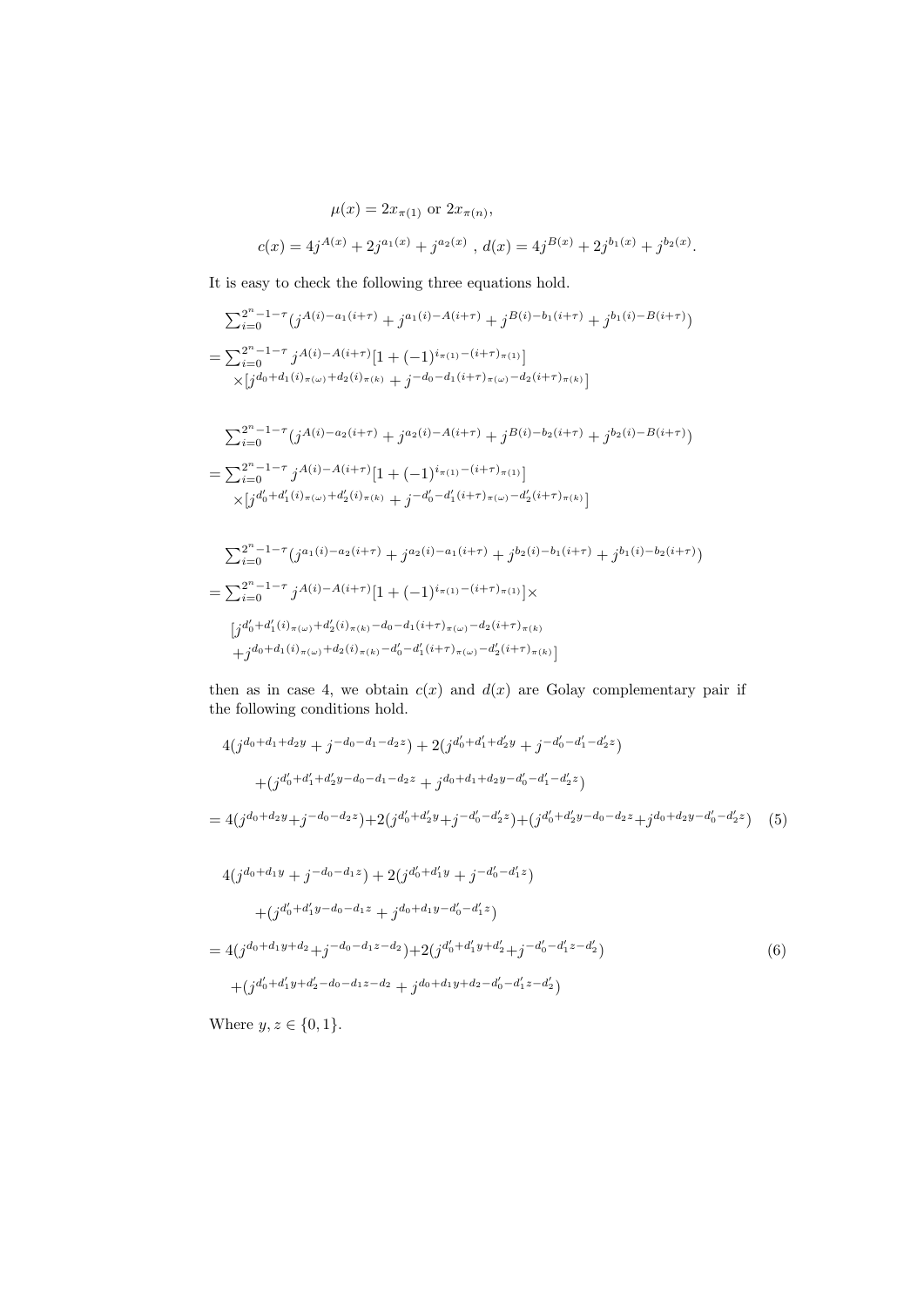By exhaust search, there are 52 sets of  $(d_0, d_1, d_2, d'_0, d'_1, d'_2)$  satisfying the above equation(5)and equation (6), and the four sets  $\{(013231), (031213), (133111),$ (311333)} proposed by Ying Li in[16] also satisfy the equations.

In the paper<sup>[16]</sup>, the author asserted that there only exist four sets of coefficients for the case 4 and case 5 respectively, but, based on the proposed judgment conditions above, we find there are 32 sets of coefficients for the case 4 and 52 sets of coefficients for the case 5 using exhaust search. We provide these detail materials in the appendix 1 and appendix 2 respectively.

Due to the discussion above, we have proved the conjecture 1 proposed in[16]by Ying Li. Because the conjecture 2 is based on conjecture 1 and there are some drawbacks existing in counting the set elements, some drawbacks can be found in conjecture 2.

Here, we extend the method proposed by Ying Li and introduce a new case called case 6 as follows:

Case 6:Let 
$$
A(x) = 2 \sum_{k=1}^{n-1} x_{\pi(k)} x_{\pi(k+1)} + \sum_{k=1}^{n} c_k x_k + c
$$
,  
\n $a_1(x) = A(x) + s^{(1)}(x)$ ,  
\n $a_2(x) = A(x) + s^{(2)}(x)$ ,  
\n $B(x) = A(x) + \mu(x)$ ,  
\n $b_1(x) = a_1(x) + \mu(x)$ ,  
\n $b_2(x) = a_2(x) + \mu(x)$ ,  
\n $(s^{(1)}(x), s^{(2)}(x)) =$   
\n $(d_0 + d_1 x_{\pi(\omega)} + d_2 x_{\pi(k)} + d_3 x_{\pi(l)}, d'_0 + d'_1 x_{\pi(\omega)} + d'_2 x_{\pi(k)} + d'_3 x_{\pi(l)})$ ,  
\nwith  $2 \le \omega \le n - 4$ ,  $\omega + 2 \le k \le n - 2$ ,  $k + 2 \le l \le n$ .  
\n $\mu(x) = 2x_{\pi(1)}$  or  $2x_{\pi(n)}$ ,  
\n $c(x) = 4j^{A(x)} + 2j^{a_1(x)} + j^{a_2(x)}$ ,  $d(x) = 4j^{B(x)} + 2j^{b_1(x)} + j^{b_2(x)}$ .

It is easy to check the following three equations hold.

$$
\sum_{i=0}^{2^n - 1 - \tau} (j^{A(i) - a_1(i+\tau)} + j^{a_1(i) - A(i+\tau)} + j^{B(i) - b_1(i+\tau)} + j^{b_1(i) - B(i+\tau)})
$$
\n
$$
= \sum_{i=0}^{2^n - 1 - \tau} j^{A(i) - A(i+\tau)} [1 + (-1)^{i_{\pi(1)} - (i+\tau)_{\pi(1)}}] \times
$$
\n
$$
[j^{d_0 + d_1(i)_{\pi(\omega)} + d_2(i)_{\pi(k)} + d_3(i)_{\pi(l)}} + j^{-d_0 - d_1(i+\tau)_{\pi(\omega)} - d_2(i+\tau)_{\pi(k)} - d_3(i+\tau)_{\pi(l)}}]
$$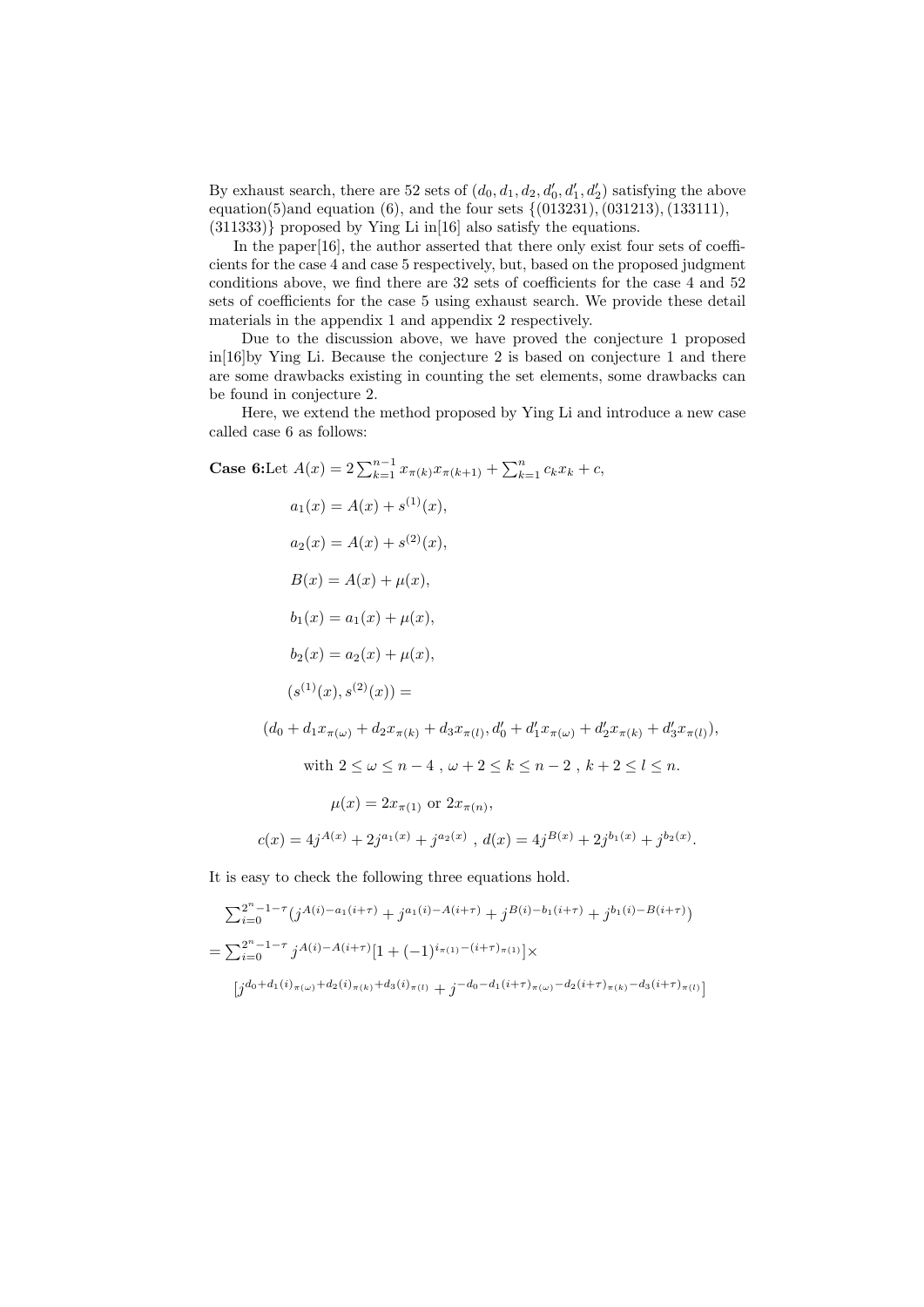$$
\sum_{i=0}^{2^{n}-1-\tau} (j^{A(i)-a_{2}(i+\tau)}+j^{a_{2}(i)-A(i+\tau)}+j^{B(i)-b_{2}(i+\tau)}+j^{b_{2}(i)-B(i+\tau)})
$$
\n
$$
=\sum_{i=0}^{2^{n}-1-\tau} j^{A(i)-A(i+\tau)}[1+(-1)^{i_{\pi(1)}-(i+\tau)_{\pi(1)}}] \times
$$
\n
$$
[j^{d'_{0}+d'_{1}(i)_{\pi(\omega)}+d'_{2}(i)_{\pi(k)}+d'_{3}(i)_{\pi(l)}+j^{-d'_{0}-d'_{1}(i+\tau)_{\pi(\omega)}-d'_{2}(i+\tau)_{\pi(k)}-d'_{3}(i+\tau)_{\pi(l)}}]
$$
\n
$$
\sum_{i=0}^{2^{n}-1-\tau} (j^{a_{1}(i)-a_{2}(i+\tau)}+j^{a_{2}(i)-a_{1}(i+\tau)}+j^{b_{2}(i)-b_{1}(i+\tau)}+j^{b_{1}(i)-b_{2}(i+\tau)})
$$
\n
$$
=\sum_{i=0}^{2^{n}-1-\tau} j^{A(i)-A(i+\tau)}[1+(-1)^{i_{\pi(1)}-(i+\tau)_{\pi(1)}}] \times
$$
\n
$$
[j^{d'_{0}+d'_{1}(i)_{\pi(\omega)}+d'_{2}(i)_{\pi(k)}+d'_{3}(i)_{\pi(l)}-d_{0}-d_{1}(i+\tau)_{\pi(\omega)}-d_{2}(i+\tau)_{\pi(k)}-d_{3}(i+\tau)_{\pi(l)}
$$
\n
$$
+j^{d_{0}+d_{1}(i)_{\pi(\omega)}+d_{2}(i)_{\pi(k)}+d_{3}(i)_{\pi(l)}-d'_{0}-d'_{1}(i+\tau)_{\pi(\omega)}-d'_{2}(i+\tau)_{\pi(k)}-d'_{3}(i+\tau)_{\pi(l)}
$$

then as in case 4, we obtain  $c(x)$  and  $d(x)$  are Golay complementary pair if the following conditions hold.

$$
4(j^{d_0+d_2y_1+d_3y_3}+j^{-d_0-d_2y_2-d_3y_4})+2(j^{d'_0+d'_2y_1+d'_3y_3}+j^{-d'_0-d'_2y_2-d'_3y_4})
$$
  
+
$$
(j^{d'_0+d'_2y_1+d'_3y_3-d_0-d_2y_2-d_3y_4}+j^{d_0+d_2y_1+d_3y_3-d'_0-d'_2y_2-d'_3y_4})
$$

 $=4(j^{d_0+d_1+d_2y_1+d_3y_3}+j^{-d_0-d_1-d_2y_2-d_3y_4})+2(j^{d'_0+d'_1+d'_2y_1+d'_3y_3}+j^{-d'_0-d'_1-d'_2y_2-d'_3y_4})$ (7)  $+(j\frac{d'_0+d'_1+d'_2y_1+d'_3y_3-d_0-d_1-d_2y_2-d_3y_4}{d_0+d_1+d_2y_1+d_3y_3-d'_0-d'_1-d'_2y_2-d'_3y_4} )$ 

$$
4(j^{d_0+d_1y_1+d_3y_3}+j^{-d_0-d_1y_2-d_3y_4})+2(j^{d'_0+d'_1y_1+d'_3y_3}+j^{-d'_0-d'_1y_2-d'_3y_4})
$$
  
+
$$
(j^{d'_0+d'_1y_1+d'_3y_3-d_0-d_1y_2-d_3y_4}+j^{d_0+d_1y_1+d_3y_3-d'_0-d'_1y_2-d'_3y_4})
$$

$$
=4(j^{d_0+d_1y_1+d_2+d_3y_3}+j^{-d_0-d_1y_2-d_2-d_3y_4})+2(j^{d'_0+d'_1y_1+d'_2+d'_3y_3}+j^{-d'_0-d'_1y_2-d'_2-d'_3y_4})
$$
(8)  
+
$$
(j^{d'_0+d'_1y_1+d'_2+d'_3y_3-d_0-d_1y_2-d_2-d_3y_4}+j^{d_0+d_1y_1+d_2+d_3y_3-d'_0-d'_1y_2-d'_2-d'_3y_4})
$$

$$
\begin{aligned} &4(j^{d_0+d_1y_1+d_2y_3}+j^{-d_0-d_1y_2-d_2y_4})+2(j^{d_0'+d_1'y_1+d_2'y_3}+j^{-d_0'-d_1'y_2-d_2'y_4})\\ &+(j^{d_0'+d_1'y_1+d_2'y_3-d_0-d_1y_2-d_2y_4}+j^{d_0+d_1y_1+d_2y_3-d_0'-d_1'y_2-d_2'y_4})\end{aligned}
$$

$$
=4(j^{d_0+d_1y_1+d_2y_3+d_3}+j^{-d_0-d_1y_2-d_2y_4-d_3})+2(j^{d'_0+d'_1y_1+d'_2y_3+d'_3}+j^{-d'_0-d'_1y_2-d'_2y_4-d'_3})
$$
(9)  
+
$$
(j^{d'_0+d'_1y_1+d'_2y_3+d'_3-d_0-d_1y_2-d_2y_4-d_3}+j^{d_0+d_1y_1+d_2y_3+d_3-d'_0-d'_1y_2-d'_2y_4-d'_3})
$$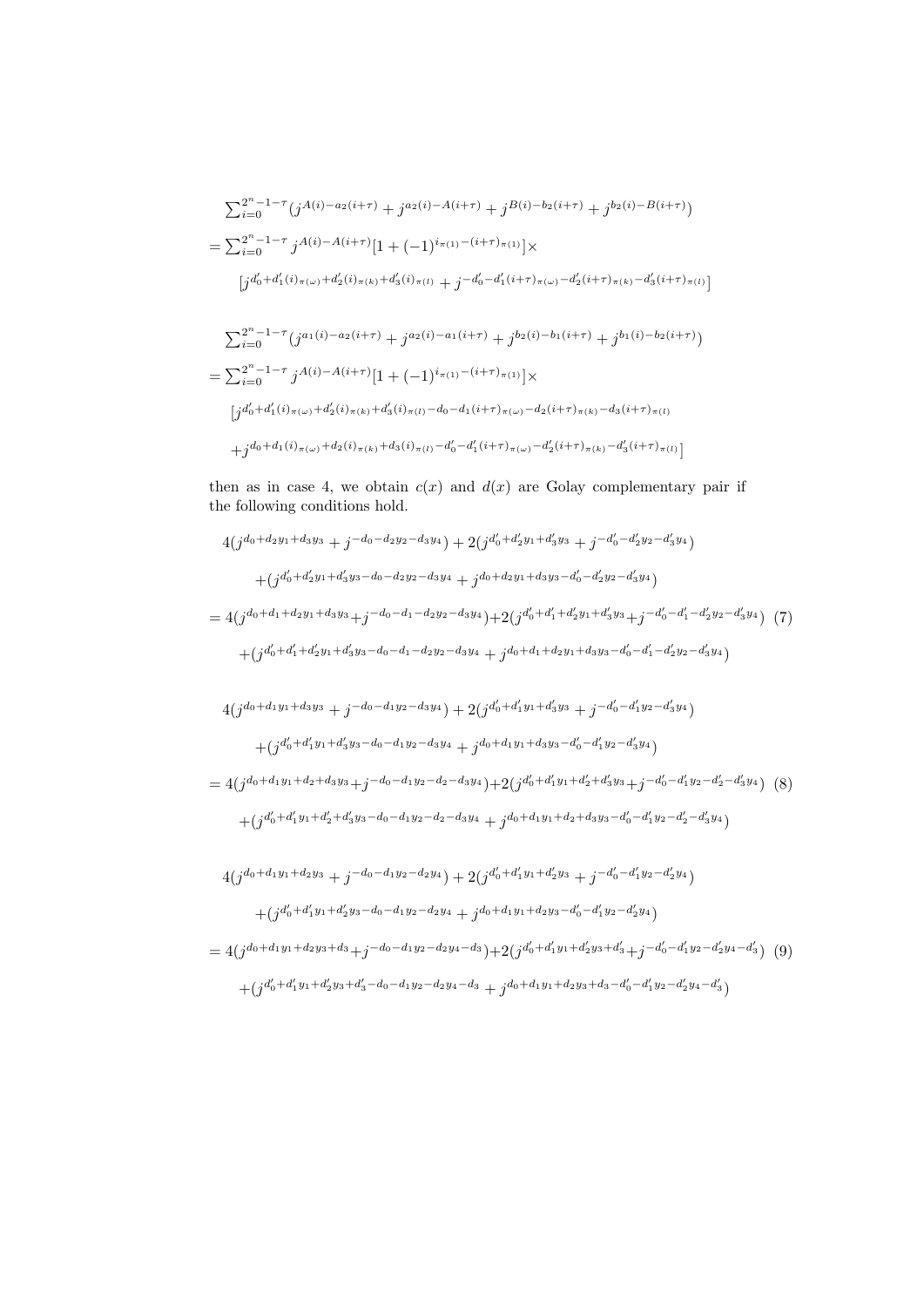Where  $y_1, y_2, y_3, y_4 \in \{0, 1\}.$ 

By exhaust search, there are 76 sets of  $(d_0, d_1, d_2, d_3, d'_0, d'_1, d'_2, d'_3)$  satisfying the above equation(7),equation (8) and equation (9), please see appendix 3. Note. We can choose

$$
(s^{(1)}(x), s^{(2)}(x)) =
$$

 $(d_0 + d_1 x_{\pi(\omega_1)} + d_2 x_{\pi(\omega_2)} + \cdots + d_l x_{\pi(\omega_l)}, d'_0 + d'_1 x_{\pi(\omega_1)} + d'_2 x_{\pi(\omega_2)} + \cdots + d'_l x_{\pi(\omega_l)}),$ 

there are somewhat difficult to obtain sufficient conditions for judging whether the sequence using above offset pairs is Golay Complementary sequence.

#### 5 Golay Complementary Sequences over 128-QAM Constellation

It is easy to construct Golay complementary sequences over 128-QAM constellation using the offset pairs in the Case 1, Case 2 and Case 3.We consider the case 5 here.

Let 
$$
A(x) = 2 \sum_{k=1}^{n-1} x_{\pi(k)} x_{\pi(k+1)} + \sum_{k=1}^{n} c_k x_k + c
$$
,  
\n $a_1(x) = A(x) + s^{(1)}(x)$ ,  
\n $a_2(x) = A(x) + s^{(2)}(x)$ ,  
\n $a_3(x) = A(x) + s^{(3)}(x)$ ,  
\n $b_1(x) = a_1(x) + \mu(x)$ ,  
\n $b_2(x) = a_2(x) + \mu(x)$ ,  
\n $b_3(x) = a_3(x) + \mu(x)$ ,  
\n $s^{(1)}(x) = d_0 + d_1 x_{\pi(\omega)} + d_2 x_{\pi(k)}$ ,  
\n $s^{(2)}(x) = d'_0 + d'_1 x_{\pi(\omega)} + d'_2 x_{\pi(k)}$ ,  
\n $s^{(3)}(x) = d_0^* + d_1^* x_{\pi(\omega)} + d_2^* x_{\pi(k)}$ ,  
\nWith  $2 \le \omega \le n - 2$ ,  $\omega + 2 \le k \le n$ .

 $\mu(x) = 2x_{\pi(1)}$  or  $2x_{\pi(n)}$ ,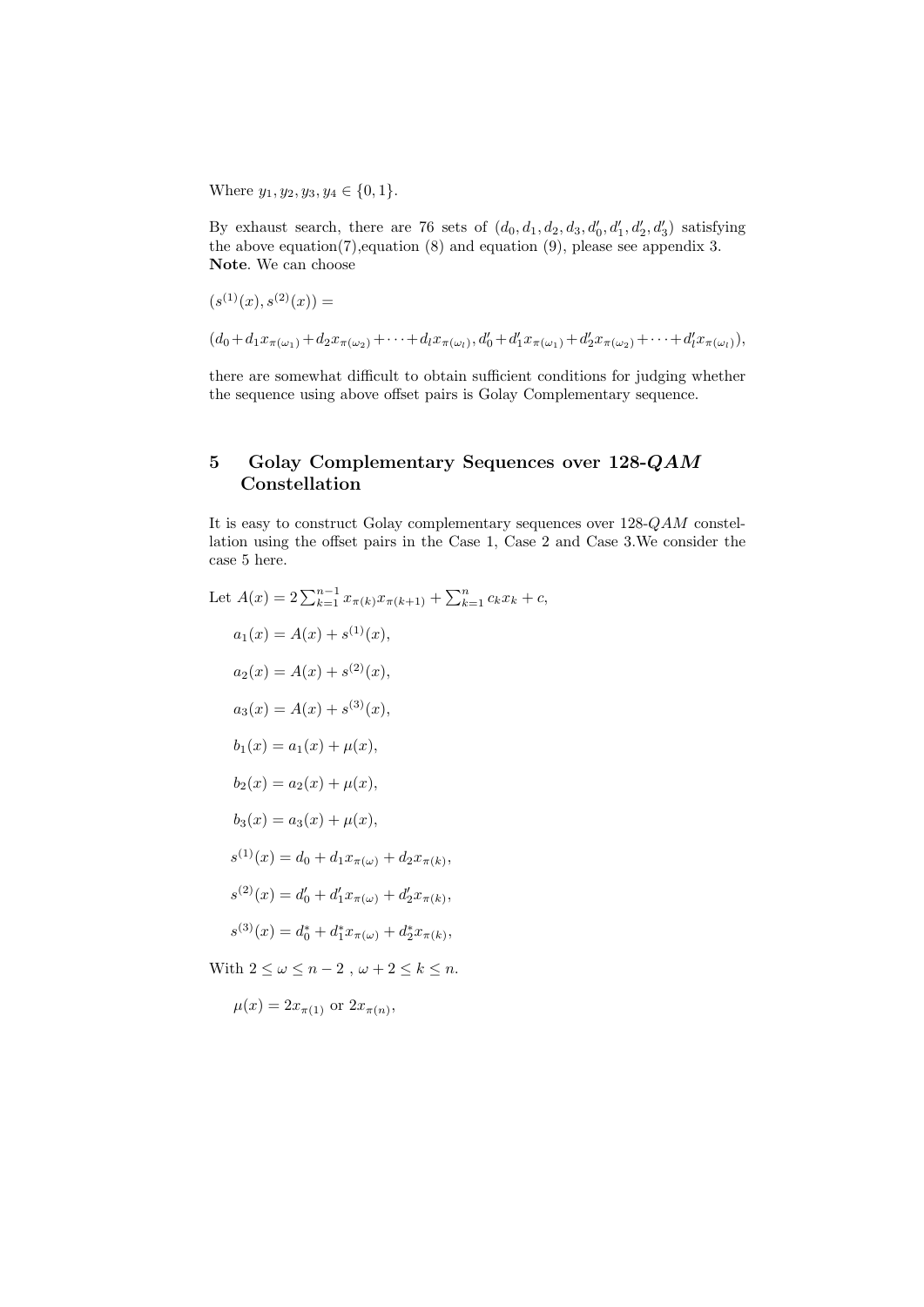Then the  $128\text{-}QAM$  sequences can be constructed as follows

$$
c(x) = 8j^{A(x)} + 4j^{a_1(x)} + 2j^{a_2(x)} + j^{a_3(x)},
$$
  

$$
d(x) = 8j^{B(x)} + 4j^{b_1(x)} + 2j^{b_2(x)} + j^{b_3(x)}.
$$

It is easy to check the following five equations hold.

$$
\sum_{i=0}^{2^n - 1 - \tau} (j^{A(i) - a_1(i+\tau)} + j^{a_1(i) - A(i+\tau)} + j^{B(i) - b_1(i+\tau)} + j^{b_1(i) - B(i+\tau)})
$$
  
= 
$$
\sum_{i=0}^{2^n - 1 - \tau} j^{A(i) - A(i+\tau)} [1 + (-1)^{i_{\pi(1)} - (i+\tau)_{\pi(1)}}]
$$
  

$$
[j^{d_0 + d_1(i)_{\pi(\omega)} + d_2(i)_{\pi(k)}} + j^{-d_0 - d_1(i+\tau)_{\pi(\omega)} - d_2(i+\tau)_{\pi(k)}}]
$$

$$
\sum_{i=0}^{2^n - 1 - \tau} (j^{A(i) - a_2(i+\tau)} + j^{a_2(i) - A(i+\tau)} + j^{B(i) - b_2(i+\tau)} + j^{b_2(i) - B(i+\tau)})
$$
  
= 
$$
\sum_{i=0}^{2^n - 1 - \tau} j^{A(i) - A(i+\tau)} [1 + (-1)^{i_{\pi(1)} - (i+\tau)_{\pi(1)}}]
$$
  
[
$$
j^{d'_0 + d'_1(i)_{\pi(\omega)} + d'_2(i)_{\pi(k)} + j^{-d'_0 - d'_1(i+\tau)_{\pi(\omega)} - d'_2(i+\tau)_{\pi(k)}}]
$$

$$
\sum_{i=0}^{2^{n}-1-\tau} (j^{a_{1}(i)-a_{2}(i+\tau)} + j^{a_{2}(i)-a_{1}(i+\tau)} + j^{b_{2}(i)-b_{1}(i+\tau)} + j^{b_{1}(i)-b_{2}(i+\tau)})
$$
\n
$$
+ \sum_{i=0}^{2^{n}-1-\tau} (j^{A(i)-a_{3}(i+\tau)} + j^{a_{3}(i)-A(i+\tau)} + j^{B(i)-b_{3}(i+\tau)} + j^{b_{3}(i)-B(i+\tau)})
$$
\n
$$
= \sum_{i=0}^{2^{n}-1-\tau} j^{A(i)-A(i+\tau)} [1 + (-1)^{i_{\pi(1)}-(i+\tau)_{\pi(1)}}] \times
$$
\n
$$
[j^{d'_{0}+d'_{1}(i)_{\pi(\omega)}+d'_{2}(i)_{\pi(k)}-d_{0}-d_{1}(i+\tau)_{\pi(\omega)}-d_{2}(i+\tau)_{\pi(k)}}]
$$
\n
$$
+j^{d_{0}+d_{1}(i)_{\pi(\omega)}+d_{2}(i)_{\pi(k)}-d'_{0}-d'_{1}(i+\tau)_{\pi(\omega)}-d'_{2}(i+\tau)_{\pi(k)}]
$$
\n
$$
+ \sum_{i=0}^{2^{n}-1-\tau} j^{A(i)-A(i+\tau)} [1 + (-1)^{i_{\pi(1)}-(i+\tau)_{\pi(1)}}] \times
$$
\n
$$
[j^{d_{0}^{*}+d_{1}^{*}(i)_{\pi(\omega)}+d_{2}^{*}(i)_{\pi(k)}+j^{-d_{0}^{*}-d_{1}^{*}(i+\tau)_{\pi(\omega)}-d_{2}^{*}(i+\tau)_{\pi(k)}}]
$$
\n
$$
\sum_{i=0}^{2^{n}-1-\tau} (j^{a_{1}(i)-a_{3}(i+\tau)} + j^{a_{3}(i)-a_{1}(i+\tau)} + j^{b_{1}(i)-b_{3}(i+\tau)} + j^{b_{3}(i)-b_{1}(i+\tau)})
$$
\n
$$
= \sum_{i=0}^{2^{n}-1-\tau} j^{A(i)-A(i+\tau)} [1 + (-1)^{i_{\pi(1)}-(i+\tau)_{\pi(1)}}] \times
$$

 $\int j\frac{d_0^*}{4} + d_1^*(i)_{\pi(\omega)} + d_2^*(i)_{\pi(k)} - d_0 - d_1(i+\tau)_{\pi(\omega)} - d_2(i+\tau)_{\pi(k)}$ 

 $+j d_0+d_1(i)_{\pi(\omega)}+d_2(i)_{\pi(k)}-d_0^*-d_1^*(i+\tau)_{\pi(\omega)}-d_2^*(i+\tau)_{\pi(k)}$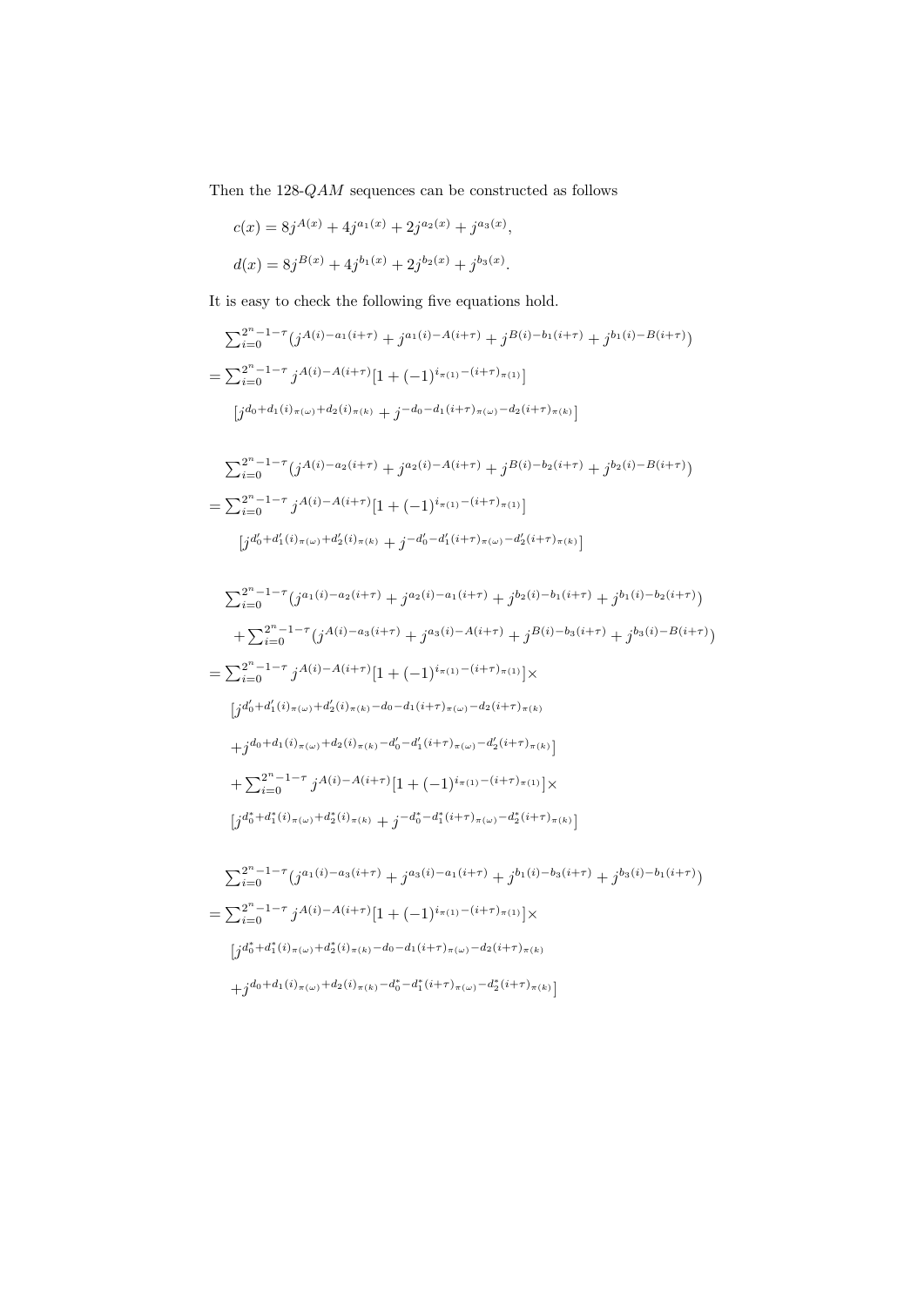$$
\sum_{i=0}^{2^n - 1 - \tau} (j^{a_2(i) - a_3(i+\tau)} + j^{a_3(i) - a_2(i+\tau)} + j^{b_2(i) - b_3(i+\tau)} + j^{b_3(i) - b_2(i+\tau)})
$$
\n
$$
= \sum_{i=0}^{2^n - 1 - \tau} j^{A(i) - A(i+\tau)} [1 + (-1)^{i_{\pi(1)} - (i+\tau)_{\pi(1)}}] \times
$$
\n
$$
[j^{d_0^* + d_1^*(i)_{\pi(\omega)} + d_2^*(i)_{\pi(k)} - d_0' - d_1'(i+\tau)_{\pi(\omega)} - d_2'(i+\tau)_{\pi(k)}} + j^{d_0' + d_1'(i)_{\pi(\omega)} + d_2'(i)_{\pi(k)} - d_0^*(i+\tau)_{\pi(\omega)} - d_2^*(i+\tau)_{\pi(k)}}]
$$

then similar to the case 4,  $c(x)$  and  $d(x)$  are Golay complementary pair if the following conditions hold.

$$
16(j^{d_0+d_2y} + j^{-d_0-d_2z}) + 8(j^{d'_0+d'_2y} + j^{-d'_0-d'_2z})
$$
  
+4(j^{d'\_0+d'\_2y-d\_0-d\_2z} + j^{d\_0+d\_2y-d'\_0-d'\_2z}) + 4(j^{d\_0^\*+d\_2^\*y} + j^{-d\_0^\*-d\_2^\*z})  
+2(j^{d\_0^\*+d\_2^\*y-d\_0-d\_2z} + j^{d\_0+d\_2y-d\_0^\*-d\_2^\*z})  
+(j^{d\_0^\*+d\_2^\*y-d'\_0-d'\_2z} + j^{d'\_0+d'\_2y-d\_0^\*-d\_2^\*z})

$$
= 16(j^{d_0+d_1+d_2y}+j^{-d_0-d_1-d_2z})+8(j^{d'_0+d'_1+d'_2y}+j^{-d'_0-d'_1-d'_2z})
$$
\n
$$
+4(j^{d'_0+d'_1+d'_2y-d_0-d_1-d_2z}+j^{d_0+d_1+d_2y-d'_0-d'_1-d'_2z})+4(j^{d_0^*+d_1^*+d_2^*y}+j^{-d_0^*-d_1^*-d_2^*z})
$$
\n
$$
(10)
$$

$$
+2(jd_0^* + d_1^* + d_2^*y - d_0 - d_1 - d_2z + jd_0 + d_1 + d_2y - d_0^* - d_1^* - d_2^*z)
$$
  
+
$$
(j d_0^* + d_1^* + d_2^*y - d_0' - d_1' - d_2'z + jd_0' + d_1' + d_2'y - d_0^* - d_1^* - d_2^*z)
$$

$$
16(j^{d_0+d_1y} + j^{-d_0-d_2z}) + 8(j^{d'_0+d'_1y} + j^{-d'_0-d'_1z})
$$
  
\n
$$
+ 4(j^{d'_0+d'_1y-d_0-d_1z} + j^{d_0+d_1y-d'_0-d'_1z}) + 4(j^{d^*_0+d^*_1y} + j^{-d^*_0-d^*_1z})
$$
  
\n
$$
+ 2(j^{d^*_0+d^*_1y-d_0-d_1z} + j^{d_0+d_1y-d^*_0-d^*_1z})
$$
  
\n
$$
+ (j^{d^*_0+d^*_1y-d'_0-d'_1z} + j^{d'_0+d'_1y-d^*_0-d^*_1z})
$$
  
\n
$$
= 16(j^{d_0+d_1y+d_2} + j^{-d_0-d_1z-d_2}) + 8(j^{d'_0+d'_1y+d'_2} + j^{-d'_0-d'_1z-d'_2})
$$
  
\n
$$
+ 4(j^{d'_0+d'_1y+d'_2-d_0-d_1z-d_2} + j^{d_0+d_1y+d_2-d'_0-d'_1z-d'_2}) + 4(j^{d^*_0+d^*_1y+d^*_2} + j^{-d^*_0-d^*_1z-d^*_2})
$$
  
\n
$$
+ 2(j^{d^*_0+d^*_1y+d^*_2-d_0-d_1z-d_2} + j^{d_0+d_1y+d_2-d^*_0-d^*_1z-d^*_2})
$$
  
\n
$$
+ (j^{d^*_0+d^*_1y+d^*_2-d'_0-d'_1z-d'_2} + j^{d'_0+d'_1y+d'_2-d^*_0-d^*_1z-d^*_2})
$$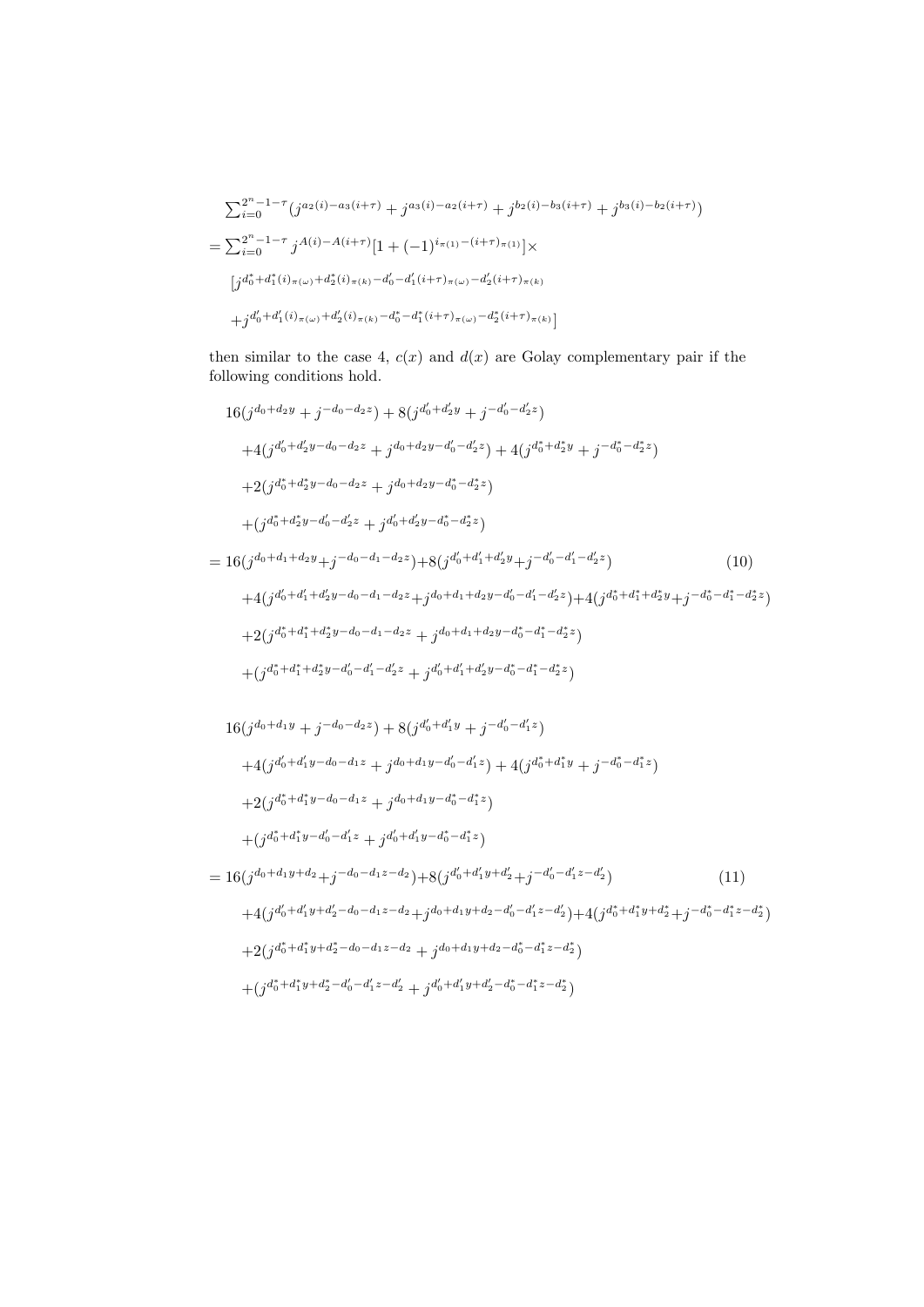Where  $y, z \in \{0, 1\}.$ 

By exhaust search, there are 260 sets of  $(d_0, d_1, d_2, d'_0, d'_1, d'_2)$  satisfying the above equation (10) and equation (11) , please see appendix 4.

#### 6 Conlusion

We propose a new method to judge whether the sequences over the  $QAM$  constellation constructed using new offset pairs are Golay complementary sequences. Based on this method, we prove the conjectures[16] and find some new Golay complementary sequences over  $64-QAM$  constellation. We propose a new offset pairs, based on the pairs, we construct new Golay complementary sequences over 64-QAM constellation. 260 new Golay complementary sequences over 128-QAM constellation can also be found. One can find many Golay complementary sequences over  $QAM$  and  $Q - PAM$  constellation based on the method proposed in this paper.

#### 7 Acknowledgment

This work was supported by National Science Foundation of China under grant No.60773002, the Project sponsored by SRF for ROCS, SEM, 863 Program (2007AA01Z472), and the 111 Project (B08038). The authors are grateful to Miss Xiao Zhang and Mr. Haolei Qin for help.

#### References

- 1. Marcel J.E.Golay, "Complementary Series", IRE Transactions on Information Theory, 82-87, April, 1961.
- 2. J.A.Davis and J.Jedwab, "Peak to mean power control in OFDM, Golay complementary sequences, and Reed Muller codes", IEEE Trans. Inf. Theory, Vol.45, no.7,2397-2417, Nov,1999.
- 3. J.A.C.Bingham, "Multicarrier modulation for data transmission: An idea whose time has come," IEEE Commun. Mag, Vol28, 5-14, May 1990.
- 4. Kenneth G.Paterson, "Generalized Reed -Muller Codes and Power Control in OFDM Modulation', IEEE Transactions of Information Theory, Vol.46, No.1, 104- 120, January, 2000 .
- 5. K.G.Paterson and V. Tarokh, " On the existence and construction of good codes with low peak to average ratios," IEEE Trans. Inf. Theory, Vol.46, No.6, 1974-1987, Sep.2000.
- 6. V.Tarokn and H.Jafarkhani, "On the computation and reduction of the peak to average power ration in multicarrier communications', IEEE Trans. Commun, Vol. 48, No.1, 37-44, Jan.2000.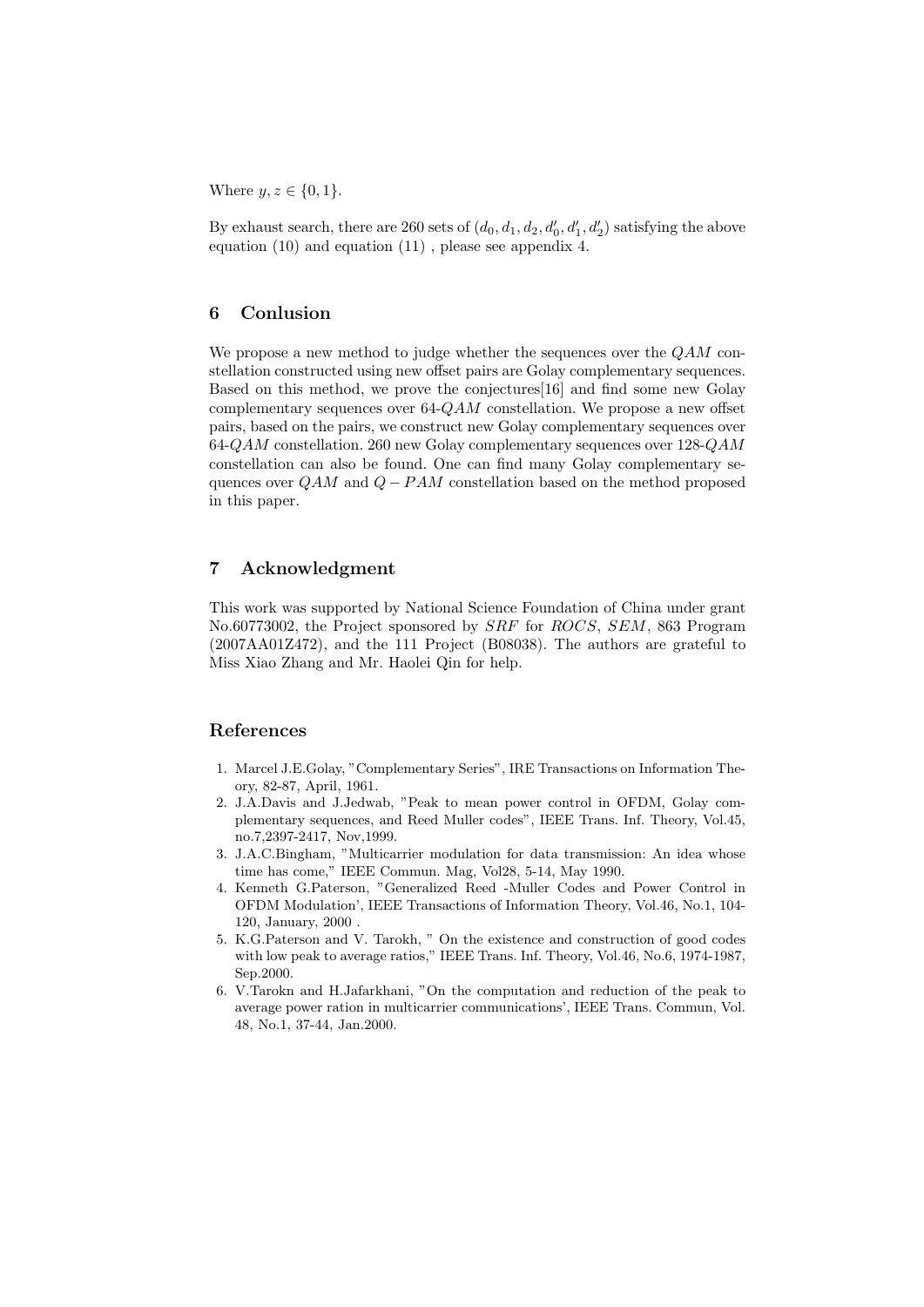- 7. Cornelia Roring and Vahid Tarokh, "A Construction of OFDM 16-QAM Sequences Having Low Peak Powers", IEEE Transactions of Information Theory, Vol.47, No.5, 2091-2094, July,2001.
- 8. Chan Vee Chong, Raman Venkataramani, and Vahid Tarokh, " A New Construction 16-QAM Golay Complementary sequences", IEEE Transactions of Information Theory, Vol.49, No.11, 2953-2959, November,2003.
- 9. B. Tarokh and H.R.Sadjadpour,"Construction of OFDM M-QAM sequences with low peak -to average power ratio," in Proc. Conf. Information Science and Systems, Baltimore,MD, Mar.2003.
- 10. Heekwan Lee and Solomon W.Golomb, "A New Construction of 64-QAM Golay Complementary sequences", IEEE Transactions of Information Theory, Vol.52, No.4, 1663-1670, July,2006.
- 11. M.Anand,P.Vijay Kumar, " Low Correlation Sequences Over the QAM Constellation", IEEE Transactions on Information Theory, Vol. 54, No.2, 791-810, February 2008.
- 12. Beeta Tarokh and Hamid R.Sadjadpour, "Construction of OFDM M-QAM Sequences with Low Peak to Average Power Ratio", IEEE Transactions of Information Theory, Vol.51, No.1, 25-28, January,2003.
- 13. Kai-Uwe Schmidt, "On Cosets of the Generalized First-Order Reed-Muller Code with Low PMEPR", IEEE Transactions of Information Theory, Vol.52, No.7, 3220- 3232, July,2006.
- 14. Frank Fiedler and Jonathan Jedwab, " How Do More Golay Sequences Arise?", IEEE Transactions of Information Theory, Vol.52, No.9, 4261-4266, July,2006.
- 15. Ying Li and Wen Bin Chu, " More Golay Sequences", IEEE Transactions of Information Theory, Vol.51, No.3, 1141-1145, July,2001.
- 16. Ying Li, "Comments on 'A New Construction of 16-QAM Golay Complementary Sequences' and Extension for 64-QAM Golay Sequences", IEEE Transactions of Information Theory, Vol.54, No.7, 3246-3251, July,2008.
- 17. Frank Fiedler, Jonathan Jedwab, and Matthew G.Parker, " A Framework for the construction of Golay Sequences", IEEE Transactions of Information Theory, Vol.54, No.7, 3114-3129, July,2008.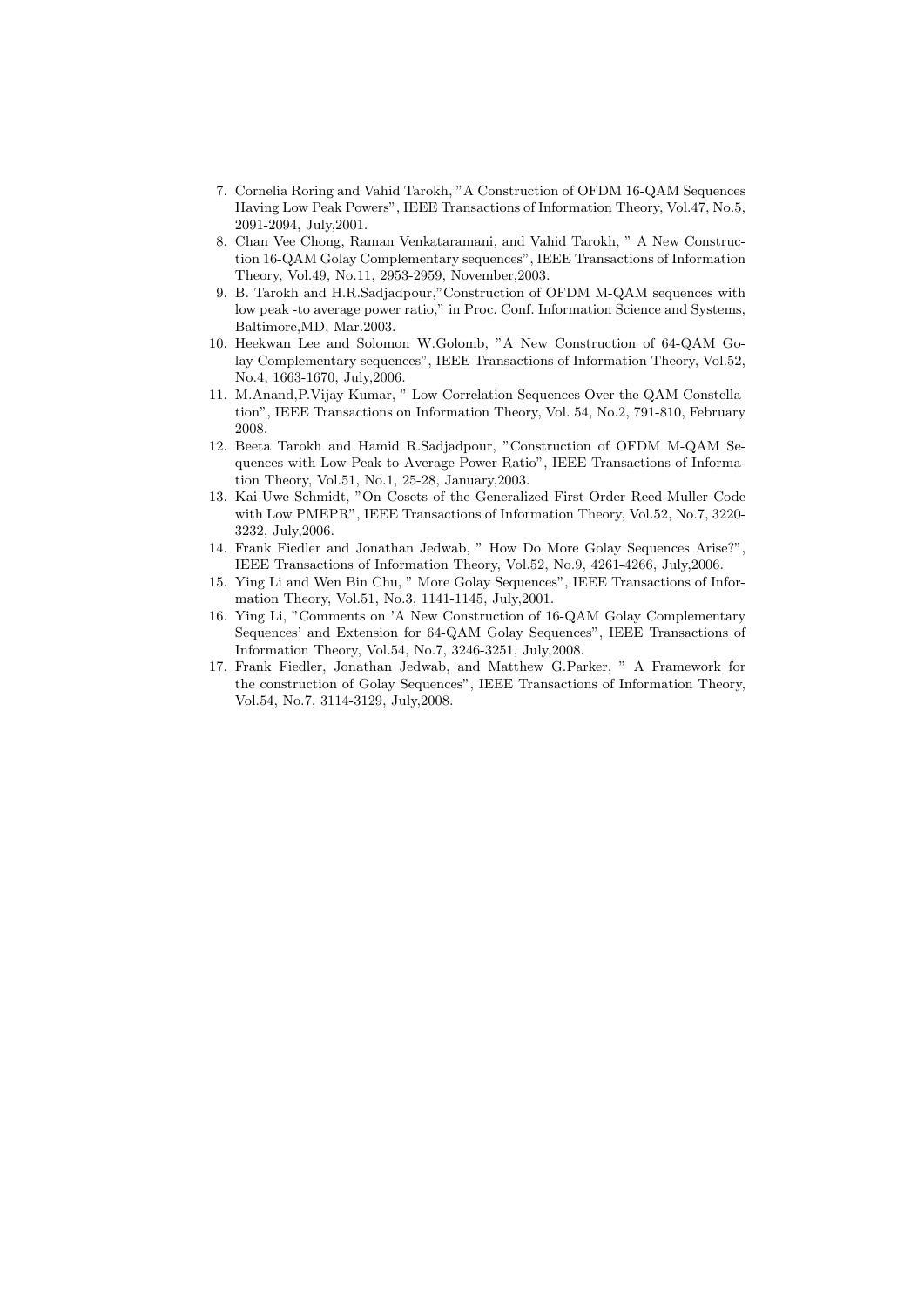## Appendix  $\boldsymbol{1}$

## Appendix  $2$

|                  | $d_{o}$        | $d_1$ | $d_0^{\dagger}$ | $d_1^{\prime}$          |
|------------------|----------------|-------|-----------------|-------------------------|
| $\bf{1}$         | O              | O     | 1               | O                       |
| 2                | $\overline{O}$ | O     | $\bf 1$         | $\overline{\mathbf{c}}$ |
| З                | O              | O     | 2               | O                       |
| 4                | O              | O     | з               | O                       |
| 5                | O              | O     | З               | $\overline{\mathbf{2}}$ |
| 6                | O              | 1     | 2               | З                       |
| $\boldsymbol{7}$ | O              | З     | 2               | $\bf 1$                 |
| 8                | 1              | O     | Ö               | O                       |
| 9                | 1              | O     | 1               | O                       |
| 1 <sub>O</sub>   | 1              | O     | 2               | О                       |
| $1\,1$           | 1              | O     | З               | O                       |
| 12               | 1              | 2     | O               | O                       |
| 13               | 1              | 2     | 1               | $\overline{\mathbf{2}}$ |
| 14               | 1              | 2     | 2               | O                       |
| 15               | 1              | 2     | З               | 2                       |
| 16               | 1              | З     | 1               | $\bf 1$                 |
| 17               | 2              | О     | O               | $\mathbf O$             |
| 18               | 2              | O     | 1               | О                       |
| 19               | 2              | О     | 1               | 2                       |
| 20               | 2              | О     | 2               | O                       |
| 21               | $\overline{c}$ | Ö     | З               | O                       |
| 22               | 2              | O     | з               | 2                       |
| 23               | З              | O     | О               | O                       |
| 24               | З              | О     | 1               | О                       |
| 25               | З              | О     | 2               | О                       |
| 26               | З              | О     | з               | О                       |
| 27               | З              | 1     | з               | з                       |
| 28               | з              | 2     | О               | O                       |
| 29               | З              | 2     | 1               | 2                       |
| 30               | З              | 2     | 2               | О                       |
| 31               | З              | 2     | з               | 2                       |
| 32               | О              | О     | О               | О                       |
|                  |                |       |                 |                         |

| 1<br>O<br>О<br>О<br>О<br>1<br>О<br>z<br>O<br>1<br>2<br>O<br>O<br>O<br>O<br>O<br>з<br>O<br>O<br>1<br>2<br>4<br>O<br>2<br>O<br>O<br>O<br>O<br>Ō<br>O<br>5<br>O<br>O<br>з<br>O<br>2<br>6<br>O<br>O<br>O<br>з<br>O<br>7<br>О<br>О<br>О<br>2<br>О<br>з<br>з<br>8<br>О<br>О<br>1<br>2<br>О<br>9<br>О<br>О<br>з<br>2<br>О<br>1<br>О<br>О<br>10<br>О<br>1<br>2<br>з<br>11<br>О<br>1<br>з<br>2<br>з<br>1<br>O<br>12<br>О<br>з<br>2<br>1<br>О<br>13<br>O<br>з<br>1<br>2<br>1<br>з<br>Ō<br>14<br>1<br>O<br>O<br>O<br>O<br>15<br>O<br>O<br>1<br>O<br>1<br>O<br>16<br>O<br>2<br>O<br>1<br>О<br>О<br>17<br>1<br>О<br>О<br>з<br>О<br>О<br>2<br>18<br>1<br>О<br>О<br>О<br>О<br>2<br>2<br>19<br>1<br>О<br>1<br>О<br>20<br>1<br>О<br>2<br>2<br>О<br>O<br>2<br>2<br>21<br>1<br>О<br>з<br>О<br>22<br>1<br>1<br>з<br>1<br>O<br>O<br>23<br>1<br>2<br>О<br>O<br>O<br>O<br>24<br>2<br>O<br>2<br>O<br>1<br>1<br>25<br>2<br>O<br>2<br>O<br>1<br>O<br>26<br>2<br>O<br>2<br>O<br>1<br>з<br>27<br>1<br>з<br>O<br>1<br>1<br>O<br>28<br>з<br>1<br>з<br>1<br>1<br>1<br>2<br>O<br>O<br>O<br>29<br>О<br>О<br>1<br>зо<br>2<br>О<br>О<br>О<br>О<br>O<br>2<br>31<br>2<br>О<br>1<br>О |
|-------------------------------------------------------------------------------------------------------------------------------------------------------------------------------------------------------------------------------------------------------------------------------------------------------------------------------------------------------------------------------------------------------------------------------------------------------------------------------------------------------------------------------------------------------------------------------------------------------------------------------------------------------------------------------------------------------------------------------------------------------------------------------------------------------------------------------------------------------------------------------------------------------------------------------------------------------------------------------------------------------------------------------------------------------------------------------------------------------------------------------------------------|
|                                                                                                                                                                                                                                                                                                                                                                                                                                                                                                                                                                                                                                                                                                                                                                                                                                                                                                                                                                                                                                                                                                                                                 |
|                                                                                                                                                                                                                                                                                                                                                                                                                                                                                                                                                                                                                                                                                                                                                                                                                                                                                                                                                                                                                                                                                                                                                 |
|                                                                                                                                                                                                                                                                                                                                                                                                                                                                                                                                                                                                                                                                                                                                                                                                                                                                                                                                                                                                                                                                                                                                                 |
|                                                                                                                                                                                                                                                                                                                                                                                                                                                                                                                                                                                                                                                                                                                                                                                                                                                                                                                                                                                                                                                                                                                                                 |
|                                                                                                                                                                                                                                                                                                                                                                                                                                                                                                                                                                                                                                                                                                                                                                                                                                                                                                                                                                                                                                                                                                                                                 |
|                                                                                                                                                                                                                                                                                                                                                                                                                                                                                                                                                                                                                                                                                                                                                                                                                                                                                                                                                                                                                                                                                                                                                 |
|                                                                                                                                                                                                                                                                                                                                                                                                                                                                                                                                                                                                                                                                                                                                                                                                                                                                                                                                                                                                                                                                                                                                                 |
|                                                                                                                                                                                                                                                                                                                                                                                                                                                                                                                                                                                                                                                                                                                                                                                                                                                                                                                                                                                                                                                                                                                                                 |
|                                                                                                                                                                                                                                                                                                                                                                                                                                                                                                                                                                                                                                                                                                                                                                                                                                                                                                                                                                                                                                                                                                                                                 |
|                                                                                                                                                                                                                                                                                                                                                                                                                                                                                                                                                                                                                                                                                                                                                                                                                                                                                                                                                                                                                                                                                                                                                 |
|                                                                                                                                                                                                                                                                                                                                                                                                                                                                                                                                                                                                                                                                                                                                                                                                                                                                                                                                                                                                                                                                                                                                                 |
|                                                                                                                                                                                                                                                                                                                                                                                                                                                                                                                                                                                                                                                                                                                                                                                                                                                                                                                                                                                                                                                                                                                                                 |
|                                                                                                                                                                                                                                                                                                                                                                                                                                                                                                                                                                                                                                                                                                                                                                                                                                                                                                                                                                                                                                                                                                                                                 |
|                                                                                                                                                                                                                                                                                                                                                                                                                                                                                                                                                                                                                                                                                                                                                                                                                                                                                                                                                                                                                                                                                                                                                 |
|                                                                                                                                                                                                                                                                                                                                                                                                                                                                                                                                                                                                                                                                                                                                                                                                                                                                                                                                                                                                                                                                                                                                                 |
|                                                                                                                                                                                                                                                                                                                                                                                                                                                                                                                                                                                                                                                                                                                                                                                                                                                                                                                                                                                                                                                                                                                                                 |
|                                                                                                                                                                                                                                                                                                                                                                                                                                                                                                                                                                                                                                                                                                                                                                                                                                                                                                                                                                                                                                                                                                                                                 |
|                                                                                                                                                                                                                                                                                                                                                                                                                                                                                                                                                                                                                                                                                                                                                                                                                                                                                                                                                                                                                                                                                                                                                 |
|                                                                                                                                                                                                                                                                                                                                                                                                                                                                                                                                                                                                                                                                                                                                                                                                                                                                                                                                                                                                                                                                                                                                                 |
|                                                                                                                                                                                                                                                                                                                                                                                                                                                                                                                                                                                                                                                                                                                                                                                                                                                                                                                                                                                                                                                                                                                                                 |
|                                                                                                                                                                                                                                                                                                                                                                                                                                                                                                                                                                                                                                                                                                                                                                                                                                                                                                                                                                                                                                                                                                                                                 |
|                                                                                                                                                                                                                                                                                                                                                                                                                                                                                                                                                                                                                                                                                                                                                                                                                                                                                                                                                                                                                                                                                                                                                 |
|                                                                                                                                                                                                                                                                                                                                                                                                                                                                                                                                                                                                                                                                                                                                                                                                                                                                                                                                                                                                                                                                                                                                                 |
|                                                                                                                                                                                                                                                                                                                                                                                                                                                                                                                                                                                                                                                                                                                                                                                                                                                                                                                                                                                                                                                                                                                                                 |
|                                                                                                                                                                                                                                                                                                                                                                                                                                                                                                                                                                                                                                                                                                                                                                                                                                                                                                                                                                                                                                                                                                                                                 |
|                                                                                                                                                                                                                                                                                                                                                                                                                                                                                                                                                                                                                                                                                                                                                                                                                                                                                                                                                                                                                                                                                                                                                 |
|                                                                                                                                                                                                                                                                                                                                                                                                                                                                                                                                                                                                                                                                                                                                                                                                                                                                                                                                                                                                                                                                                                                                                 |
|                                                                                                                                                                                                                                                                                                                                                                                                                                                                                                                                                                                                                                                                                                                                                                                                                                                                                                                                                                                                                                                                                                                                                 |
|                                                                                                                                                                                                                                                                                                                                                                                                                                                                                                                                                                                                                                                                                                                                                                                                                                                                                                                                                                                                                                                                                                                                                 |
|                                                                                                                                                                                                                                                                                                                                                                                                                                                                                                                                                                                                                                                                                                                                                                                                                                                                                                                                                                                                                                                                                                                                                 |
|                                                                                                                                                                                                                                                                                                                                                                                                                                                                                                                                                                                                                                                                                                                                                                                                                                                                                                                                                                                                                                                                                                                                                 |
| 32<br>2<br>О<br>2<br>О<br>О<br>1                                                                                                                                                                                                                                                                                                                                                                                                                                                                                                                                                                                                                                                                                                                                                                                                                                                                                                                                                                                                                                                                                                                |
| 33<br>O<br>2<br>O<br>2<br>O<br>O                                                                                                                                                                                                                                                                                                                                                                                                                                                                                                                                                                                                                                                                                                                                                                                                                                                                                                                                                                                                                                                                                                                |
| O<br>O<br>O<br>O<br>34<br>2<br>з                                                                                                                                                                                                                                                                                                                                                                                                                                                                                                                                                                                                                                                                                                                                                                                                                                                                                                                                                                                                                                                                                                                |
| 2<br>2<br>O<br>O<br>з<br>O<br>35                                                                                                                                                                                                                                                                                                                                                                                                                                                                                                                                                                                                                                                                                                                                                                                                                                                                                                                                                                                                                                                                                                                |
| 2<br>2<br>Ō<br>36<br>O<br>O<br>з                                                                                                                                                                                                                                                                                                                                                                                                                                                                                                                                                                                                                                                                                                                                                                                                                                                                                                                                                                                                                                                                                                                |
| 37<br>з<br>O<br>O<br>O<br>O<br>O                                                                                                                                                                                                                                                                                                                                                                                                                                                                                                                                                                                                                                                                                                                                                                                                                                                                                                                                                                                                                                                                                                                |
| O<br>О<br>О<br>38<br>з<br>ı<br>О                                                                                                                                                                                                                                                                                                                                                                                                                                                                                                                                                                                                                                                                                                                                                                                                                                                                                                                                                                                                                                                                                                                |
| 2<br>39<br>з<br>O<br>О<br>О<br>О                                                                                                                                                                                                                                                                                                                                                                                                                                                                                                                                                                                                                                                                                                                                                                                                                                                                                                                                                                                                                                                                                                                |
| O<br>40<br>з<br>О<br>О<br>О<br>з                                                                                                                                                                                                                                                                                                                                                                                                                                                                                                                                                                                                                                                                                                                                                                                                                                                                                                                                                                                                                                                                                                                |
| з<br>41<br>з<br>О<br>1<br>з<br>О                                                                                                                                                                                                                                                                                                                                                                                                                                                                                                                                                                                                                                                                                                                                                                                                                                                                                                                                                                                                                                                                                                                |
| 42<br>з<br>О<br>2<br>О<br>О<br>О                                                                                                                                                                                                                                                                                                                                                                                                                                                                                                                                                                                                                                                                                                                                                                                                                                                                                                                                                                                                                                                                                                                |
| 2<br>2<br>43<br>з<br>Ō<br>1<br>O                                                                                                                                                                                                                                                                                                                                                                                                                                                                                                                                                                                                                                                                                                                                                                                                                                                                                                                                                                                                                                                                                                                |
| 2<br>2<br>44<br>з<br>O<br>O<br>O                                                                                                                                                                                                                                                                                                                                                                                                                                                                                                                                                                                                                                                                                                                                                                                                                                                                                                                                                                                                                                                                                                                |
| 45<br>з<br>O<br>2<br>з<br>O<br>2                                                                                                                                                                                                                                                                                                                                                                                                                                                                                                                                                                                                                                                                                                                                                                                                                                                                                                                                                                                                                                                                                                                |
| з<br>1<br>O<br>з<br>з<br>O<br>46                                                                                                                                                                                                                                                                                                                                                                                                                                                                                                                                                                                                                                                                                                                                                                                                                                                                                                                                                                                                                                                                                                                |
| 47<br>з<br>1<br>1<br>з<br>з<br>з                                                                                                                                                                                                                                                                                                                                                                                                                                                                                                                                                                                                                                                                                                                                                                                                                                                                                                                                                                                                                                                                                                                |
| 2<br>48<br>з<br>O<br>O<br>О<br>O                                                                                                                                                                                                                                                                                                                                                                                                                                                                                                                                                                                                                                                                                                                                                                                                                                                                                                                                                                                                                                                                                                                |
| 2<br>O<br>2<br>O<br>49<br>з<br>ı                                                                                                                                                                                                                                                                                                                                                                                                                                                                                                                                                                                                                                                                                                                                                                                                                                                                                                                                                                                                                                                                                                                |
| 50<br>2<br>2<br>з<br>О<br>O<br>O                                                                                                                                                                                                                                                                                                                                                                                                                                                                                                                                                                                                                                                                                                                                                                                                                                                                                                                                                                                                                                                                                                                |
| O<br>O<br>51<br>з<br>2<br>з<br>2                                                                                                                                                                                                                                                                                                                                                                                                                                                                                                                                                                                                                                                                                                                                                                                                                                                                                                                                                                                                                                                                                                                |
| 52<br>О<br>О<br>О<br>О<br>О<br>О                                                                                                                                                                                                                                                                                                                                                                                                                                                                                                                                                                                                                                                                                                                                                                                                                                                                                                                                                                                                                                                                                                                |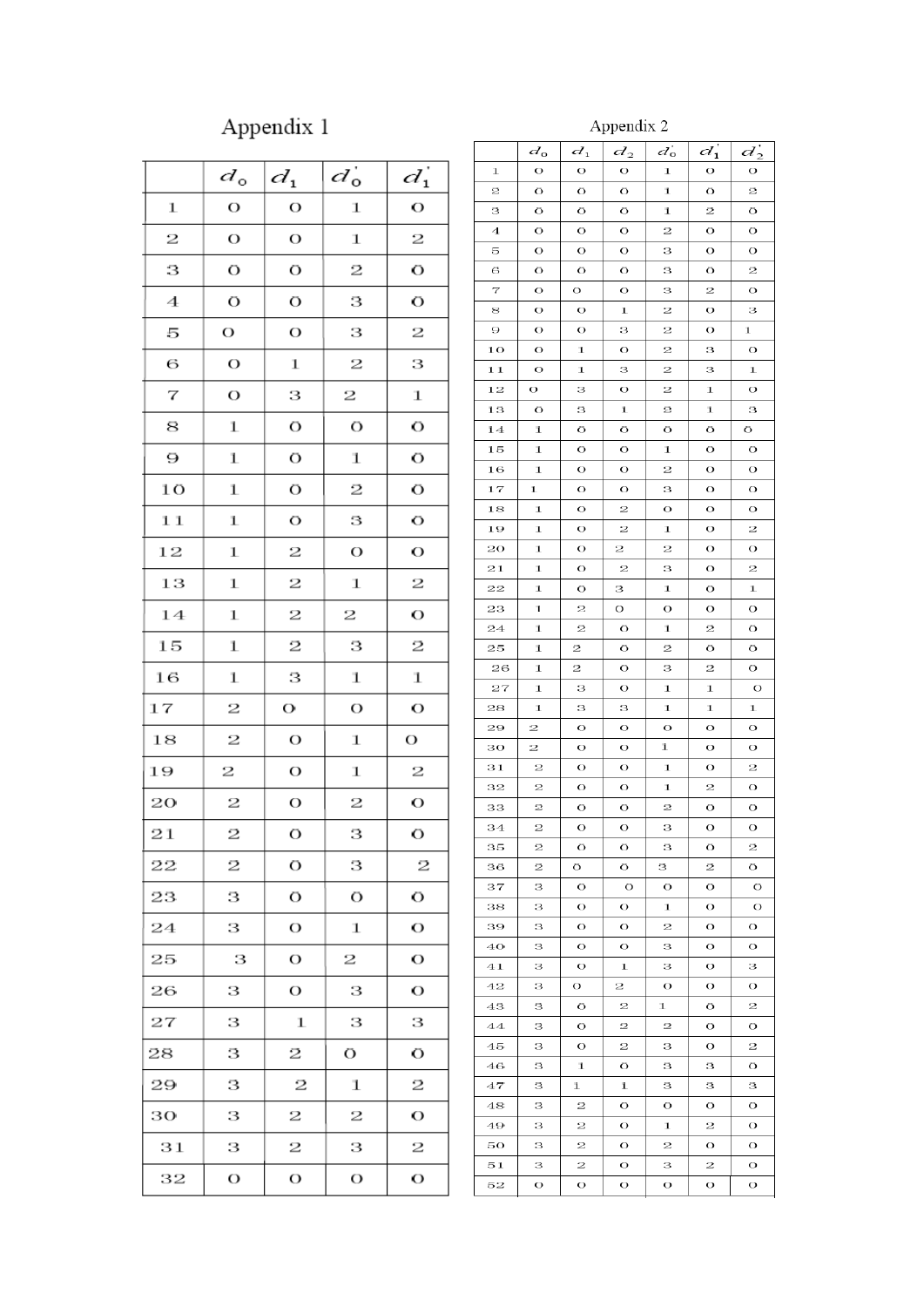# Appendix 3

|                         | $d_{\rm o}$      | $d_{1}$          | $d_{\scriptscriptstyle 2}$ | $d_{\scriptscriptstyle 3}$ | $d_0$                   | $d_1$            | $d_2$                   | $d_3$                   |
|-------------------------|------------------|------------------|----------------------------|----------------------------|-------------------------|------------------|-------------------------|-------------------------|
| $\,1$                   | $\boldsymbol{0}$ | $\mathbf{0}$     | $\overline{0}$             | $\boldsymbol{0}$           | $\,1$                   | $\boldsymbol{0}$ | $\mathbf{0}$            | $\boldsymbol{0}$        |
| $\overline{c}$          | $\boldsymbol{0}$ | $\boldsymbol{0}$ | $\boldsymbol{0}$           | $\boldsymbol{0}$           | 1                       | $\boldsymbol{0}$ | $\boldsymbol{0}$        | $\overline{\mathbf{c}}$ |
| $\overline{\mathbf{3}}$ | $\boldsymbol{0}$ | $\boldsymbol{0}$ | $\boldsymbol{0}$           | $\boldsymbol{0}$           | $\,1$                   | $\boldsymbol{0}$ | $\overline{c}$          | $\boldsymbol{0}$        |
| $\overline{4}$          | $\boldsymbol{0}$ | $\boldsymbol{0}$ | $\boldsymbol{0}$           | $\boldsymbol{0}$           | 1                       | $\overline{c}$   | $\boldsymbol{0}$        | $\boldsymbol{0}$        |
| 5                       | $\boldsymbol{0}$ | $\boldsymbol{0}$ | $\mathbf{0}$               | $\boldsymbol{0}$           | $\overline{\mathbf{c}}$ | $\boldsymbol{0}$ | $\mathbf{0}$            | $\boldsymbol{0}$        |
| 6                       | $\boldsymbol{0}$ | $\boldsymbol{0}$ | $\boldsymbol{0}$           | $\boldsymbol{0}$           | 3                       | $\boldsymbol{0}$ | $\boldsymbol{0}$        | $\boldsymbol{0}$        |
| $\overline{7}$          | $\mathbf{0}$     | $\boldsymbol{0}$ | $\boldsymbol{0}$           | $\boldsymbol{0}$           | 3                       | $\boldsymbol{0}$ | $\boldsymbol{0}$        | $\overline{c}$          |
| 8                       | $\boldsymbol{0}$ | $\boldsymbol{0}$ | $\boldsymbol{0}$           | $\boldsymbol{0}$           | 3                       | $\boldsymbol{0}$ | $\overline{\mathbf{c}}$ | $\boldsymbol{0}$        |
| 9                       | $\boldsymbol{0}$ | $\boldsymbol{0}$ | $\boldsymbol{0}$           | $\boldsymbol{0}$           | 3                       | $\overline{c}$   | $\boldsymbol{0}$        | $\boldsymbol{0}$        |
| 10                      | $\boldsymbol{0}$ | $\boldsymbol{0}$ | $\boldsymbol{0}$           | $\,1$                      | $\overline{\mathbf{c}}$ | $\boldsymbol{0}$ | $\boldsymbol{0}$        | 3                       |
| 11                      | $\boldsymbol{0}$ | $\boldsymbol{0}$ | $\boldsymbol{0}$           | 3                          | $\overline{\mathbf{c}}$ | $\boldsymbol{0}$ | $\boldsymbol{0}$        | $\mathbf{1}$            |
| 12                      | $\boldsymbol{0}$ | $\boldsymbol{0}$ | $\bf{l}$                   | $\boldsymbol{0}$           | $\overline{c}$          | $\boldsymbol{0}$ | 3                       | $\boldsymbol{0}$        |
| 13                      | $\boldsymbol{0}$ | $\boldsymbol{0}$ | $\mathbf 1$                | 3                          | $\overline{\mathbf{c}}$ | $\boldsymbol{0}$ | 3                       | $\mathbf 1$             |
| 14                      | $\boldsymbol{0}$ | $\boldsymbol{0}$ | 3                          | $\boldsymbol{0}$           | $\overline{c}$          | $\boldsymbol{0}$ | 1                       | $\boldsymbol{0}$        |
| 15                      | 0                | $\boldsymbol{0}$ | 3                          | $\mathbf 1$                | $\overline{c}$          | 0                | $\mathbf 1$             | 3                       |
| 16                      | $\boldsymbol{0}$ | $\mathbf 1$      | $\boldsymbol{0}$           | $\mathbf{0}$               | $\overline{c}$          | 3                | $\boldsymbol{0}$        | $\boldsymbol{0}$        |
| 17                      | $\boldsymbol{0}$ | $\mathbf 1$      | $\boldsymbol{0}$           | 3                          | $\overline{\mathbf{c}}$ | 3                | $\boldsymbol{0}$        | $\bf{l}$                |
| 18                      | $\boldsymbol{0}$ | $\mathbf 1$      | 3                          | $\boldsymbol{0}$           | $\overline{c}$          | 3                | $\mathbf 1$             | $\overline{0}$          |
| 19                      | $\boldsymbol{0}$ | 3                | $\boldsymbol{0}$           | $\boldsymbol{0}$           | $\overline{\mathbf{c}}$ | $\mathbf 1$      | $\boldsymbol{0}$        | $\boldsymbol{0}$        |
| 20                      | $\boldsymbol{0}$ | 3                | $\mathbf{0}$               | $\mathbf 1$                | $\overline{c}$          | $\mathbf 1$      | $\mathbf{0}$            | 3                       |
| 21                      | $\boldsymbol{0}$ | 3                | $\bf{l}$                   | $\boldsymbol{0}$           | $\overline{c}$          | $\mathbf 1$      | 3                       | $\boldsymbol{0}$        |
| 22                      | $\mathbf{l}$     | $\boldsymbol{0}$ | $\mathbf{0}$               | $\boldsymbol{0}$           | $\boldsymbol{0}$        | $\boldsymbol{0}$ | $\boldsymbol{0}$        | $\boldsymbol{0}$        |
| 23                      | $\bf{l}$         | $\boldsymbol{0}$ | $\boldsymbol{0}$           | $\boldsymbol{0}$           | $\,1$                   | $\boldsymbol{0}$ | $\boldsymbol{0}$        | $\boldsymbol{0}$        |
| 24                      | $\mathbf{l}$     | $\boldsymbol{0}$ | $\boldsymbol{0}$           | $\boldsymbol{0}$           | $\overline{\mathbf{c}}$ | $\boldsymbol{0}$ | $\mathbf{0}$            | $\boldsymbol{0}$        |
| 25                      | $\mathbf{1}$     | $\boldsymbol{0}$ | $\boldsymbol{0}$           | $\boldsymbol{0}$           | 3                       | $\boldsymbol{0}$ | $\boldsymbol{0}$        | $\boldsymbol{0}$        |
| 26                      | $\mathbf 1$      | $\boldsymbol{0}$ | $\boldsymbol{0}$           | $\overline{\mathbf{c}}$    | $\boldsymbol{0}$        | $\boldsymbol{0}$ | $\boldsymbol{0}$        | $\boldsymbol{0}$        |
| 27                      | l                | $\boldsymbol{0}$ | $\boldsymbol{0}$           | $\overline{c}$             | $\mathbf 1$             | $\boldsymbol{0}$ | $\boldsymbol{0}$        | $\overline{\mathbf{c}}$ |
| 28                      | $\mathbf 1$      | $\boldsymbol{0}$ | $\boldsymbol{0}$           | $\overline{c}$             | $\overline{c}$          | 0                | $\boldsymbol{0}$        | 0                       |
| 29                      | 1                | $\boldsymbol{0}$ | $\boldsymbol{0}$           | $\overline{c}$             | 3                       | $\boldsymbol{0}$ | $\boldsymbol{0}$        | 2                       |
| 30                      | $\mathbf 1$      | 0                | 0                          | 3                          | $\,1$                   | 0                | 0                       | 1                       |
| 31                      | $\mathbf{l}$     | $\boldsymbol{0}$ | $\overline{c}$             | $\boldsymbol{0}$           | $\boldsymbol{0}$        | $\boldsymbol{0}$ | $\boldsymbol{0}$        | $\boldsymbol{0}$        |
| 32                      | $\mathbf 1$      | $\boldsymbol{0}$ | $\overline{c}$             | $\boldsymbol{0}$           | $\,1$                   | $\boldsymbol{0}$ | $\overline{c}$          | $\boldsymbol{0}$        |
| 33                      | $\mathbf 1$      | $\boldsymbol{0}$ | $\overline{c}$             | $\boldsymbol{0}$           | $\overline{c}$          | $\boldsymbol{0}$ | $\boldsymbol{0}$        | 0                       |
| 34                      | $\bf{l}$         | $\boldsymbol{0}$ | $\overline{c}$             | $\boldsymbol{0}$           | 3                       | $\boldsymbol{0}$ | $\overline{c}$          | 0                       |
| 35                      | $\mathbf 1$      | $\boldsymbol{0}$ | 3                          | $\boldsymbol{0}$           | $\,1$                   | 0                | $\mathbf 1$             | 0                       |
| 36                      | $\bf{l}$         | $\boldsymbol{0}$ | 3                          | 3                          | 1                       | $\boldsymbol{0}$ | $\mathbf 1$             | 1                       |
| 37                      | 1                | $\overline{c}$   | 0                          | $\boldsymbol{0}$           | 0                       | 0                | $\boldsymbol{0}$        | 0                       |
| 38                      | $\bf{l}$         | $\overline{c}$   | $\boldsymbol{0}$           | $\boldsymbol{0}$           | $\,1$                   | $\overline{c}$   | $\boldsymbol{0}$        | $\boldsymbol{0}$        |
| 39                      | $\mathbf{1}$     | $\overline{c}$   | $\boldsymbol{0}$           | $\boldsymbol{0}$           | $\overline{\mathbf{c}}$ | $\boldsymbol{0}$ | $\boldsymbol{0}$        | $\boldsymbol{0}$        |

| 40 | $\mathbf 1$             | $\overline{c}$          | $\boldsymbol{0}$        | $\boldsymbol{0}$        | 3                | $\overline{c}$   | $\boldsymbol{0}$ | $\boldsymbol{0}$ |
|----|-------------------------|-------------------------|-------------------------|-------------------------|------------------|------------------|------------------|------------------|
| 41 | $\mathbf 1$             | 3                       | $\boldsymbol{0}$        | $\boldsymbol{0}$        | $\,1$            | $\mathbf 1$      | $\boldsymbol{0}$ | $\boldsymbol{0}$ |
| 42 | $\mathbf 1$             | 3                       | $\boldsymbol{0}$        | 3                       | 1                | $\mathbf 1$      | $\boldsymbol{0}$ | $\mathbf{1}$     |
| 43 | $\mathbf 1$             | 3                       | 3                       | $\boldsymbol{0}$        | 1                | $\mathbf 1$      | 1                | $\boldsymbol{0}$ |
| 44 | $\overline{c}$          | $\boldsymbol{0}$        | $\boldsymbol{0}$        | $\boldsymbol{0}$        | $\boldsymbol{0}$ | $\boldsymbol{0}$ | $\boldsymbol{0}$ | $\boldsymbol{0}$ |
| 45 | $\overline{c}$          | $\boldsymbol{0}$        | $\overline{0}$          | $\boldsymbol{0}$        | $\,1$            | $\boldsymbol{0}$ | $\boldsymbol{0}$ | $\boldsymbol{0}$ |
| 46 | $\overline{\mathbf{c}}$ | $\boldsymbol{0}$        | $\boldsymbol{0}$        | $\boldsymbol{0}$        | 1                | $\boldsymbol{0}$ | $\boldsymbol{0}$ | $\overline{c}$   |
| 47 | $\overline{c}$          | $\boldsymbol{0}$        | $\boldsymbol{0}$        | $\boldsymbol{0}$        | 1                | $\boldsymbol{0}$ | $\overline{c}$   | $\boldsymbol{0}$ |
| 48 | $\overline{c}$          | $\boldsymbol{0}$        | $\boldsymbol{0}$        | $\boldsymbol{0}$        | $\mathbf 1$      | $\overline{c}$   | $\boldsymbol{0}$ | $\boldsymbol{0}$ |
| 49 | $\overline{\mathbf{c}}$ | $\boldsymbol{0}$        | $\boldsymbol{0}$        | $\boldsymbol{0}$        | $\overline{c}$   | $\boldsymbol{0}$ | $\boldsymbol{0}$ | $\boldsymbol{0}$ |
| 50 | $\overline{c}$          | $\boldsymbol{0}$        | $\boldsymbol{0}$        | $\boldsymbol{0}$        | 3                | $\boldsymbol{0}$ | $\boldsymbol{0}$ | $\boldsymbol{0}$ |
| 51 | $\overline{c}$          | $\boldsymbol{0}$        | $\boldsymbol{0}$        | $\boldsymbol{0}$        | 3                | $\boldsymbol{0}$ | $\boldsymbol{0}$ | $\overline{c}$   |
| 52 | $\overline{\mathbf{c}}$ | $\boldsymbol{0}$        | $\boldsymbol{0}$        | $\boldsymbol{0}$        | 3                | $\boldsymbol{0}$ | $\overline{c}$   | $\boldsymbol{0}$ |
| 53 | $\overline{c}$          | $\boldsymbol{0}$        | $\boldsymbol{0}$        | $\boldsymbol{0}$        | 3                | $\overline{c}$   | $\boldsymbol{0}$ | $\boldsymbol{0}$ |
| 54 | 3                       | $\boldsymbol{0}$        | $\boldsymbol{0}$        | $\boldsymbol{0}$        | $\boldsymbol{0}$ | $\boldsymbol{0}$ | $\boldsymbol{0}$ | $\boldsymbol{0}$ |
| 55 | 3                       | $\boldsymbol{0}$        | $\boldsymbol{0}$        | $\boldsymbol{0}$        | 1                | $\boldsymbol{0}$ | $\boldsymbol{0}$ | $\boldsymbol{0}$ |
| 56 | 3                       | $\boldsymbol{0}$        | $\boldsymbol{0}$        | $\boldsymbol{0}$        | $\overline{c}$   | $\boldsymbol{0}$ | $\boldsymbol{0}$ | $\boldsymbol{0}$ |
| 57 | 3                       | $\boldsymbol{0}$        | $\boldsymbol{0}$        | $\boldsymbol{0}$        | 3                | $\boldsymbol{0}$ | $\boldsymbol{0}$ | $\boldsymbol{0}$ |
| 58 | 3                       | $\boldsymbol{0}$        | $\boldsymbol{0}$        | $\,1$                   | 3                | $\boldsymbol{0}$ | $\boldsymbol{0}$ | 3                |
| 59 | 3                       | $\boldsymbol{0}$        | $\boldsymbol{0}$        | $\overline{c}$          | $\boldsymbol{0}$ | $\boldsymbol{0}$ | $\boldsymbol{0}$ | $\boldsymbol{0}$ |
| 60 | 3                       | $\boldsymbol{0}$        | $\boldsymbol{0}$        | $\overline{c}$          | $\,1\,$          | $\boldsymbol{0}$ | $\boldsymbol{0}$ | $\overline{c}$   |
| 61 | 3                       | $\boldsymbol{0}$        | $\boldsymbol{0}$        | $\overline{\mathbf{c}}$ | $\overline{c}$   | $\boldsymbol{0}$ | $\boldsymbol{0}$ | $\boldsymbol{0}$ |
| 62 | 3                       | $\boldsymbol{0}$        | $\boldsymbol{0}$        | $\overline{\mathbf{c}}$ | 3                | $\boldsymbol{0}$ | $\boldsymbol{0}$ | $\overline{c}$   |
| 63 | 3                       | $\boldsymbol{0}$        | $\mathbf 1$             | $\boldsymbol{0}$        | 3                | $\boldsymbol{0}$ | 3                | $\boldsymbol{0}$ |
| 64 | 3                       | $\boldsymbol{0}$        | $\mathbf{l}$            | $\mathbf{l}$            | 3                | 0                | 3                | 3                |
| 65 | 3                       | $\boldsymbol{0}$        | $\overline{c}$          | $\boldsymbol{0}$        | $\boldsymbol{0}$ | $\boldsymbol{0}$ | $\boldsymbol{0}$ | $\boldsymbol{0}$ |
| 66 | 3                       | $\boldsymbol{0}$        | $\overline{c}$          | $\boldsymbol{0}$        | 1                | 0                | $\overline{c}$   | $\boldsymbol{0}$ |
| 67 | 3                       | 0                       | $\overline{c}$          | 0                       | $\overline{c}$   | $\boldsymbol{0}$ | 0                | $\boldsymbol{0}$ |
| 68 | 3                       | $\boldsymbol{0}$        | $\overline{\mathbf{c}}$ | $\boldsymbol{0}$        | 3                | 0                | $\overline{c}$   | $\boldsymbol{0}$ |
| 69 | 3                       | 1                       | $\boldsymbol{0}$        | $\boldsymbol{0}$        | 3                | 3                | $\boldsymbol{0}$ | $\boldsymbol{0}$ |
| 70 | 3                       | 1                       | $\boldsymbol{0}$        | $\,1$                   | 3                | 3                | $\boldsymbol{0}$ | 3                |
| 71 | 3                       | $\mathbf{l}$            | $\mathbf 1$             | $\boldsymbol{0}$        | 3                | 3                | 3                | $\boldsymbol{0}$ |
| 72 | 3                       | $\overline{c}$          | $\boldsymbol{0}$        | $\boldsymbol{0}$        | $\boldsymbol{0}$ | $\boldsymbol{0}$ | $\boldsymbol{0}$ | $\boldsymbol{0}$ |
| 73 | 3                       | $\overline{c}$          | $\boldsymbol{0}$        | $\boldsymbol{0}$        | $\,1$            | $\overline{c}$   | 0                | $\boldsymbol{0}$ |
| 74 | 3                       | $\overline{\mathbf{c}}$ | 0                       | $\boldsymbol{0}$        | $\overline{c}$   | $\boldsymbol{0}$ | 0                | $\boldsymbol{0}$ |
| 75 | 3                       | $\overline{c}$          | $\boldsymbol{0}$        | $\boldsymbol{0}$        | 3                | $\overline{c}$   | $\boldsymbol{0}$ | $\boldsymbol{0}$ |
| 76 | $\boldsymbol{0}$        | $\boldsymbol{0}$        | $\boldsymbol{0}$        | $\boldsymbol{0}$        | $\boldsymbol{0}$ | $\boldsymbol{0}$ | $\boldsymbol{0}$ | $\boldsymbol{0}$ |
|    |                         |                         |                         |                         |                  |                  |                  |                  |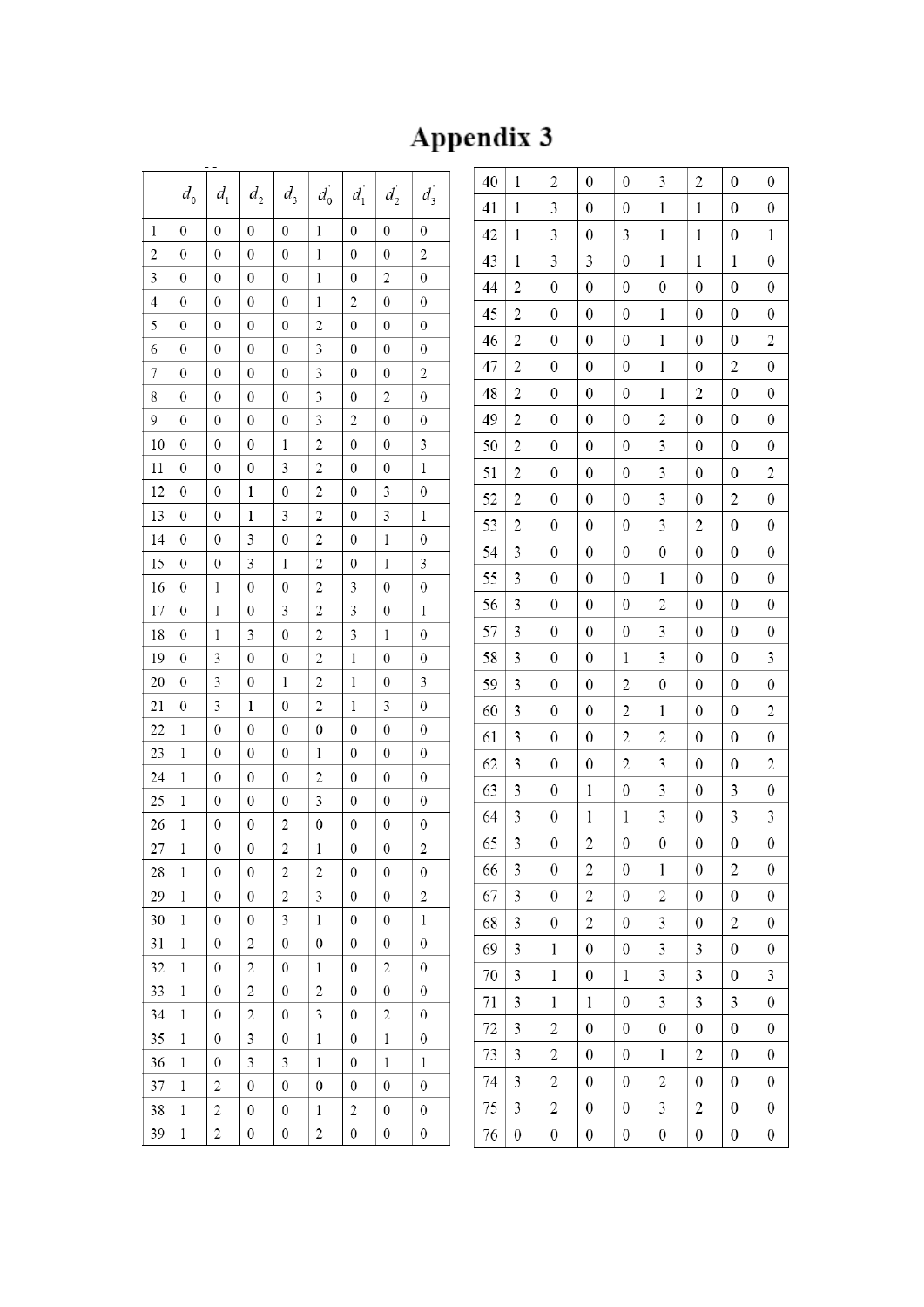# Appendix 4

|    | $d_{0}$          | $d_{1}$          | $d_{2}$          | $d_0$          | $d_1$          | $d_2$            | $d_0^*$        | $d_1^*$          | $d_2^*$          | 40<br>41 | 0<br>0            | $\mathbf{0}$<br>$\mathbf{0}$         | 1<br>1                               | 1<br>3           | $\bf{0}$<br>$\bf{0}$  | 3<br>1                | $\overline{c}$<br>2   | $\theta$<br>0         | 3<br>3                           |
|----|------------------|------------------|------------------|----------------|----------------|------------------|----------------|------------------|------------------|----------|-------------------|--------------------------------------|--------------------------------------|------------------|-----------------------|-----------------------|-----------------------|-----------------------|----------------------------------|
| 1  | $\mathbf{0}$     | $\mathbf{0}$     | $\mathbf{0}$     | $\mathbf{0}$   | $\mathbf{0}$   | $\boldsymbol{0}$ | $\mathbf{1}$   | 0                | 0                | 42       | 0                 | 0                                    | 3                                    | 1                | 0                     | 3                     | 2                     | $\bf{0}$              | 1                                |
| 2  | $\theta$         | $\mathbf{0}$     | $\theta$         | $\Omega$       | $\mathbf{0}$   | $\mathbf{0}$     | $\mathbf{1}$   | $\mathbf{0}$     | 2                | 43       | 0                 | $\mathbf{0}$                         | 3                                    | 3                | $\bf{0}$              | 1                     | 2                     | 0                     | 1                                |
| 3  | $\boldsymbol{0}$ | $\theta$         | $\boldsymbol{0}$ | $\mathbf{0}$   | $\mathbf{0}$   | $\mathbf{0}$     | 1              | 2                | 0                | 44       | 0                 | 1                                    | 0                                    | 1                | 3                     | 0                     | 2                     | 3                     | 0                                |
| 4  | $\theta$         | $\mathbf{0}$     | $\mathbf{0}$     | $\mathbf{0}$   | 0              | $\mathbf{0}$     | $\overline{c}$ | $\mathbf{0}$     | 0                | 45       | 0                 | 1                                    | 0                                    | 3                | 1                     | 0                     | 2                     | 3                     | 0                                |
| 5  | $\theta$         | $\mathbf{0}$     | $\mathbf{0}$     | $\mathbf{0}$   | $\theta$       | $\theta$         | 3              | $\theta$         | $\overline{0}$   | 46       | 0                 | 1                                    | 3                                    | 1                | 3                     | 3                     | 2                     | 3                     | 1                                |
| 6  | $\mathbf{0}$     | $\mathbf{0}$     | $\boldsymbol{0}$ | $\mathbf{0}$   | $\mathbf{0}$   | $\mathbf{0}$     | 3              | $\mathbf 0$      | 2                | 47       | 0                 | 1                                    | 3                                    | 3                | 1                     | 1                     | 2                     | 3                     | 1                                |
| 7  | $\mathbf{0}$     | $\mathbf{0}$     | $\mathbf{0}$     | $\overline{0}$ | $\Omega$       | $\theta$         | 3              | 2                | $\overline{0}$   | 48       | 0                 | 3                                    | 0                                    | 1                | 3                     | 0                     | 2                     | 1                     | $\mathbf 0$                      |
| 8  | $\theta$         | $\mathbf{0}$     | $\mathbf{0}$     | 1              | $\mathbf{0}$   | $\mathbf{0}$     | $\theta$       | 0                | $\boldsymbol{0}$ | 49       | 0                 | 3                                    | 0                                    | 3                | 1                     | 0                     | 2                     | 1                     | $\boldsymbol{0}$                 |
| 9  | $\theta$         | $\mathbf{0}$     | $\mathbf{0}$     | 1              | $\Omega$       | $\mathbf{0}$     | 1              | $\mathbf{0}$     | 0                | 50       | 0                 | 3                                    | 1                                    | 1                | 3                     | 3                     | 2                     | 1                     | 3                                |
| 10 | $\mathbf{0}$     | $\mathbf{0}$     | $\mathbf{0}$     | 1              | 0              | $\mathbf{0}$     | $\overline{2}$ | $\mathbf{0}$     | $\mathbf{0}$     | 51       | 0                 | 3                                    | 1                                    | 3                | 1                     | 1                     | 2                     | 1                     | 3                                |
| 11 | $\mathbf{0}$     | $\mathbf{0}$     | $\mathbf{0}$     | 1              | 0              | $\mathbf{0}$     | 3              | $\mathbf{0}$     | 0                | 52       | 1                 | $\mathbf{0}$                         | 0                                    | $\mathbf 0$      | 0                     | 0                     | $\bf{0}$              | 0                     | 0                                |
| 12 | $\mathbf{0}$     | $\mathbf{0}$     | $\mathbf{0}$     | 1              | 0              | 2                | $\mathbf{0}$   | $\overline{0}$   | 0                | 53       | 1                 | 0                                    | $\mathbf{0}$                         | $\mathbf{0}$     | 0                     | 0                     | 1                     | 0                     | $\mathbf 0$                      |
| 13 | $\mathbf{0}$     | $\mathbf{0}$     | $\mathbf{0}$     | 1              | $\mathbf{0}$   | 2                | 1              | $\mathbf{0}$     | 2                | 54       | 1                 | 0                                    | 0                                    | 0                | $\mathbf 0$           | 0                     | 2                     | 0                     | $\boldsymbol{0}$                 |
| 14 | $\theta$         | $\theta$         | $\theta$         | 1              | 0              | 2                | 2              | $\theta$         | 0                | 55<br>56 | 1                 | 0                                    | 0                                    | $\mathbf 0$      | 0<br>0                | 0<br>0                | 3                     | 0<br>0                | 0<br>0                           |
| 15 | $\mathbf{0}$     | $\mathbf{0}$     | $\mathbf{0}$     | $\mathbf{1}$   | $\mathbf{0}$   | 2                | 3              | $\overline{0}$   | 2                | 57       | 1<br>1            | 0<br>$\mathbf{0}$                    | 0<br>$\mathbf{0}$                    | 1<br>1           | 0                     | 0                     | 0<br>1                | $\mathbf{0}$          | 0                                |
| 16 | $\theta$         | $\mathbf{0}$     | $\theta$         | 1              | 2              | $\mathbf{0}$     | $\mathbf{0}$   | $\mathbf{0}$     | $\mathbf{0}$     | 58       | 1                 | 0                                    | $\bf{0}$                             | 1                | 0                     | 0                     | $\boldsymbol{2}$      | 0                     | 0                                |
| 17 | $\mathbf{0}$     | $\mathbf{0}$     | $\boldsymbol{0}$ | 1              | 2              | $\theta$         | 1              | 2                | 0                | 59       | 1                 | $\mathbf{0}$                         | 0                                    | 1                | 0                     | 0                     | 3                     | 0                     | $\bf{0}$                         |
| 18 | $\Omega$         | $\mathbf{0}$     | $\Omega$         | 1              | 2              | $\mathbf{0}$     | $\overline{c}$ | $\mathbf{0}$     | 0                | 60       | 1                 | 0                                    | 0                                    | 1                | 0                     | 2                     | 2                     | $\boldsymbol{0}$      | $\mathfrak{2}$                   |
| 19 | $\mathbf{0}$     | $\mathbf{0}$     | $\mathbf{0}$     | 1              | 2              | $\mathbf{0}$     | 3              | 2                | $\overline{0}$   | 61       | 1                 | $\mathbf{0}$                         | $\mathbf{0}$                         | 1                | 2                     | $\mathbf{0}$          | 2                     | 2                     | $\boldsymbol{0}$                 |
| 20 | $\mathbf{0}$     | $\mathbf{0}$     | $\mathbf{0}$     | 2              | 0              | $\mathbf{0}$     | $\mathbf{0}$   | $\mathbf{0}$     | $\mathbf{0}$     | 62       | 1                 | 0                                    | 0                                    | 2                | 0                     | 0                     | 0                     | $\mathbf{0}$          | 0                                |
| 21 | $\mathbf{0}$     | $\theta$         | $\theta$         | 2              | 0              | $\mathbf{0}$     | 1              | $\mathbf{0}$     | $\overline{0}$   | 63       | 1                 | 0                                    | 0                                    | 2                | 0                     | 0                     | 1                     | 0                     | 0                                |
| 22 | $\mathbf{0}$     | $\mathbf{0}$     | $\boldsymbol{0}$ | 2              | $\mathbf{0}$   | $\mathbf{0}$     | $\mathbf{1}$   | $\boldsymbol{0}$ | 2                | 64       | 1                 | $\mathbf{0}$                         | 0                                    | 2                | 0                     | 0                     | 2                     | $\mathbf{0}$          | $\boldsymbol{0}$                 |
| 23 | $\mathbf{0}$     | $\overline{0}$   | $\theta$         | 2              | $\mathbf{0}$   | $\mathbf{0}$     | $\mathbf{1}$   | $\overline{c}$   | $\mathbf{0}$     | 65       | 1                 | 0                                    | $\bf{0}$                             | 2                | 0                     | 0                     | 3                     | 0                     | 0                                |
| 24 | $\mathbf{0}$     | $\mathbf{0}$     | $\boldsymbol{0}$ | 2              | $\mathbf{0}$   | $\mathbf{0}$     | 2              | $\overline{0}$   | $\mathbf{0}$     | 66       | 1                 | $\mathbf{0}$                         | 0                                    | 2                | $\theta$              | 1                     | $\mathbf{0}$          | $\mathbf{0}$          | 3                                |
| 25 | $\theta$         | $\mathbf{0}$     | $\mathbf{0}$     | 2              | 0              | $\mathbf{0}$     | 3              | $\mathbf{0}$     | 0                | 67       | 1                 | 0                                    | 0                                    | 2                | 1                     | 0                     | 0                     | 3                     | 0                                |
| 26 | $\mathbf{0}$     | $\theta$         | $\boldsymbol{0}$ | 2              | 0              | $\theta$         | 3              | 0                | 2                | 68       | 1                 | $\mathbf{0}$                         | $\boldsymbol{0}$                     | 3                | $\bf{0}$              | $\mathbf{0}$          | $\boldsymbol{0}$      | $\boldsymbol{0}$      | $\boldsymbol{0}$                 |
| 27 | $\boldsymbol{0}$ | $\boldsymbol{0}$ | $\boldsymbol{0}$ | 2              | $\overline{0}$ | $\mathbf{0}$     | 3              | $\sqrt{2}$       | $\boldsymbol{0}$ | 69       | $\mathbf{1}$      | $\boldsymbol{0}$                     | $\boldsymbol{0}$                     | 3                | $\boldsymbol{0}$      | $\boldsymbol{0}$      | $\mathbf{1}$          | $\Omega$              | $\Omega$                         |
| 28 | $\overline{0}$   | $\overline{0}$   | $\overline{0}$   | $\overline{3}$ | $\overline{0}$ | $\overline{0}$   | $\overline{0}$ | $\overline{0}$   | $\overline{0}$   | 70       | $\mathbf{1}$      | $\overline{0}$                       | $\overline{0}$                       | 3                | $\overline{0}$        | $\overline{0}$        | 2                     | $\overline{0}$        | $\boldsymbol{0}$                 |
| 29 | $\mathbf{0}$     | $\boldsymbol{0}$ | $\overline{0}$   | 3              | $\overline{0}$ | $\overline{0}$   | $\mathbf{1}$   | $\overline{0}$   | $\overline{0}$   | 71       | $\mathbf{1}$      | $\overline{0}$                       | $\overline{0}$                       | 3                | $\overline{0}$        | $\bf{0}$              | 3                     | $\mathbf{0}$          | $\mathbf{0}$                     |
| 30 | $\mathbf{0}$     | $\overline{0}$   | $\mathbf{0}$     | $\mathfrak{Z}$ | $\overline{0}$ | $\overline{0}$   | $\overline{c}$ | $\overline{0}$   | $\overline{0}$   | 72       | $\mathbf{1}$      | $\boldsymbol{0}$                     | $\overline{0}$                       | 3                | $\overline{0}$        | $\mathbf{2}$          | $\boldsymbol{0}$      | $\boldsymbol{0}$      | 2                                |
| 31 | $\mathbf{0}$     | $\boldsymbol{0}$ | $\mathbf{0}$     | $\mathfrak{Z}$ | $\mathbf{0}$   | $\overline{0}$   | $\mathfrak{Z}$ | $\overline{0}$   | $\mathbf{0}$     | 73<br>74 | $\mathbf{1}$<br>1 | $\boldsymbol{0}$<br>$\boldsymbol{0}$ | $\boldsymbol{0}$<br>$\boldsymbol{0}$ | 3<br>3           | $\boldsymbol{0}$<br>2 | 3<br>$\boldsymbol{0}$ | 3<br>$\boldsymbol{0}$ | $\boldsymbol{0}$<br>2 | $\mathbf{1}$<br>$\boldsymbol{0}$ |
| 32 | $\mathbf{0}$     | $\overline{0}$   | $\overline{0}$   | $\mathfrak{Z}$ | $\overline{0}$ | $\overline{2}$   | $\overline{0}$ | $\overline{0}$   | $\mathbf{0}$     | 75       | $\mathbf{1}$      | $\boldsymbol{0}$                     | $\boldsymbol{0}$                     | 3                | 3                     | $\mathbf{0}$          | 3                     | $\mathbf{1}$          | $\boldsymbol{0}$                 |
| 33 | $\mathbf{0}$     | $\mathbf{0}$     | $\overline{0}$   | 3              | $\overline{0}$ | $\overline{2}$   | $\mathbf{1}$   | $\overline{0}$   | $\overline{2}$   | 76       | $\mathbf{1}$      | $\boldsymbol{0}$                     | $\mathbf{2}$                         | $\mathbf{0}$     | $\mathbf{0}$          | $\overline{0}$        | $\mathbf{0}$          | $\mathbf{0}$          | $\boldsymbol{0}$                 |
| 34 | $\overline{0}$   | $\boldsymbol{0}$ | $\overline{0}$   | 3              | $\overline{0}$ | $\sqrt{2}$       | $\overline{2}$ | $\overline{0}$   | $\mathbf{0}$     | 77       | $\mathbf{1}$      | $\boldsymbol{0}$                     | $\mathbf{2}$                         | $\boldsymbol{0}$ | $\boldsymbol{0}$      | $\bf{0}$              | $\mathbf{1}$          | $\boldsymbol{0}$      | 2                                |
| 35 | $\overline{0}$   | $\sqrt{0}$       | $\overline{0}$   | $\mathfrak{Z}$ | $\overline{0}$ | $\overline{2}$   | $\mathbf{3}$   | $\overline{0}$   | $\sqrt{2}$       | 78       | $\mathbf{1}$      | $\boldsymbol{0}$                     | $\mathbf{2}$                         | $\mathbf{0}$     | $\boldsymbol{0}$      | $\boldsymbol{0}$      | $\overline{c}$        | $\overline{0}$        | $\boldsymbol{0}$                 |
| 36 | $\mathbf{0}$     | $\boldsymbol{0}$ | $\overline{0}$   | $\overline{3}$ | $\overline{c}$ | $\overline{0}$   | $\overline{0}$ | $\overline{0}$   | $\mathbf{0}$     | 79       | $\mathbf{1}$      | $\boldsymbol{0}$                     | $\overline{c}$                       | $\mathbf{0}$     | $\boldsymbol{0}$      | $\boldsymbol{0}$      | 3                     | $\mathbf{0}$          | 2                                |
| 37 | $\mathbf{0}$     | $\sqrt{0}$       | $\overline{0}$   | $\mathfrak{Z}$ | $\overline{c}$ | $\overline{0}$   | $\mathbf{1}$   | 2                | $\overline{0}$   | 80       | $\mathbf{1}$      | $\boldsymbol{0}$                     | $\overline{c}$                       | $\mathbf{1}$     | $\mathbf{0}$          | $\bf{0}$              | 2                     | $\boldsymbol{0}$      | 2                                |
| 38 | $\boldsymbol{0}$ | $\boldsymbol{0}$ | $\boldsymbol{0}$ | $\mathfrak{Z}$ | 2              | $\overline{0}$   | $\sqrt{2}$     | $\overline{0}$   | $\,0\,$          | 81       | $\mathbf{1}$      | $\boldsymbol{0}$                     | $\overline{c}$                       | $\mathbf{1}$     | $\boldsymbol{0}$      | $\overline{c}$        | $\boldsymbol{0}$      | $\boldsymbol{0}$      | $\boldsymbol{0}$                 |
| 39 | $\boldsymbol{0}$ | $\,0\,$          | $\boldsymbol{0}$ | $\overline{3}$ | $\overline{c}$ | $\boldsymbol{0}$ | $\mathfrak{Z}$ | $\sqrt{2}$       | $\,0\,$          | 82       | $\mathbf{1}$      | $\boldsymbol{0}$                     | $\overline{c}$                       | $\mathbf{1}$     | $\boldsymbol{0}$      | $\overline{2}$        | $\,1$                 | $\boldsymbol{0}$      | $\mathbf{2}$                     |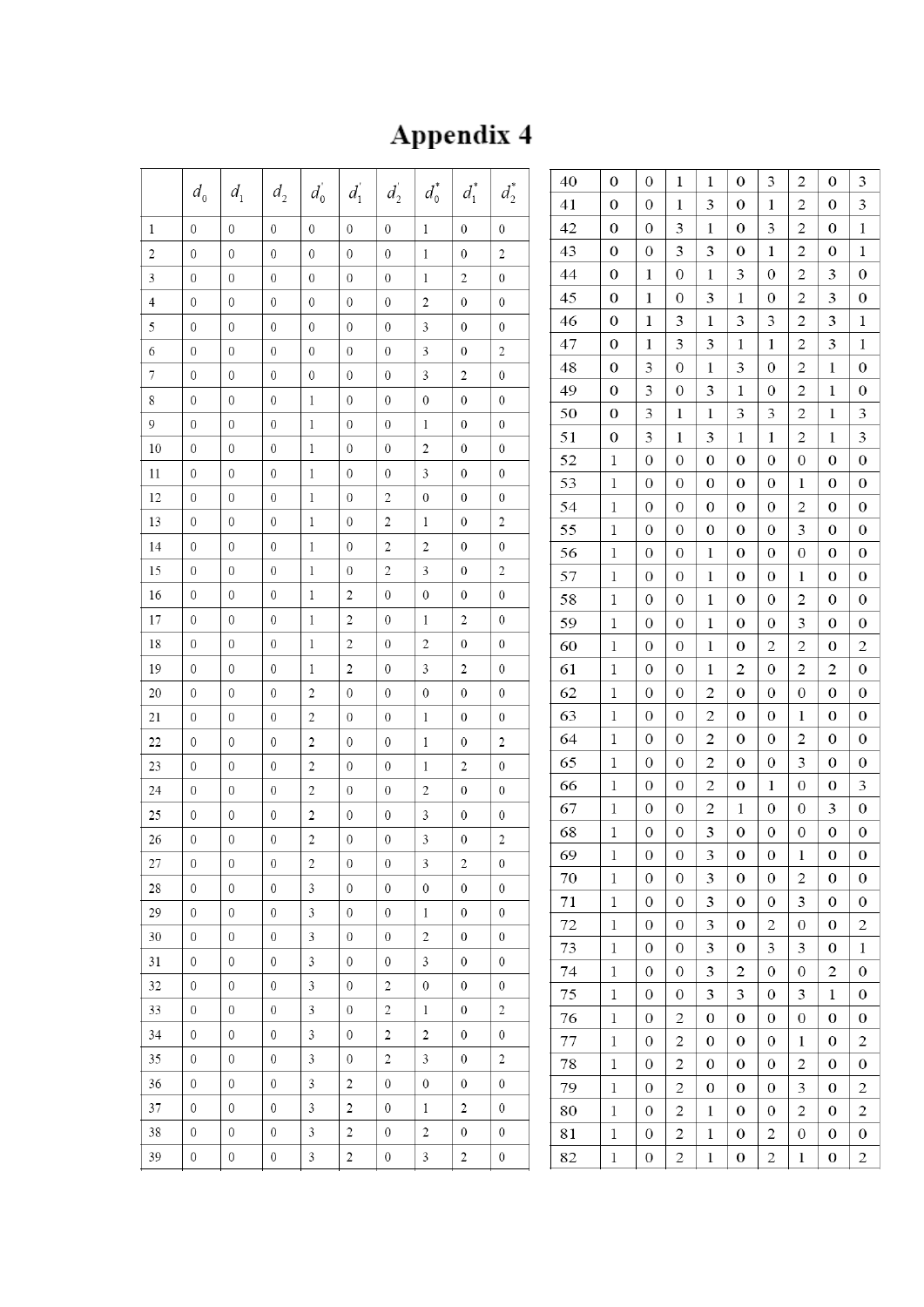| 83  | 1            | $\theta$       | $\overline{c}$   | 1              | 0                       | 2                | $\overline{c}$ | 0                | $\theta$         | 126 | 1              | 3                | $\theta$         | 0                | 1                | 0                | 1                | 1                        | $\boldsymbol{0}$ |
|-----|--------------|----------------|------------------|----------------|-------------------------|------------------|----------------|------------------|------------------|-----|----------------|------------------|------------------|------------------|------------------|------------------|------------------|--------------------------|------------------|
| 84  | 1            | $\mathbf{0}$   | 2                | 1              | 0                       | 2                | 3              | 0                | $\overline{2}$   | 127 | 1              | 3                | 0                | $\theta$         | 3                | 0                | 1                | 1                        | $\bf{0}$         |
| 85  | 1            | $\mathbf{0}$   | 2                | 1              | $\overline{c}$          | $\mathbf{0}$     | $\overline{c}$ | 2                | $\overline{c}$   | 128 | 1              | 3                | 3                | 0                | 1                | 3                | 1                | 1                        | 1                |
| 86  | 1            | $\theta$       | 2                | 2              | $\mathbf{0}$            | $\mathbf{0}$     | $\theta$       | 0                | $\mathbf{0}$     | 129 | 1              | 3                | 3                | $\Omega$         | 3                | 1                | 1                | 1                        | 1                |
| 87  | 1            | $\mathbf{0}$   | 2                | $\mathbf{2}$   | 0                       | $\bf{0}$         | 1              | 0                | 2                | 130 | 2              | $\theta$         | $\theta$         | $\Omega$         | 0                | 0                | $\Omega$         | $\theta$                 | $\theta$         |
| 88  | 1            | $\mathbf{0}$   | 2                | 2              | 0                       | 0                | 2              | 0                | $\mathbf{0}$     | 131 | $\overline{c}$ | 0                | $\theta$         | 0                | 0                | 0                | 1                | $\theta$                 | 0                |
| 89  | 1            | $\theta$       | 2                | 2              | $\theta$                | $\theta$         | 3              | 0                | $\overline{2}$   | 132 | 2              | $\overline{0}$   | $\mathbf{0}$     | $\theta$         | $\bf{0}$         | $\bf{0}$         | 1                | $\mathbf{0}$             | 2                |
| 90  | 1            | $\mathbf{0}$   | 2                | $\mathbf{2}$   | 0                       | 3                | $\mathbf{0}$   | 0                | 1                | 133 | 2              | $\mathbf{0}$     | $\mathbf{0}$     | $\mathbf{0}$     | $\boldsymbol{0}$ | $\mathbf{0}$     | 1                | $\overline{2}$           | $\mathbf{0}$     |
| 91  | 1            | $\mathbf{0}$   | 2                | 2              | 1                       | 3                | $\mathbf{0}$   | 3                | 1                | 134 | $\overline{c}$ | $\Omega$         | $\mathbf{0}$     | $\Omega$         | $\boldsymbol{0}$ | $\mathbf{0}$     | 2                | $\mathbf{0}$             | $\boldsymbol{0}$ |
| 92  | 1            | 0              | $\overline{c}$   | 3              | 0                       | $\theta$         | $\mathbf{0}$   | 0                | $\overline{c}$   | 135 | 2              | $\theta$         | $\theta$         | $\theta$         | 0                | 0                | 3                | $\theta$                 | $\boldsymbol{0}$ |
| 93  | 1            | 0              | $\overline{c}$   | 3              | 0                       | $\overline{2}$   | $\mathbf{0}$   | 0                | $\bf{0}$         | 136 | 2              | $\theta$         | 0                | $\theta$         | $\mathbf{0}$     | 0                | 3                | 0                        | 2                |
| 94  | 1            | $\mathbf{0}$   | 2                | 3              | 0                       | 2                | 1              | 0                | $\mathbf{2}$     |     |                |                  |                  |                  |                  |                  |                  | $\overline{\phantom{a}}$ |                  |
| 95  | 1            | $\theta$       | $\overline{c}$   | 3              | 0                       | $\overline{c}$   | $\overline{c}$ | 0                | $\mathbf{0}$     | 137 | $\overline{2}$ | $\theta$         | $\mathbf{0}$     | $\boldsymbol{0}$ | $\mathbf{0}$     | $\theta$         | 3                | 2                        | $\bf{0}$         |
| 96  | 1            | $\mathbf{0}$   | $\overline{c}$   | 3              | 0                       | $\overline{2}$   | 3              | 0                | $\overline{2}$   | 138 | 2              | $\theta$         | $\theta$         | 0                | 0                | 1                | 2                | $\theta$                 | 3                |
| 97  | 1            | 0              | 2                | 3              | 0                       | 3                | 3              | 0                | 1                | 139 | 2              | $\theta$         | $\theta$         | 0                | 0                | 3                | 2                | $\theta$                 | 1                |
| 98  | 1            | 0              | $\overline{c}$   | 3              | 2                       | 0                | $\mathbf{0}$   | 2                | $\overline{c}$   | 140 | 2              | $\mathbf{0}$     | $\mathbf{0}$     | $\theta$         | 1                | 0                | $\mathfrak{2}$   | 3                        | $\mathbf{0}$     |
| 99  | 1            | $\theta$       | $\overline{c}$   | 3              | 3                       | 3                | 3              | 1                | 1                | 141 | $\overline{c}$ | $\boldsymbol{0}$ | $\mathbf{0}$     | 0                | $\mathbf{1}$     | 3                | 2                | 3                        | 1                |
| 100 | 1            | $\mathbf{0}$   | 3                | $\mathbf{0}$   | 0                       | 1                | 1              | 0                | $\mathbf{1}$     | 142 | 2              | $\theta$         | $\Omega$         | $\Omega$         | 3                | $\mathbf{0}$     | 2                | 1                        | $\mathbf{0}$     |
| 101 | 1            | $\mathbf{0}$   | 3                | $\mathbf{0}$   | 0                       | 3                | 1              | 0                | 1                | 143 | 2              | 0                | $\theta$         | 0                | 3                | 1                | 2                | 1                        | 3                |
| 102 | 1            | 2              | $\theta$         | 0              | 0                       | $\theta$         | $\mathbf 0$    | 0                | $\theta$         | 144 | 2              | $\theta$         | $\mathbf{0}$     | 1                | $\boldsymbol{0}$ | 0                | $\mathbf{0}$     | $\theta$                 | $\mathbf{0}$     |
| 103 | 1            | $\overline{c}$ | $\mathbf{0}$     | $\mathbf{0}$   | 0                       | $\bf{0}$         | 1              | 2                | $\bf{0}$         | 145 | $\overline{2}$ | $\theta$         | $\mathbf{0}$     | 1                | $\bf{0}$         | 0                | 1                | $\mathbf{0}$             | $\boldsymbol{0}$ |
| 104 | 1            | 2              | $\mathbf{0}$     | $\mathbf{0}$   | 0                       | $\mathbf{0}$     | 2              | 0                | 0                | 146 | 2              | $\mathbf{0}$     | $\mathbf{0}$     | 1                | 0                | 0                | 2                | $\mathbf{0}$             | $\mathbf{0}$     |
| 105 | 1            | 2              | $\theta$         | $\mathbf{0}$   | 0                       | $\mathbf{0}$     | 3              | 2                | 0                | 147 | 2              | $\theta$         | $\mathbf{0}$     | 1                | $\mathbf{0}$     | 0                | 3                | $\theta$                 | $\boldsymbol{0}$ |
| 106 | 1            | $\overline{c}$ | $\mathbf{0}$     | 1              | 0                       | $\bf{0}$         | 2              | 2                | $\theta$         | 148 | 2              | $\theta$         | $\theta$         | $\mathbf{1}$     | $\theta$         | $\overline{2}$   | $\theta$         | $\theta$                 | $\theta$         |
| 107 | 1            | 2              | $\mathbf{0}$     | 1              | 0                       | 2                | 2              | 2                | 2                | 149 | 2              | $\overline{0}$   | $\mathbf{0}$     | 1                | $\bf{0}$         | 2                | 1                | 0                        | 2                |
| 108 | 1            | 2              | $\Omega$         | 1              | 2                       | $\boldsymbol{0}$ | $\mathbf{0}$   | 0                | $\bf{0}$         | 150 | 2              | 0                | 0                | 1                | 0                | 2                | $\overline{c}$   | $\mathbf{0}$             | $\mathbf{0}$     |
| 109 | 1            | $\overline{c}$ | $\theta$         | 1              | 2                       | $\bf{0}$         | 1              | 2                | $\theta$         | 151 | $\overline{c}$ | $\mathbf{0}$     | $\mathbf{0}$     | 1                | 0                | 2                | 3                | $\mathbf{0}$             | 2                |
| 110 | 1            | $\mathbf{2}$   | $\boldsymbol{0}$ | $\mathbf 1$    | $\overline{\mathbf{c}}$ | $\boldsymbol{0}$ | $\overline{c}$ | $\boldsymbol{0}$ | $\boldsymbol{0}$ | 152 | $\mathbf{2}$   | $\boldsymbol{0}$ | $\boldsymbol{0}$ | $\,1$            | $\boldsymbol{0}$ | 3                | $\mathbf{1}$     | $\boldsymbol{0}$         | $\mathbf{1}$     |
| 111 | $\mathbf{1}$ | 2              | $\Omega$         | 1              | 2                       | $\bf{0}$         | 3              | 2                | $\theta$         | 153 | 2              | $\theta$         | $\theta$         | $\mathbf{1}$     | 2                | 0                | $\theta$         | $\theta$                 | $\theta$         |
| 112 | $\mathbf{1}$ | 2              | $\boldsymbol{0}$ | 2              | 0                       | $\boldsymbol{0}$ | 0              | $\boldsymbol{0}$ | $\overline{0}$   | 154 | 2              | $\boldsymbol{0}$ | 0                | $\mathbf{1}$     | 2                | 0                | $\mathbf{1}$     | $\overline{c}$           | $\mathbf{0}$     |
| 113 | 1            | 2              | $\boldsymbol{0}$ | 2              | 0                       | 0                | 1              | 2                | $\bf{0}$         | 155 | 2              | $\overline{0}$   | $\mathbf{0}$     | $\mathbf{1}$     | 2                | 0                | $\overline{c}$   | $\mathbf{0}$             | $\mathbf{0}$     |
| 114 | 1            | 2              | $\mathbf{0}$     | $\mathbf{2}$   | 0                       | $\mathbf{0}$     | 2              | $\mathbf{0}$     | $\mathbf{0}$     | 156 | 2              | $\mathbf{0}$     | $\mathbf{0}$     | $\mathbf{1}$     | 2                | 0                | 3                | 2                        | $\mathbf{0}$     |
| 115 | $\mathbf{1}$ | 2              | $\mathbf{0}$     | $\overline{c}$ | 0                       | $\mathbf 0$      | 3              | 2                | $\mathbf 0$      | 157 | 2              | $\boldsymbol{0}$ | $\boldsymbol{0}$ | $\mathbf{1}$     | 3                | $\mathbf{0}$     | 1                | 1                        | $\boldsymbol{0}$ |
| 116 | 1            | $\mathbf{2}$   | $\mathbf{0}$     | 2              | 3                       | 0                | 0              | 1                | $\mathbf{0}$     | 158 | 2              | $\boldsymbol{0}$ | $\boldsymbol{0}$ | $\mathbf{1}$     | 3                | 3                | $\mathbf{1}$     | 1                        | 1                |
| 117 | $\mathbf{1}$ | 2              | $\mathbf{0}$     | 2              | 3                       | $\mathbf{1}$     | 0              | 1                | 3                | 159 | 2              | $\theta$         | $\overline{0}$   | 2                | 0                | $\boldsymbol{0}$ | 0                | $\mathbf{0}$             | $\theta$         |
| 118 | 1            | 2              | $\mathbf{0}$     | 3              | 0                       | $\boldsymbol{0}$ | 0              | $\overline{c}$   | $\boldsymbol{0}$ | 160 | 2              | $\overline{0}$   | 0                | 2                | $\boldsymbol{0}$ | 0                | $\mathbf{1}$     | 0                        | $\mathbf{0}$     |
| 119 | $\mathbf{1}$ | $\overline{c}$ | $\mathbf{0}$     | 3              | $\overline{0}$          | 2                | 0              | 2                | $\overline{c}$   | 161 | 2              | $\boldsymbol{0}$ | $\mathbf{0}$     | 2                | $\mathbf{0}$     | $\mathbf{0}$     | $\mathbf{1}$     | $\mathbf{0}$             | $\overline{c}$   |
| 120 | 1            | 2              | $\mathbf{0}$     | 3              | 2                       | 0                | 0              | 0                | $\boldsymbol{0}$ | 162 | 2              | $\mathbf{0}$     | $\boldsymbol{0}$ | 2                | $\boldsymbol{0}$ | $\mathbf{0}$     | 1                | 2                        | $\mathbf{0}$     |
| 121 | $\mathbf{1}$ | 2              | $\mathbf{0}$     | 3              | 2                       | $\boldsymbol{0}$ | 1              | $\mathbf{2}$     | $\theta$         | 163 | $\overline{c}$ | $\theta$         | $\overline{0}$   | $\mathbf{2}$     | $\boldsymbol{0}$ | 0                | $\mathfrak{2}$   | $\theta$                 | $\theta$         |
| 122 | $\mathbf{1}$ | 2              | $\theta$         | 3              | 2                       | $\theta$         | $\mathbf{2}$   | $\theta$         | $\Omega$         | 164 | $\mathbf{2}$   | $\boldsymbol{0}$ | $\boldsymbol{0}$ | 2                | $\boldsymbol{0}$ | $\bf{0}$         | 3                | $\overline{0}$           | $\boldsymbol{0}$ |
| 123 | 1            | 2              | 0                | 3              | 2                       | 0                | 3              | 2                | 0                | 165 | 2              | $\overline{0}$   | $\mathbf{0}$     | 2                | $\boldsymbol{0}$ | 0                | 3                | $\mathbf{0}$             | $\overline{c}$   |
| 124 | $\mathbf{1}$ | 2              | $\boldsymbol{0}$ | 3              | 3                       | 0                | 3              | 1                | $\boldsymbol{0}$ | 166 | 2              | $\mathbf{0}$     | $\mathbf{0}$     | 2                | $\mathbf{0}$     | 0                | 3                | $\mathfrak{2}$           | $\mathbf{0}$     |
| 125 | $\mathbf 1$  | 2              | $\mathbf 0$      | 3              | 3                       | 3                | 3              | $\mathbf{1}$     | $\mathbf{1}$     | 167 | $\mathfrak{2}$ | $\boldsymbol{0}$ | $\boldsymbol{0}$ | 3                | $\boldsymbol{0}$ | $\boldsymbol{0}$ | $\boldsymbol{0}$ | $\boldsymbol{0}$         | $\bf{0}$         |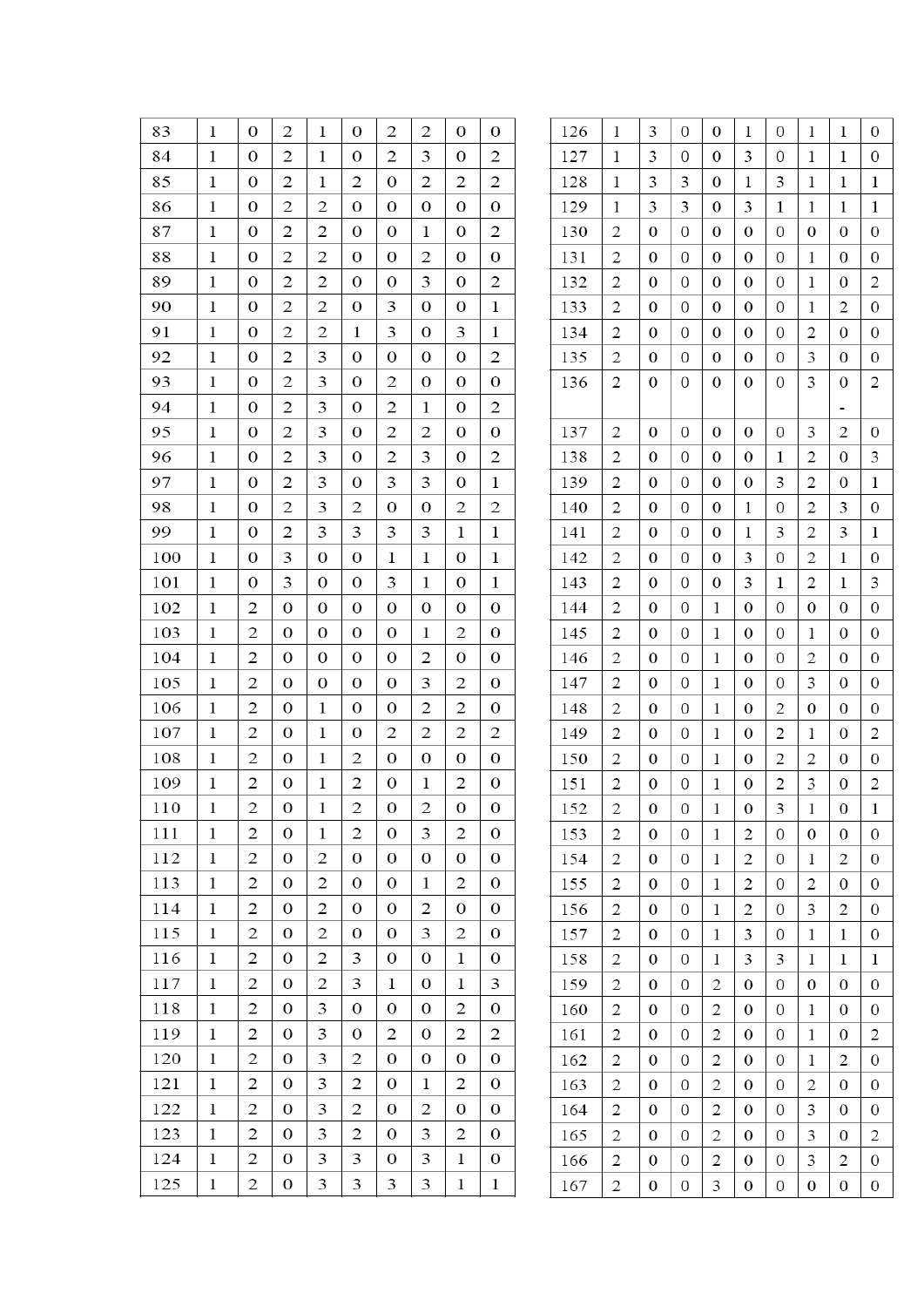| 168 | $\overline{\mathbf{c}}$ | $\mathbf 0$      | $\boldsymbol{0}$ | 3                       | $\boldsymbol{0}$ | $\boldsymbol{0}$ | 1                | 0                | 0                |
|-----|-------------------------|------------------|------------------|-------------------------|------------------|------------------|------------------|------------------|------------------|
| 169 | $\overline{c}$          | 0                | 0                | 3                       | $\boldsymbol{0}$ | $\boldsymbol{0}$ | $\overline{c}$   | 0                | 0                |
| 170 | 2                       | $\boldsymbol{0}$ | 0                | 3                       | 0                | 0                | 3                | 0                | 0                |
| 171 | 2                       | $\boldsymbol{0}$ | 0                | 3                       | $\boldsymbol{0}$ | $\mathbf 1$      | 3                | 0                | 2                |
| 172 | $\overline{\mathbf{c}}$ | $\mathbf 0$      | $\boldsymbol{0}$ | 3                       | $\boldsymbol{0}$ | $\overline{c}$   | 0                | $\boldsymbol{0}$ | 0                |
| 173 | 2                       | $\boldsymbol{0}$ | 0                | 3                       | 0                | 2                | 1                | 0                | 2                |
| 174 | $\overline{c}$          | 0                | 0                | 3                       | $\boldsymbol{0}$ | $\overline{c}$   | $\overline{c}$   | 0                | $\boldsymbol{0}$ |
| 175 | $\overline{\mathbf{c}}$ | $\boldsymbol{0}$ | $\boldsymbol{0}$ | 3                       | $\boldsymbol{0}$ | 2                | 3                | 0                | 2                |
| 176 | 2                       | $\boldsymbol{0}$ | $\boldsymbol{0}$ | 3                       | $\mathbf{1}$     | $\boldsymbol{0}$ | 3                | 3                | $\boldsymbol{0}$ |
| 177 | $\overline{\mathbf{c}}$ | $\boldsymbol{0}$ | 0                | 3                       | 1                | 1                | 3                | 3                | 3                |
| 178 | $\overline{c}$          | $\boldsymbol{0}$ | 0                | 3                       | $\overline{c}$   | $\boldsymbol{0}$ | $\boldsymbol{0}$ | 0                | $\boldsymbol{0}$ |
| 179 | $\overline{\mathbf{c}}$ | 0                | 0                | 3                       | 2                | 0                | $\mathbf 1$      | 2                | 0                |
| 180 | $\overline{\mathbf{c}}$ | 0                | 0                | 3                       | 2                | 0                | 2                | $\boldsymbol{0}$ | 0                |
| 181 | $\overline{\mathbf{c}}$ | $\mathbf 0$      | $\boldsymbol{0}$ | 3                       | 2                | $\boldsymbol{0}$ | 3                | 2                | $\boldsymbol{0}$ |
| 182 | 3                       | 0                | 0                | $\boldsymbol{0}$        | $\boldsymbol{0}$ | $\boldsymbol{0}$ | 0                | 0                | 0                |
| 183 | 3                       | 0                | 0                | 0                       | 0                | 0                | 1                | 0                | 0                |
| 184 | 3                       | 0                | 0                | $\boldsymbol{0}$        | 0                | 0                | 2                | 0                | 0                |
| 185 | 3                       | $\boldsymbol{0}$ | 0                | $\boldsymbol{0}$        | $\boldsymbol{0}$ | $\boldsymbol{0}$ | 3                | $\boldsymbol{0}$ | $\boldsymbol{0}$ |
| 186 | 3                       | 0                | 0                | $\mathbf 1$             | 0                | $\boldsymbol{0}$ | 0                | 0                | 0                |
| 187 | 3                       | 0                | 0                | 1                       | 0                | 0                | $\mathbf 1$      | 0                | 0                |
| 188 | 3                       | 0                | 0                | $\,1$                   | $\boldsymbol{0}$ | $\boldsymbol{0}$ | 2                | 0                | 0                |
| 189 | 3                       | 0                | $\boldsymbol{0}$ | $\mathbf 1$             | 0                | $\boldsymbol{0}$ | 3                | 0                | $\boldsymbol{0}$ |
| 190 | 3                       | 0                | 0                | 1                       | 0                | 1                | $\mathbf 1$      | 0                | 3                |
| 191 | 3                       | 0                | 0                | $\mathbf 1$             | $\boldsymbol{0}$ | 2                | 0                | 0                | 2                |
| 192 | 3                       | 0                | $\boldsymbol{0}$ | $\,1$                   | $\mathbf 1$      | $\boldsymbol{0}$ | $\mathbf 1$      | 3                | 0                |
| 193 | 3                       | $\boldsymbol{0}$ | 0                | $\!1\!$                 | 2                | 0                | 0                | 2                | 0                |
| 194 | 3                       | 0                | 0                | 2                       | 0                | 0                | 0                | 0                | 0                |
| 195 | 3                       | $\boldsymbol{0}$ | 0                | $\overline{\mathbf{c}}$ | 0                | $\boldsymbol{0}$ | $\,1$            | $\boldsymbol{0}$ | 0                |
| 196 | 3                       | 0                | $\boldsymbol{0}$ | 2                       | 0                | 0                | 2                | 0                | $\boldsymbol{0}$ |
| 197 | 3                       | 0                | 0                | 2                       | $\boldsymbol{0}$ | 0                | 3                | 0                | 0                |
| 198 | 3                       | $\mathbf 0$      | 0                | 2                       | 0                | 3                | 0                | 0                | $\mathbf 1$      |
| 199 | 3                       | 0                | $\boldsymbol{0}$ | 2                       | 3                | 0                | 0                | $\mathbf 1$      | 0                |
| 200 | 3                       | 0                | $\boldsymbol{0}$ | 3                       | 0                | $\boldsymbol{0}$ | 0                | 0                | $\boldsymbol{0}$ |
| 201 | 3                       | $\boldsymbol{0}$ | 0                | 3                       | $\boldsymbol{0}$ | 0                | $\,1$            | 0                | 0                |
| 202 | 3                       | 0                | 0                | 3                       | $\boldsymbol{0}$ | 0                | $\overline{c}$   | 0                | 0                |
| 203 | 3                       | 0                | 0                | 3                       | 0                | 0                | 3                | 0                | 0                |
| 204 | 3                       | 0                | 0                | 3                       | $\boldsymbol{0}$ | 2                | 2                | 0                | 2                |
| 205 | 3                       | 0                | 0                | 3                       | $\overline{c}$   | $\boldsymbol{0}$ | 2                | 2                | 0                |
| 206 | 3                       | $\boldsymbol{0}$ | $\,1$            | $\boldsymbol{0}$        | 0                | $\mathbf 1$      | 3                | 0                | 3                |
| 207 | 3                       | 0                | 1                | $\boldsymbol{0}$        | $\boldsymbol{0}$ | 3                | 3                | 0                | 3                |
| 208 | 3                       | $\boldsymbol{0}$ | 2                | $\boldsymbol{0}$        | $\boldsymbol{0}$ | 0                | $\boldsymbol{0}$ | 0                | 0                |
| 209 | 3                       | 0                | 2                | 0                       | 0                | 0                | $\mathbf 1$      | 0                | 2                |
| 210 | 3                       | 0                | 2                | 0                       | $\boldsymbol{0}$ | $\boldsymbol{0}$ | $\overline{c}$   | 0                | 0                |

| 211<br>3<br>2<br>0<br>0<br>0<br>3<br>0<br>$\overline{\mathbf{c}}$<br>0<br>$\overline{\mathbf{c}}$<br>212<br>3<br>0<br>2<br>0<br>0<br>0<br>1<br>0<br>213<br>0<br>3<br>3<br>0<br>2<br>0<br>1<br>1<br>1<br>2<br>0<br>2<br>0<br>0<br>214<br>3<br>0<br>$\mathbf 1$<br>0<br>$\overline{\mathbf{c}}$<br>$\overline{\mathbf{c}}$<br>0<br>$\overline{\mathbf{c}}$<br>215<br>3<br>0<br>$\mathbf 1$<br>0<br>$\,1$<br>216<br>3<br>$\overline{c}$<br>0<br>2<br>0<br>0<br>0<br>1<br>2<br>2<br>2<br>0<br>2<br>217<br>3<br>0<br>1<br>0<br>3<br>3<br>$\overline{\mathbf{c}}$<br>$\mathbf{1}$<br>3<br>3<br>218<br>0<br>$\,1$<br>1<br>$\,1$<br>219<br>3<br>0<br>2<br>2<br>0<br>0<br>2<br>2<br>1<br>$\overline{c}$<br>0<br>220<br>3<br>0<br>$\overline{c}$<br>0<br>0<br>0<br>0<br>$\overline{\mathbf{c}}$<br>$\overline{\mathbf{c}}$<br>221<br>3<br>0<br>$\overline{\mathbf{c}}$<br>0<br>0<br>0<br>1<br>3<br>2<br>$\overline{\mathbf{c}}$<br>0<br>0<br>$\overline{\mathbf{c}}$<br>0<br>0<br>222<br>0<br>$\overline{c}$<br>3<br>0<br>$\overline{\mathbf{c}}$<br>223<br>3<br>0<br>$\overline{\mathbf{c}}$<br>0<br>0<br>224<br>3<br>0<br>$\overline{\mathbf{c}}$<br>$\overline{c}$<br>0<br>$\mathbf 1$<br>$\boldsymbol{0}$<br>0<br>3<br>225<br>3<br>2<br>2<br>3<br>$\mathbf 1$<br>3<br>0<br>0<br>1<br>226<br>2<br>3<br>0<br>0<br>0<br>2<br>3<br>0<br>2<br>3<br>$\overline{\mathbf{c}}$<br>3<br>2<br>0<br>227<br>0<br>0<br>0<br>0<br>$\overline{\mathbf{c}}$<br>3<br>0<br>$\overline{\mathbf{c}}$<br>3<br>0<br>$\boldsymbol{0}$<br>2<br>228<br>$\mathbf 1$<br>229<br>3<br>2<br>3<br>$\overline{\mathbf{c}}$<br>$\boldsymbol{0}$<br>0<br>0<br>2<br>0<br>$\overline{c}$<br>2<br>3<br>0<br>2<br>230<br>3<br>0<br>3<br>0<br>$\overline{c}$<br>3<br>0<br>3<br>2<br>0<br>$\overline{c}$<br>$\overline{c}$<br>2<br>231<br>3<br>232<br>3<br>0<br>0<br>0<br>3<br>0<br>1<br>1<br>$\,1$<br>3<br>233<br>3<br>$\mathbf 1$<br>0<br>3<br>0<br>3<br>0<br>3<br>$\,1$<br>3<br>3<br>234<br>3<br>1<br>0<br>1<br>3<br>3<br>235<br>3<br>2<br>0<br>3<br>$\mathbf 1$<br>3<br>3<br>0<br>0<br>236<br>3<br>2<br>0<br>0<br>0<br>0<br>0<br>0<br>237<br>3<br>$\overline{\mathbf{c}}$<br>0<br>0<br>0<br>2<br>0<br>0<br>$\mathbf 1$<br>$\overline{c}$<br>238<br>3<br>2<br>0<br>0<br>0<br>0<br>0<br>0<br>3<br>$\overline{c}$<br>239<br>3<br>2<br>$\mathbf{0}$<br>0<br>0<br>$\mathbf{0}$<br>0<br>240<br>3<br>2<br>0<br>0<br>0<br>$\boldsymbol{0}$<br>2<br>0<br>1<br>$\overline{c}$<br>2<br>$\overline{c}$<br>$\overline{\mathbf{c}}$<br>241<br>3<br>0<br>$\mathbf 1$<br>0<br>0<br>242<br>3<br>2<br>0<br>0<br>3<br>0<br>1<br>1<br>1<br>3<br>243<br>2<br>$\boldsymbol{0}$<br>1<br>3<br>3<br>1<br>1<br>1<br>244<br>3<br>2<br>$\boldsymbol{0}$<br>$\boldsymbol{0}$<br>0<br>1<br>2<br>0<br>0<br>2<br>2<br>2<br>245<br>3<br>0<br>1<br>0<br>0<br>1<br>246<br>$\boldsymbol{0}$<br>$\boldsymbol{0}$<br>$\mathbf 0$<br>3<br>2<br>1<br>2<br>2<br>0<br>247<br>$\overline{\mathbf{c}}$<br>$\overline{\mathbf{c}}$<br>3<br>2<br>0<br>0<br>3<br>1<br>0<br>3<br>2<br>0<br>248<br>0<br>2<br>0<br>0<br>0<br>0<br>249<br>3<br>2<br>$\mathbf{0}$<br>$\overline{\mathbf{c}}$<br>0<br>0<br>$\overline{\mathbf{c}}$<br>$\mathbf 1$<br>0<br>250<br>3<br>2<br>$\boldsymbol{0}$<br>$\overline{\mathbf{c}}$<br>0<br>0<br>2<br>$\boldsymbol{0}$<br>0<br>$\overline{c}$<br>251<br>3<br>0<br>2<br>0<br>0<br>3<br>2<br>0<br>252<br>$\boldsymbol{0}$<br>3<br>3<br>2<br>2<br>0<br>0<br>1<br>0<br>253<br>3<br>3<br>3<br>2<br>0<br>2<br>$\mathbf{1}$<br>0<br>1 |  |  |  |  |  |
|-------------------------------------------------------------------------------------------------------------------------------------------------------------------------------------------------------------------------------------------------------------------------------------------------------------------------------------------------------------------------------------------------------------------------------------------------------------------------------------------------------------------------------------------------------------------------------------------------------------------------------------------------------------------------------------------------------------------------------------------------------------------------------------------------------------------------------------------------------------------------------------------------------------------------------------------------------------------------------------------------------------------------------------------------------------------------------------------------------------------------------------------------------------------------------------------------------------------------------------------------------------------------------------------------------------------------------------------------------------------------------------------------------------------------------------------------------------------------------------------------------------------------------------------------------------------------------------------------------------------------------------------------------------------------------------------------------------------------------------------------------------------------------------------------------------------------------------------------------------------------------------------------------------------------------------------------------------------------------------------------------------------------------------------------------------------------------------------------------------------------------------------------------------------------------------------------------------------------------------------------------------------------------------------------------------------------------------------------------------------------------------------------------------------------------------------------------------------------------------------------------------------------------------------------------------------------------------------------------------------------------------------------------------------------------------------------------------------------------------------------------------------------------------------------------------------------------------------------------------------------------------------------------------------------------------------------------------------------------------------------------------------------------------------------------------------------------------------------------------------------------------------------------------------------------------------------------------------------------------------------------------------------------------------------------------------------------------------------------------------------------------------------------------------------------------------------------------------|--|--|--|--|--|
|                                                                                                                                                                                                                                                                                                                                                                                                                                                                                                                                                                                                                                                                                                                                                                                                                                                                                                                                                                                                                                                                                                                                                                                                                                                                                                                                                                                                                                                                                                                                                                                                                                                                                                                                                                                                                                                                                                                                                                                                                                                                                                                                                                                                                                                                                                                                                                                                                                                                                                                                                                                                                                                                                                                                                                                                                                                                                                                                                                                                                                                                                                                                                                                                                                                                                                                                                                                                                                                                   |  |  |  |  |  |
|                                                                                                                                                                                                                                                                                                                                                                                                                                                                                                                                                                                                                                                                                                                                                                                                                                                                                                                                                                                                                                                                                                                                                                                                                                                                                                                                                                                                                                                                                                                                                                                                                                                                                                                                                                                                                                                                                                                                                                                                                                                                                                                                                                                                                                                                                                                                                                                                                                                                                                                                                                                                                                                                                                                                                                                                                                                                                                                                                                                                                                                                                                                                                                                                                                                                                                                                                                                                                                                                   |  |  |  |  |  |
|                                                                                                                                                                                                                                                                                                                                                                                                                                                                                                                                                                                                                                                                                                                                                                                                                                                                                                                                                                                                                                                                                                                                                                                                                                                                                                                                                                                                                                                                                                                                                                                                                                                                                                                                                                                                                                                                                                                                                                                                                                                                                                                                                                                                                                                                                                                                                                                                                                                                                                                                                                                                                                                                                                                                                                                                                                                                                                                                                                                                                                                                                                                                                                                                                                                                                                                                                                                                                                                                   |  |  |  |  |  |
|                                                                                                                                                                                                                                                                                                                                                                                                                                                                                                                                                                                                                                                                                                                                                                                                                                                                                                                                                                                                                                                                                                                                                                                                                                                                                                                                                                                                                                                                                                                                                                                                                                                                                                                                                                                                                                                                                                                                                                                                                                                                                                                                                                                                                                                                                                                                                                                                                                                                                                                                                                                                                                                                                                                                                                                                                                                                                                                                                                                                                                                                                                                                                                                                                                                                                                                                                                                                                                                                   |  |  |  |  |  |
|                                                                                                                                                                                                                                                                                                                                                                                                                                                                                                                                                                                                                                                                                                                                                                                                                                                                                                                                                                                                                                                                                                                                                                                                                                                                                                                                                                                                                                                                                                                                                                                                                                                                                                                                                                                                                                                                                                                                                                                                                                                                                                                                                                                                                                                                                                                                                                                                                                                                                                                                                                                                                                                                                                                                                                                                                                                                                                                                                                                                                                                                                                                                                                                                                                                                                                                                                                                                                                                                   |  |  |  |  |  |
|                                                                                                                                                                                                                                                                                                                                                                                                                                                                                                                                                                                                                                                                                                                                                                                                                                                                                                                                                                                                                                                                                                                                                                                                                                                                                                                                                                                                                                                                                                                                                                                                                                                                                                                                                                                                                                                                                                                                                                                                                                                                                                                                                                                                                                                                                                                                                                                                                                                                                                                                                                                                                                                                                                                                                                                                                                                                                                                                                                                                                                                                                                                                                                                                                                                                                                                                                                                                                                                                   |  |  |  |  |  |
|                                                                                                                                                                                                                                                                                                                                                                                                                                                                                                                                                                                                                                                                                                                                                                                                                                                                                                                                                                                                                                                                                                                                                                                                                                                                                                                                                                                                                                                                                                                                                                                                                                                                                                                                                                                                                                                                                                                                                                                                                                                                                                                                                                                                                                                                                                                                                                                                                                                                                                                                                                                                                                                                                                                                                                                                                                                                                                                                                                                                                                                                                                                                                                                                                                                                                                                                                                                                                                                                   |  |  |  |  |  |
|                                                                                                                                                                                                                                                                                                                                                                                                                                                                                                                                                                                                                                                                                                                                                                                                                                                                                                                                                                                                                                                                                                                                                                                                                                                                                                                                                                                                                                                                                                                                                                                                                                                                                                                                                                                                                                                                                                                                                                                                                                                                                                                                                                                                                                                                                                                                                                                                                                                                                                                                                                                                                                                                                                                                                                                                                                                                                                                                                                                                                                                                                                                                                                                                                                                                                                                                                                                                                                                                   |  |  |  |  |  |
|                                                                                                                                                                                                                                                                                                                                                                                                                                                                                                                                                                                                                                                                                                                                                                                                                                                                                                                                                                                                                                                                                                                                                                                                                                                                                                                                                                                                                                                                                                                                                                                                                                                                                                                                                                                                                                                                                                                                                                                                                                                                                                                                                                                                                                                                                                                                                                                                                                                                                                                                                                                                                                                                                                                                                                                                                                                                                                                                                                                                                                                                                                                                                                                                                                                                                                                                                                                                                                                                   |  |  |  |  |  |
|                                                                                                                                                                                                                                                                                                                                                                                                                                                                                                                                                                                                                                                                                                                                                                                                                                                                                                                                                                                                                                                                                                                                                                                                                                                                                                                                                                                                                                                                                                                                                                                                                                                                                                                                                                                                                                                                                                                                                                                                                                                                                                                                                                                                                                                                                                                                                                                                                                                                                                                                                                                                                                                                                                                                                                                                                                                                                                                                                                                                                                                                                                                                                                                                                                                                                                                                                                                                                                                                   |  |  |  |  |  |
|                                                                                                                                                                                                                                                                                                                                                                                                                                                                                                                                                                                                                                                                                                                                                                                                                                                                                                                                                                                                                                                                                                                                                                                                                                                                                                                                                                                                                                                                                                                                                                                                                                                                                                                                                                                                                                                                                                                                                                                                                                                                                                                                                                                                                                                                                                                                                                                                                                                                                                                                                                                                                                                                                                                                                                                                                                                                                                                                                                                                                                                                                                                                                                                                                                                                                                                                                                                                                                                                   |  |  |  |  |  |
|                                                                                                                                                                                                                                                                                                                                                                                                                                                                                                                                                                                                                                                                                                                                                                                                                                                                                                                                                                                                                                                                                                                                                                                                                                                                                                                                                                                                                                                                                                                                                                                                                                                                                                                                                                                                                                                                                                                                                                                                                                                                                                                                                                                                                                                                                                                                                                                                                                                                                                                                                                                                                                                                                                                                                                                                                                                                                                                                                                                                                                                                                                                                                                                                                                                                                                                                                                                                                                                                   |  |  |  |  |  |
|                                                                                                                                                                                                                                                                                                                                                                                                                                                                                                                                                                                                                                                                                                                                                                                                                                                                                                                                                                                                                                                                                                                                                                                                                                                                                                                                                                                                                                                                                                                                                                                                                                                                                                                                                                                                                                                                                                                                                                                                                                                                                                                                                                                                                                                                                                                                                                                                                                                                                                                                                                                                                                                                                                                                                                                                                                                                                                                                                                                                                                                                                                                                                                                                                                                                                                                                                                                                                                                                   |  |  |  |  |  |
|                                                                                                                                                                                                                                                                                                                                                                                                                                                                                                                                                                                                                                                                                                                                                                                                                                                                                                                                                                                                                                                                                                                                                                                                                                                                                                                                                                                                                                                                                                                                                                                                                                                                                                                                                                                                                                                                                                                                                                                                                                                                                                                                                                                                                                                                                                                                                                                                                                                                                                                                                                                                                                                                                                                                                                                                                                                                                                                                                                                                                                                                                                                                                                                                                                                                                                                                                                                                                                                                   |  |  |  |  |  |
|                                                                                                                                                                                                                                                                                                                                                                                                                                                                                                                                                                                                                                                                                                                                                                                                                                                                                                                                                                                                                                                                                                                                                                                                                                                                                                                                                                                                                                                                                                                                                                                                                                                                                                                                                                                                                                                                                                                                                                                                                                                                                                                                                                                                                                                                                                                                                                                                                                                                                                                                                                                                                                                                                                                                                                                                                                                                                                                                                                                                                                                                                                                                                                                                                                                                                                                                                                                                                                                                   |  |  |  |  |  |
|                                                                                                                                                                                                                                                                                                                                                                                                                                                                                                                                                                                                                                                                                                                                                                                                                                                                                                                                                                                                                                                                                                                                                                                                                                                                                                                                                                                                                                                                                                                                                                                                                                                                                                                                                                                                                                                                                                                                                                                                                                                                                                                                                                                                                                                                                                                                                                                                                                                                                                                                                                                                                                                                                                                                                                                                                                                                                                                                                                                                                                                                                                                                                                                                                                                                                                                                                                                                                                                                   |  |  |  |  |  |
|                                                                                                                                                                                                                                                                                                                                                                                                                                                                                                                                                                                                                                                                                                                                                                                                                                                                                                                                                                                                                                                                                                                                                                                                                                                                                                                                                                                                                                                                                                                                                                                                                                                                                                                                                                                                                                                                                                                                                                                                                                                                                                                                                                                                                                                                                                                                                                                                                                                                                                                                                                                                                                                                                                                                                                                                                                                                                                                                                                                                                                                                                                                                                                                                                                                                                                                                                                                                                                                                   |  |  |  |  |  |
|                                                                                                                                                                                                                                                                                                                                                                                                                                                                                                                                                                                                                                                                                                                                                                                                                                                                                                                                                                                                                                                                                                                                                                                                                                                                                                                                                                                                                                                                                                                                                                                                                                                                                                                                                                                                                                                                                                                                                                                                                                                                                                                                                                                                                                                                                                                                                                                                                                                                                                                                                                                                                                                                                                                                                                                                                                                                                                                                                                                                                                                                                                                                                                                                                                                                                                                                                                                                                                                                   |  |  |  |  |  |
|                                                                                                                                                                                                                                                                                                                                                                                                                                                                                                                                                                                                                                                                                                                                                                                                                                                                                                                                                                                                                                                                                                                                                                                                                                                                                                                                                                                                                                                                                                                                                                                                                                                                                                                                                                                                                                                                                                                                                                                                                                                                                                                                                                                                                                                                                                                                                                                                                                                                                                                                                                                                                                                                                                                                                                                                                                                                                                                                                                                                                                                                                                                                                                                                                                                                                                                                                                                                                                                                   |  |  |  |  |  |
|                                                                                                                                                                                                                                                                                                                                                                                                                                                                                                                                                                                                                                                                                                                                                                                                                                                                                                                                                                                                                                                                                                                                                                                                                                                                                                                                                                                                                                                                                                                                                                                                                                                                                                                                                                                                                                                                                                                                                                                                                                                                                                                                                                                                                                                                                                                                                                                                                                                                                                                                                                                                                                                                                                                                                                                                                                                                                                                                                                                                                                                                                                                                                                                                                                                                                                                                                                                                                                                                   |  |  |  |  |  |
|                                                                                                                                                                                                                                                                                                                                                                                                                                                                                                                                                                                                                                                                                                                                                                                                                                                                                                                                                                                                                                                                                                                                                                                                                                                                                                                                                                                                                                                                                                                                                                                                                                                                                                                                                                                                                                                                                                                                                                                                                                                                                                                                                                                                                                                                                                                                                                                                                                                                                                                                                                                                                                                                                                                                                                                                                                                                                                                                                                                                                                                                                                                                                                                                                                                                                                                                                                                                                                                                   |  |  |  |  |  |
|                                                                                                                                                                                                                                                                                                                                                                                                                                                                                                                                                                                                                                                                                                                                                                                                                                                                                                                                                                                                                                                                                                                                                                                                                                                                                                                                                                                                                                                                                                                                                                                                                                                                                                                                                                                                                                                                                                                                                                                                                                                                                                                                                                                                                                                                                                                                                                                                                                                                                                                                                                                                                                                                                                                                                                                                                                                                                                                                                                                                                                                                                                                                                                                                                                                                                                                                                                                                                                                                   |  |  |  |  |  |
|                                                                                                                                                                                                                                                                                                                                                                                                                                                                                                                                                                                                                                                                                                                                                                                                                                                                                                                                                                                                                                                                                                                                                                                                                                                                                                                                                                                                                                                                                                                                                                                                                                                                                                                                                                                                                                                                                                                                                                                                                                                                                                                                                                                                                                                                                                                                                                                                                                                                                                                                                                                                                                                                                                                                                                                                                                                                                                                                                                                                                                                                                                                                                                                                                                                                                                                                                                                                                                                                   |  |  |  |  |  |
|                                                                                                                                                                                                                                                                                                                                                                                                                                                                                                                                                                                                                                                                                                                                                                                                                                                                                                                                                                                                                                                                                                                                                                                                                                                                                                                                                                                                                                                                                                                                                                                                                                                                                                                                                                                                                                                                                                                                                                                                                                                                                                                                                                                                                                                                                                                                                                                                                                                                                                                                                                                                                                                                                                                                                                                                                                                                                                                                                                                                                                                                                                                                                                                                                                                                                                                                                                                                                                                                   |  |  |  |  |  |
|                                                                                                                                                                                                                                                                                                                                                                                                                                                                                                                                                                                                                                                                                                                                                                                                                                                                                                                                                                                                                                                                                                                                                                                                                                                                                                                                                                                                                                                                                                                                                                                                                                                                                                                                                                                                                                                                                                                                                                                                                                                                                                                                                                                                                                                                                                                                                                                                                                                                                                                                                                                                                                                                                                                                                                                                                                                                                                                                                                                                                                                                                                                                                                                                                                                                                                                                                                                                                                                                   |  |  |  |  |  |
|                                                                                                                                                                                                                                                                                                                                                                                                                                                                                                                                                                                                                                                                                                                                                                                                                                                                                                                                                                                                                                                                                                                                                                                                                                                                                                                                                                                                                                                                                                                                                                                                                                                                                                                                                                                                                                                                                                                                                                                                                                                                                                                                                                                                                                                                                                                                                                                                                                                                                                                                                                                                                                                                                                                                                                                                                                                                                                                                                                                                                                                                                                                                                                                                                                                                                                                                                                                                                                                                   |  |  |  |  |  |
|                                                                                                                                                                                                                                                                                                                                                                                                                                                                                                                                                                                                                                                                                                                                                                                                                                                                                                                                                                                                                                                                                                                                                                                                                                                                                                                                                                                                                                                                                                                                                                                                                                                                                                                                                                                                                                                                                                                                                                                                                                                                                                                                                                                                                                                                                                                                                                                                                                                                                                                                                                                                                                                                                                                                                                                                                                                                                                                                                                                                                                                                                                                                                                                                                                                                                                                                                                                                                                                                   |  |  |  |  |  |
|                                                                                                                                                                                                                                                                                                                                                                                                                                                                                                                                                                                                                                                                                                                                                                                                                                                                                                                                                                                                                                                                                                                                                                                                                                                                                                                                                                                                                                                                                                                                                                                                                                                                                                                                                                                                                                                                                                                                                                                                                                                                                                                                                                                                                                                                                                                                                                                                                                                                                                                                                                                                                                                                                                                                                                                                                                                                                                                                                                                                                                                                                                                                                                                                                                                                                                                                                                                                                                                                   |  |  |  |  |  |
|                                                                                                                                                                                                                                                                                                                                                                                                                                                                                                                                                                                                                                                                                                                                                                                                                                                                                                                                                                                                                                                                                                                                                                                                                                                                                                                                                                                                                                                                                                                                                                                                                                                                                                                                                                                                                                                                                                                                                                                                                                                                                                                                                                                                                                                                                                                                                                                                                                                                                                                                                                                                                                                                                                                                                                                                                                                                                                                                                                                                                                                                                                                                                                                                                                                                                                                                                                                                                                                                   |  |  |  |  |  |
|                                                                                                                                                                                                                                                                                                                                                                                                                                                                                                                                                                                                                                                                                                                                                                                                                                                                                                                                                                                                                                                                                                                                                                                                                                                                                                                                                                                                                                                                                                                                                                                                                                                                                                                                                                                                                                                                                                                                                                                                                                                                                                                                                                                                                                                                                                                                                                                                                                                                                                                                                                                                                                                                                                                                                                                                                                                                                                                                                                                                                                                                                                                                                                                                                                                                                                                                                                                                                                                                   |  |  |  |  |  |
|                                                                                                                                                                                                                                                                                                                                                                                                                                                                                                                                                                                                                                                                                                                                                                                                                                                                                                                                                                                                                                                                                                                                                                                                                                                                                                                                                                                                                                                                                                                                                                                                                                                                                                                                                                                                                                                                                                                                                                                                                                                                                                                                                                                                                                                                                                                                                                                                                                                                                                                                                                                                                                                                                                                                                                                                                                                                                                                                                                                                                                                                                                                                                                                                                                                                                                                                                                                                                                                                   |  |  |  |  |  |
|                                                                                                                                                                                                                                                                                                                                                                                                                                                                                                                                                                                                                                                                                                                                                                                                                                                                                                                                                                                                                                                                                                                                                                                                                                                                                                                                                                                                                                                                                                                                                                                                                                                                                                                                                                                                                                                                                                                                                                                                                                                                                                                                                                                                                                                                                                                                                                                                                                                                                                                                                                                                                                                                                                                                                                                                                                                                                                                                                                                                                                                                                                                                                                                                                                                                                                                                                                                                                                                                   |  |  |  |  |  |
|                                                                                                                                                                                                                                                                                                                                                                                                                                                                                                                                                                                                                                                                                                                                                                                                                                                                                                                                                                                                                                                                                                                                                                                                                                                                                                                                                                                                                                                                                                                                                                                                                                                                                                                                                                                                                                                                                                                                                                                                                                                                                                                                                                                                                                                                                                                                                                                                                                                                                                                                                                                                                                                                                                                                                                                                                                                                                                                                                                                                                                                                                                                                                                                                                                                                                                                                                                                                                                                                   |  |  |  |  |  |
|                                                                                                                                                                                                                                                                                                                                                                                                                                                                                                                                                                                                                                                                                                                                                                                                                                                                                                                                                                                                                                                                                                                                                                                                                                                                                                                                                                                                                                                                                                                                                                                                                                                                                                                                                                                                                                                                                                                                                                                                                                                                                                                                                                                                                                                                                                                                                                                                                                                                                                                                                                                                                                                                                                                                                                                                                                                                                                                                                                                                                                                                                                                                                                                                                                                                                                                                                                                                                                                                   |  |  |  |  |  |
|                                                                                                                                                                                                                                                                                                                                                                                                                                                                                                                                                                                                                                                                                                                                                                                                                                                                                                                                                                                                                                                                                                                                                                                                                                                                                                                                                                                                                                                                                                                                                                                                                                                                                                                                                                                                                                                                                                                                                                                                                                                                                                                                                                                                                                                                                                                                                                                                                                                                                                                                                                                                                                                                                                                                                                                                                                                                                                                                                                                                                                                                                                                                                                                                                                                                                                                                                                                                                                                                   |  |  |  |  |  |
|                                                                                                                                                                                                                                                                                                                                                                                                                                                                                                                                                                                                                                                                                                                                                                                                                                                                                                                                                                                                                                                                                                                                                                                                                                                                                                                                                                                                                                                                                                                                                                                                                                                                                                                                                                                                                                                                                                                                                                                                                                                                                                                                                                                                                                                                                                                                                                                                                                                                                                                                                                                                                                                                                                                                                                                                                                                                                                                                                                                                                                                                                                                                                                                                                                                                                                                                                                                                                                                                   |  |  |  |  |  |
|                                                                                                                                                                                                                                                                                                                                                                                                                                                                                                                                                                                                                                                                                                                                                                                                                                                                                                                                                                                                                                                                                                                                                                                                                                                                                                                                                                                                                                                                                                                                                                                                                                                                                                                                                                                                                                                                                                                                                                                                                                                                                                                                                                                                                                                                                                                                                                                                                                                                                                                                                                                                                                                                                                                                                                                                                                                                                                                                                                                                                                                                                                                                                                                                                                                                                                                                                                                                                                                                   |  |  |  |  |  |
|                                                                                                                                                                                                                                                                                                                                                                                                                                                                                                                                                                                                                                                                                                                                                                                                                                                                                                                                                                                                                                                                                                                                                                                                                                                                                                                                                                                                                                                                                                                                                                                                                                                                                                                                                                                                                                                                                                                                                                                                                                                                                                                                                                                                                                                                                                                                                                                                                                                                                                                                                                                                                                                                                                                                                                                                                                                                                                                                                                                                                                                                                                                                                                                                                                                                                                                                                                                                                                                                   |  |  |  |  |  |
|                                                                                                                                                                                                                                                                                                                                                                                                                                                                                                                                                                                                                                                                                                                                                                                                                                                                                                                                                                                                                                                                                                                                                                                                                                                                                                                                                                                                                                                                                                                                                                                                                                                                                                                                                                                                                                                                                                                                                                                                                                                                                                                                                                                                                                                                                                                                                                                                                                                                                                                                                                                                                                                                                                                                                                                                                                                                                                                                                                                                                                                                                                                                                                                                                                                                                                                                                                                                                                                                   |  |  |  |  |  |
|                                                                                                                                                                                                                                                                                                                                                                                                                                                                                                                                                                                                                                                                                                                                                                                                                                                                                                                                                                                                                                                                                                                                                                                                                                                                                                                                                                                                                                                                                                                                                                                                                                                                                                                                                                                                                                                                                                                                                                                                                                                                                                                                                                                                                                                                                                                                                                                                                                                                                                                                                                                                                                                                                                                                                                                                                                                                                                                                                                                                                                                                                                                                                                                                                                                                                                                                                                                                                                                                   |  |  |  |  |  |
|                                                                                                                                                                                                                                                                                                                                                                                                                                                                                                                                                                                                                                                                                                                                                                                                                                                                                                                                                                                                                                                                                                                                                                                                                                                                                                                                                                                                                                                                                                                                                                                                                                                                                                                                                                                                                                                                                                                                                                                                                                                                                                                                                                                                                                                                                                                                                                                                                                                                                                                                                                                                                                                                                                                                                                                                                                                                                                                                                                                                                                                                                                                                                                                                                                                                                                                                                                                                                                                                   |  |  |  |  |  |
|                                                                                                                                                                                                                                                                                                                                                                                                                                                                                                                                                                                                                                                                                                                                                                                                                                                                                                                                                                                                                                                                                                                                                                                                                                                                                                                                                                                                                                                                                                                                                                                                                                                                                                                                                                                                                                                                                                                                                                                                                                                                                                                                                                                                                                                                                                                                                                                                                                                                                                                                                                                                                                                                                                                                                                                                                                                                                                                                                                                                                                                                                                                                                                                                                                                                                                                                                                                                                                                                   |  |  |  |  |  |
|                                                                                                                                                                                                                                                                                                                                                                                                                                                                                                                                                                                                                                                                                                                                                                                                                                                                                                                                                                                                                                                                                                                                                                                                                                                                                                                                                                                                                                                                                                                                                                                                                                                                                                                                                                                                                                                                                                                                                                                                                                                                                                                                                                                                                                                                                                                                                                                                                                                                                                                                                                                                                                                                                                                                                                                                                                                                                                                                                                                                                                                                                                                                                                                                                                                                                                                                                                                                                                                                   |  |  |  |  |  |